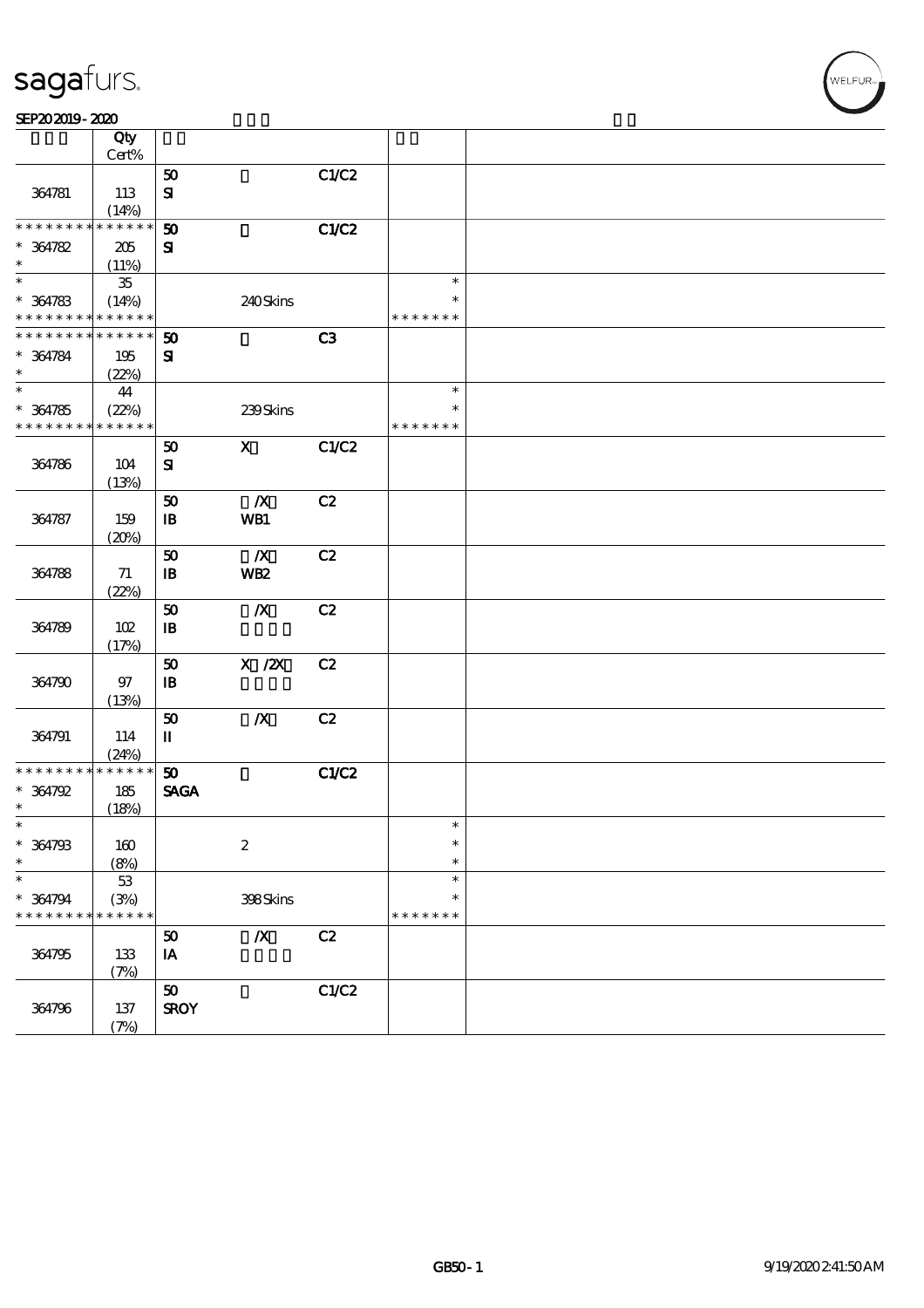$\top$ 

#### $S$ EP202019 - 2020  $S$

|                               | Qty<br>Cert%         |                                    |                           |                |                         |  |
|-------------------------------|----------------------|------------------------------------|---------------------------|----------------|-------------------------|--|
|                               |                      |                                    |                           |                |                         |  |
| 364841                        | 67                   | $\boldsymbol{\omega}$<br>$S\!S\!I$ | 3X / 2X                   | C2             |                         |  |
|                               | (35%)                |                                    |                           |                |                         |  |
| 364842                        | 112<br>(35%)         | 40<br>$S\mathcal{S}$               | $\boldsymbol{\mathrm{X}}$ | C2             |                         |  |
|                               |                      |                                    |                           |                |                         |  |
| 364843                        | 173<br>(42%)         | 5040<br>${\bf s}$                  |                           | C1/C2          |                         |  |
| * * * * * * * *               | * * * * * *          | 50 <sup>/40</sup>                  | $\mathbf{x}$              | <b>C1/C2</b>   |                         |  |
| $* 364844$<br>$\ast$          | 205<br>(34%)         | SR/S                               |                           |                |                         |  |
| $\ast$                        | 83                   |                                    |                           |                | $\ast$                  |  |
| $* 364845$<br>* * * * * * * * | (25%)<br>* * * * * * |                                    | 288Skins                  |                | $\ast$<br>* * * * * * * |  |
|                               |                      | 5040                               | $\mathbf{x}$              | C <sub>3</sub> |                         |  |
| 364846                        | 86<br>(27%)          | <b>SR/S</b>                        |                           |                |                         |  |
|                               |                      | 5040                               |                           | C1/C2          |                         |  |
| 364847                        | 107<br>(18%)         | <b>SROY</b>                        |                           |                |                         |  |
| * * * * * * * *               | * * * * * *          | $\boldsymbol{\omega}$              |                           | <b>C1/C2</b>   |                         |  |
| $* 364848$                    | 205                  | ${\bf s}$                          |                           |                |                         |  |
| $\ast$                        | (30%)                |                                    |                           |                |                         |  |
| $\ast$                        |                      |                                    |                           |                | $\ast$                  |  |
|                               | 46                   |                                    |                           |                | ∗                       |  |
| * 364849<br>* * * * * * * *   | (23%)<br>* * * * * * |                                    | 251 Skins                 |                | * * * * * * *           |  |
|                               |                      |                                    |                           |                |                         |  |
| 364850                        | $99$<br>(41%)        | $\boldsymbol{\omega}$<br>${\bf s}$ |                           | C3             |                         |  |
| * * * * * * * *               | * * * * * *          | $\boldsymbol{\omega}$              |                           | <b>C1/C2</b>   |                         |  |
| $* 364851$                    | 225                  | ${\bf s}$                          |                           |                |                         |  |
| $\ast$                        | (28%)                |                                    |                           |                |                         |  |
| $\ast$                        | 190                  |                                    |                           |                | $\ast$                  |  |
| $* 364852$                    | (24%)                |                                    | 415Skins                  |                | $\ast$                  |  |
| * * * * * * * * * * * * * *   |                      |                                    |                           |                | * * * * * * *           |  |
|                               |                      | $\boldsymbol{\Lambda}$             |                           | C3             |                         |  |
| 364853                        | 158                  | ${\bf s}$                          |                           |                |                         |  |
|                               | (12%)                |                                    |                           |                |                         |  |
|                               |                      | $\boldsymbol{\omega}$              | $\boldsymbol{\mathrm{X}}$ | C1/C2          |                         |  |
|                               |                      | ${\bf s}$                          |                           |                |                         |  |
| 364854                        | 131                  |                                    |                           |                |                         |  |
|                               | (25%)                | $\boldsymbol{\omega}$              | $\mathbf X$               | C3             |                         |  |
|                               | 140                  |                                    |                           |                |                         |  |
| 364855                        |                      | ${\bf s}$                          |                           |                |                         |  |
|                               | (13%)                |                                    |                           |                |                         |  |
|                               |                      | 5040                               | $\boldsymbol{\mathsf{z}}$ | C1/C2          |                         |  |
| 364856                        | 80                   | ${\bf s}$                          |                           |                |                         |  |
|                               | (11%)                |                                    |                           |                |                         |  |
|                               |                      | 5040                               | $\boldsymbol{\mathsf{z}}$ | C3             |                         |  |
| 364857                        | 77                   | ${\bf s}$                          |                           |                |                         |  |
|                               | (27%)                |                                    |                           |                |                         |  |
|                               |                      | $\boldsymbol{\omega}$              |                           | C2             |                         |  |
| 364858                        | $83\,$               | $\, {\bf I} \! {\bf B} \,$         |                           |                |                         |  |
|                               | (18%)                |                                    |                           |                |                         |  |
| * * * * * * *                 | * * * * * *          | 5040                               |                           | C2             |                         |  |
| $* 364859$                    | 225                  | $\mathbf{B}$                       | WB1                       |                |                         |  |
| $\ast$                        | (40%)                |                                    |                           |                |                         |  |
| $\ast$                        | 175                  |                                    |                           |                | $\ast$                  |  |
| $* 364800$                    | (40%)                |                                    | 400Skins                  |                | $\ast$                  |  |
| * * * * * * * *               | * * * * * *          |                                    |                           |                | * * * * * * *           |  |

 $\overline{\mathbf{r}}$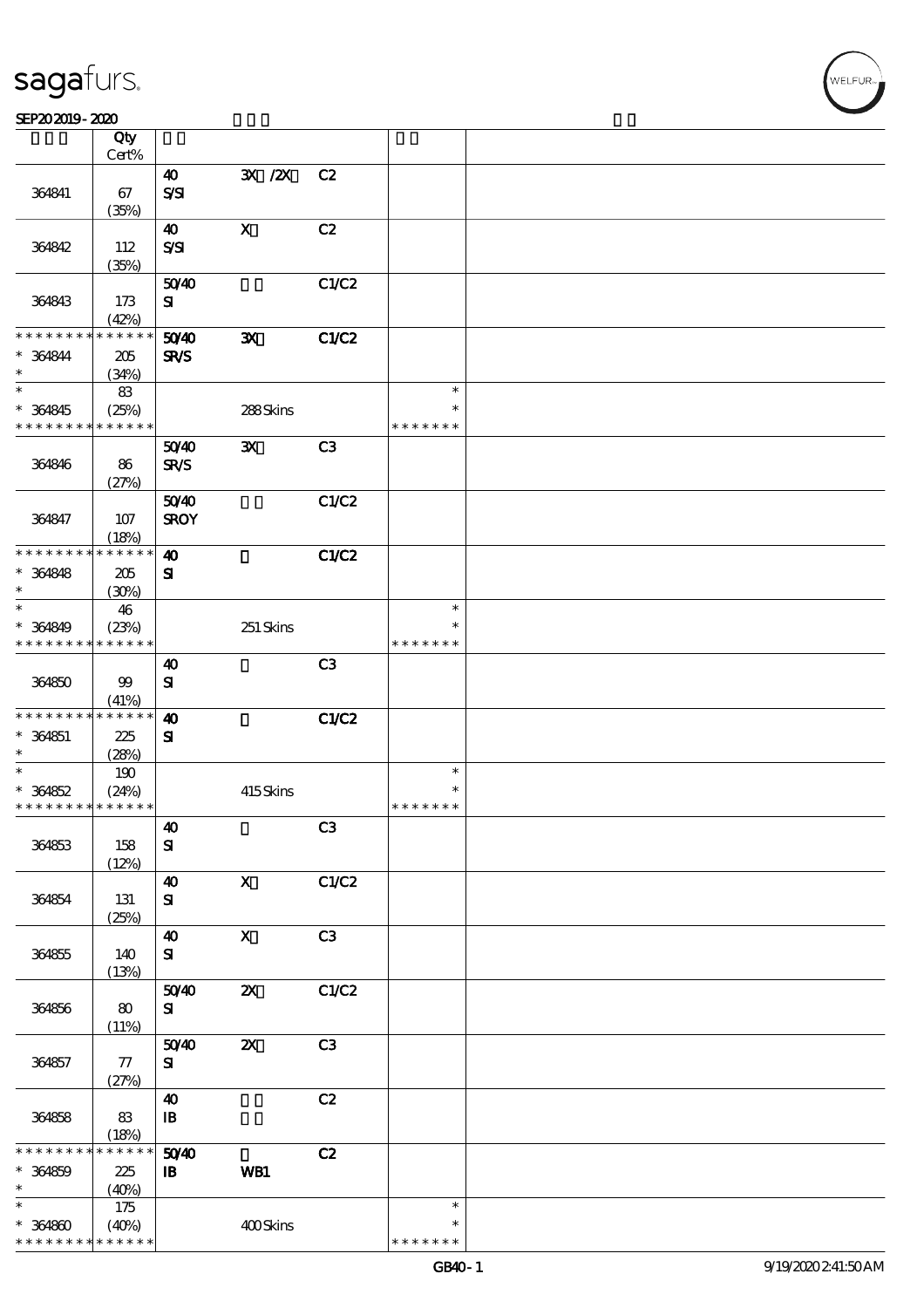|                                                          | Qty                  |                                       |                           |    |                         |  |
|----------------------------------------------------------|----------------------|---------------------------------------|---------------------------|----|-------------------------|--|
| * * * * * * * *                                          | Cert%<br>* * * * * * |                                       |                           | C2 |                         |  |
| $* 364861$                                               | 225                  | $\boldsymbol{\omega}$<br>${\bf I\!B}$ | WB1                       |    |                         |  |
| $\ast$                                                   | (41%)                |                                       |                           |    |                         |  |
| $\ast$                                                   | 121                  |                                       |                           |    | $\ast$                  |  |
| $* 364862$                                               | (28%)                |                                       | 346Skins                  |    | $\ast$                  |  |
| * * * * * * * * <mark>* * * * * * *</mark>               |                      |                                       |                           |    | * * * * * * *           |  |
|                                                          |                      | $\boldsymbol{\omega}$                 | $\boldsymbol{\mathsf{X}}$ | C2 |                         |  |
| 364863                                                   | 207                  | $\mathbf{B}$                          | WB1                       |    |                         |  |
|                                                          | (38%)                | $\boldsymbol{\omega}$                 | $\mathcal{L}$             | C2 |                         |  |
| 364864                                                   | 117                  | $\, {\bf I} \! {\bf B} \,$            | WB <sub>2</sub>           |    |                         |  |
|                                                          | (38%)                |                                       |                           |    |                         |  |
|                                                          |                      | 5040                                  |                           | C2 |                         |  |
| 364865                                                   | 105                  | $\mathbf{B}$                          | $HG1$                     |    |                         |  |
|                                                          | (37%)                |                                       |                           |    |                         |  |
|                                                          |                      | $\boldsymbol{\omega}$                 |                           | C2 |                         |  |
| 364866                                                   | 154<br>(30%)         | ${\bf I\!B}$                          | FG1                       |    |                         |  |
|                                                          |                      | $\boldsymbol{\omega}$                 | $\mathbf{X}$              | C2 |                         |  |
| 364867                                                   | 178                  | $\, {\bf B}$                          | FG1                       |    |                         |  |
|                                                          | (43%)                |                                       |                           |    |                         |  |
|                                                          |                      | 5040                                  | $X \, X$                  | C2 |                         |  |
| 364868                                                   | 95                   | $\mathbf{B}$                          | $HG1$                     |    |                         |  |
|                                                          | (30%)                |                                       |                           |    |                         |  |
| 364869                                                   | 131                  | 5040<br>$\mathbf{B}$                  |                           | C2 |                         |  |
|                                                          | (32%)                |                                       |                           |    |                         |  |
| * * * * * * * *                                          | $* * * * * * *$      | $\boldsymbol{\omega}$                 | $\mathcal{L}$             | C2 |                         |  |
| $* 364870$                                               | 225                  | $\, {\bf B}$                          |                           |    |                         |  |
| $\ast$                                                   | (23%)                |                                       |                           |    |                         |  |
| $\ast$                                                   | $163\,$              |                                       |                           |    | $\ast$                  |  |
| $* 364871$<br>* * * * * * * * <mark>* * * * * * *</mark> | (20%)                |                                       | 388Skins                  |    | $\ast$<br>* * * * * * * |  |
|                                                          |                      | $\boldsymbol{\omega}$                 | $\boldsymbol{X}$          | C2 |                         |  |
| 364872                                                   | 208                  | ${\bf I\!B}$                          |                           |    |                         |  |
|                                                          | (36%)                |                                       |                           |    |                         |  |
| ******** <mark>******</mark>                             |                      | $\boldsymbol{\omega}$                 | X / ZX                    | C2 |                         |  |
| $* 364873$                                               | 205                  | $\mathbf I\mathbf B$                  |                           |    |                         |  |
| $\ast$<br>$\ast$                                         | (21%)                |                                       |                           |    | $\ast$                  |  |
| $* 364874$                                               | 48<br>(20%)          |                                       | $253$ Skins               |    | $\ast$                  |  |
| * * * * * * * *                                          | * * * * * *          |                                       |                           |    | * * * * * * *           |  |
|                                                          |                      | $\boldsymbol{\omega}$                 | $\prime$                  | C2 |                         |  |
| 364875                                                   | 115                  | П                                     |                           |    |                         |  |
|                                                          | (12%)                |                                       |                           |    |                         |  |
| * * * * * *                                              | * * * * * *          | 50YD                                  |                           | C2 |                         |  |
| $* 364876$<br>$\ast$                                     | 225                  | $\mathbf I$                           |                           |    |                         |  |
| $\ast$                                                   | (10%)<br>98          |                                       |                           |    | $\ast$                  |  |
| $* 364877$                                               | (21%)                |                                       | 323Skins                  |    | $\ast$                  |  |
| * * * * * * * *                                          | $* * * * * * *$      |                                       |                           |    | * * * * * * *           |  |
| * * * * * * *                                            | $* * * * * * *$      | $\boldsymbol{\omega}$                 |                           | C2 |                         |  |
| $* 364878$                                               | 225                  | $\mathbf I$                           |                           |    |                         |  |
| $\ast$<br>$\ast$                                         | (12%)                |                                       |                           |    |                         |  |
| $* 364879$                                               | 106                  |                                       | $331$ Skins               |    | $\ast$<br>$\ast$        |  |
| * * * * * * * *                                          | (24%)<br>* * * * * * |                                       |                           |    | * * * * * * *           |  |
|                                                          |                      | $\boldsymbol{\omega}$                 | $\mathbf x$               | C2 |                         |  |
| 364880                                                   | 196                  | П                                     |                           |    |                         |  |
|                                                          | (14%)                |                                       |                           |    |                         |  |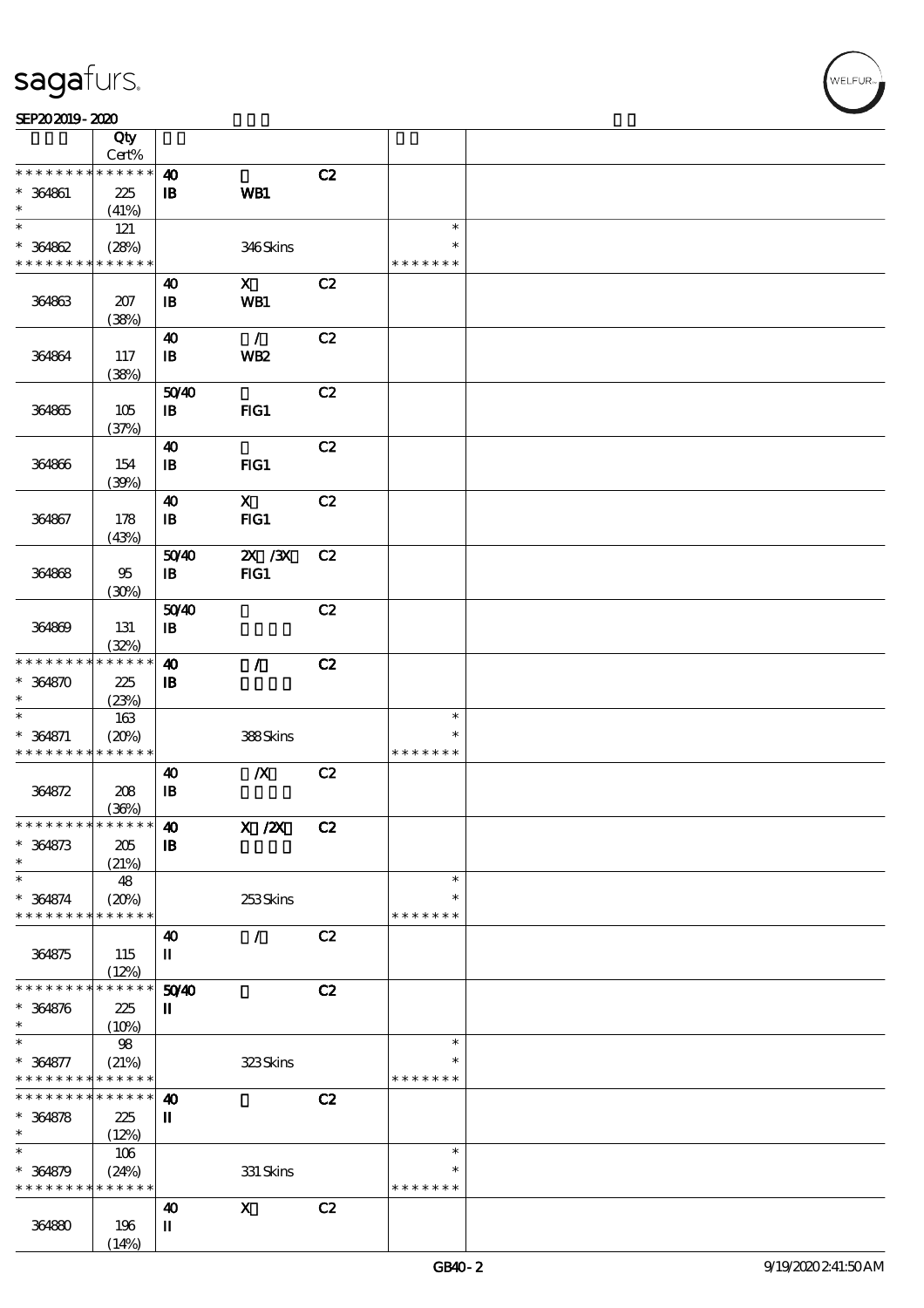$\top$ 

#### $S$ EP202019 - 2020  $S$

|                                            | Qty<br>Cert%    |                       |                  |                |               |  |
|--------------------------------------------|-----------------|-----------------------|------------------|----------------|---------------|--|
|                                            |                 | 5040                  |                  | C1/C2          |               |  |
|                                            |                 |                       |                  |                |               |  |
| 364881                                     | 180             | <b>SAGA</b>           |                  |                |               |  |
|                                            | (29%)           |                       |                  |                |               |  |
|                                            |                 | 5040                  |                  | C3             |               |  |
| 364882                                     | 155             | <b>SAGA</b>           |                  |                |               |  |
|                                            | (20%)           |                       |                  |                |               |  |
|                                            |                 | $\boldsymbol{\omega}$ |                  | C3             |               |  |
|                                            |                 |                       |                  |                |               |  |
| 364883                                     | 110             | <b>SR/S</b>           |                  |                |               |  |
|                                            | (54%)           |                       |                  |                |               |  |
| * * * * * * * *                            | * * * * * *     | $\boldsymbol{\omega}$ |                  | C2             |               |  |
| * 364884                                   | $205\,$         | <b>SAGA</b>           |                  |                |               |  |
| $\ast$                                     | (29%)           |                       |                  |                |               |  |
| $\ast$                                     |                 |                       |                  |                | $\ast$        |  |
| $* 364885$                                 | 180             |                       | $\boldsymbol{2}$ |                | $\ast$        |  |
| $\ast$                                     | (31%)           |                       |                  |                | $\ast$        |  |
| $\ast$                                     |                 |                       |                  |                | $\ast$        |  |
|                                            | $9\!\!3$        |                       |                  |                |               |  |
| $* 364886$                                 | (19%)           |                       | 478Skins         |                | $\ast$        |  |
| * * * * * * * *                            | * * * * * *     |                       |                  |                | * * * * * * * |  |
|                                            |                 | $\boldsymbol{\omega}$ |                  | C3             |               |  |
| 364887                                     | 220             | SR/S                  |                  |                |               |  |
|                                            | (21%)           |                       |                  |                |               |  |
| * * * * * * * *                            | * * * * * *     | $\boldsymbol{\omega}$ |                  | C2             |               |  |
| $* 364888$                                 | 205             | <b>SAGA</b>           |                  |                |               |  |
| $\ast$                                     |                 |                       |                  |                |               |  |
|                                            | (11%)           |                       |                  |                |               |  |
| $\ast$                                     |                 |                       |                  |                | $\ast$        |  |
| * 364889                                   | 180             |                       | $\boldsymbol{2}$ |                | $\ast$        |  |
| $\ast$                                     | (24%)           |                       |                  |                | $\ast$        |  |
| $\ast$                                     | 201             |                       |                  |                | $\ast$        |  |
| $* 364800$                                 | (13%)           |                       | 586Skins         |                | $\ast$        |  |
| * * * * * * * *                            | * * * * * *     |                       |                  |                | * * * * * * * |  |
| * * * * * * * *                            | $* * * * * * *$ | $\boldsymbol{\omega}$ | $\mathbf{x}$     | C1             |               |  |
|                                            |                 |                       |                  |                |               |  |
| * 364891                                   | 205             | <b>SAGA</b>           |                  |                |               |  |
| $\ast$                                     | (7%)            |                       |                  |                |               |  |
| $\ast$                                     | 85              |                       |                  |                | $\ast$        |  |
| * 364892                                   | (15%)           |                       | 290Skins         |                | $\ast$        |  |
| * * * * * * * * <mark>* * * * * * *</mark> |                 |                       |                  |                | * * * * * * * |  |
|                                            |                 | 5040                  | $\mathbf{X}$     | C1/C2          |               |  |
| 364893                                     | 173             | <b>SAGA</b>           |                  |                |               |  |
|                                            | (12%)           |                       |                  |                |               |  |
|                                            |                 | 5040                  | ${\bf x}$        | C <sub>3</sub> |               |  |
|                                            |                 |                       |                  |                |               |  |
| 364894                                     | 125             | <b>SAGA</b>           |                  |                |               |  |
|                                            | (8%)            |                       |                  |                |               |  |
| * * * * * * * *                            | * * * * * *     | 5040                  |                  | C2             |               |  |
| $* 364895$                                 | 205             | IA                    |                  |                |               |  |
| $\ast$                                     | (8%)            |                       |                  |                |               |  |
| $\ast$                                     | $52\,$          |                       |                  |                | $\ast$        |  |
| $* 364896$                                 | (15%)           |                       | 257Skins         |                | *             |  |
| * * * * * * * *                            | * * * * * *     |                       |                  |                | * * * * * * * |  |
|                                            |                 | 5040                  |                  | C2             |               |  |
|                                            |                 |                       |                  |                |               |  |
| 364897                                     | 155             | IA                    | SIL1             |                |               |  |
|                                            | (25%)           |                       |                  |                |               |  |
| * * * * * * * *                            | $******$        | 50 <sup>/40</sup>     |                  | C2             |               |  |
| $* 364808$                                 | 205             | IA                    | WB1              |                |               |  |
| $\ast$                                     | (27%)           |                       |                  |                |               |  |
| $\ast$                                     | 89              |                       |                  |                | $\ast$        |  |
| $* 364899$                                 | (11%)           |                       | 294Skins         |                | $\ast$        |  |
| * * * * * * * *                            | * * * * * *     |                       |                  |                | * * * * * * * |  |
| * * * * * * * *                            | * * * * * *     |                       |                  | C2             |               |  |
|                                            |                 | $\boldsymbol{\omega}$ |                  |                |               |  |
| $* 364900$                                 | 205             | IA                    | WB1              |                |               |  |
| $\ast$                                     | (45%)           |                       |                  |                |               |  |

 $\overline{\mathbf{r}}$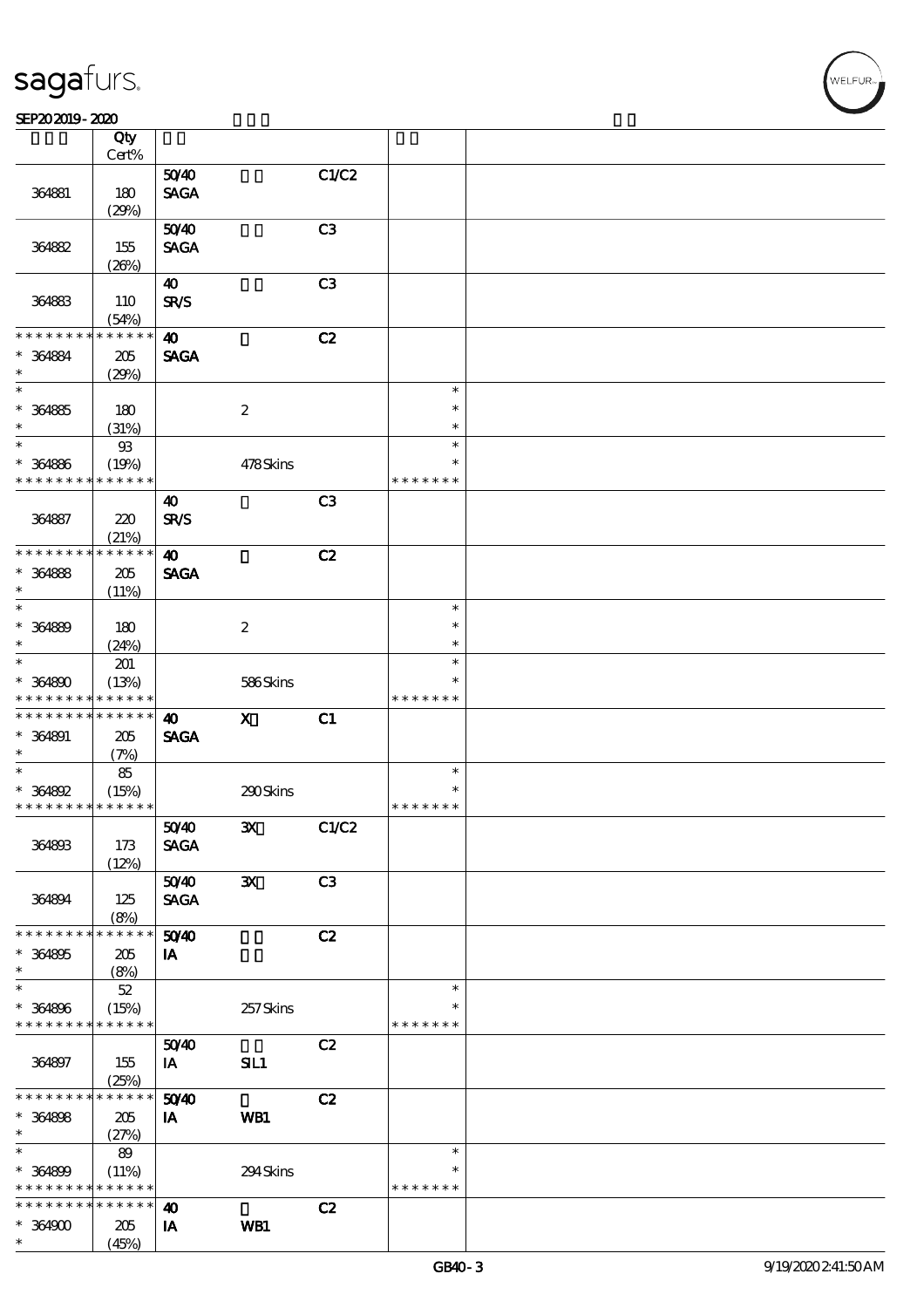#### SEP202019-2020

|                                            | Qty          |                       |                           |                |               |  |
|--------------------------------------------|--------------|-----------------------|---------------------------|----------------|---------------|--|
|                                            | Cert%        |                       |                           |                |               |  |
| $\ast$                                     | 160          | $\boldsymbol{\omega}$ |                           | C2             | $\ast$        |  |
| $* 364901$                                 | (21%)        | IA                    | WB1                       |                | $\ast$        |  |
| * * * * * * * *                            | * * * * * *  |                       |                           |                | * * * * * * * |  |
|                                            |              | 5040                  |                           | C1/C2          |               |  |
| 364902                                     | 216          | IA                    | $HG1$                     |                |               |  |
|                                            | (28%)        |                       |                           |                |               |  |
|                                            |              | $\boldsymbol{\omega}$ |                           | C2             |               |  |
| 364903                                     | 128          | IA                    |                           |                |               |  |
|                                            | (21%)        |                       |                           |                |               |  |
| * * * * * * * *                            | * * * * * *  | $\boldsymbol{\omega}$ | $\boldsymbol{X}$          | C2             |               |  |
| $* 364904$                                 | 205          | IA                    |                           |                |               |  |
| $\ast$                                     | (33%)        |                       |                           |                |               |  |
| $\ast$                                     | 51           |                       |                           |                | $\ast$        |  |
| $* 364905$                                 | (17%)        |                       | 256Skins                  |                | $\ast$        |  |
| * * * * * * * * * * * * * *                |              |                       |                           |                | * * * * * * * |  |
|                                            |              | 40                    |                           | C1/C2          |               |  |
| 364906                                     | 214          | <b>SROY</b>           |                           |                |               |  |
|                                            | (12%)        |                       |                           |                |               |  |
| * * * * * * * *                            | * * * * * *  | $\boldsymbol{\omega}$ |                           | C1/C2          |               |  |
| $* 364907$                                 | 205          | <b>SROY</b>           |                           |                |               |  |
| $\ast$                                     | (5%)         |                       |                           |                |               |  |
| $\ast$                                     |              |                       |                           |                | $\ast$        |  |
| $*$ 364908                                 | 180          |                       | $\boldsymbol{2}$          |                | $\ast$        |  |
| $\ast$                                     | (11%)        |                       |                           |                | $\ast$        |  |
| $\ast$                                     | $93\,$       |                       |                           |                | $\ast$        |  |
| $* 364909$                                 | (13%)        |                       | 478Skins                  |                | $\ast$        |  |
| * * * * * * * * <mark>* * * * * * *</mark> |              |                       |                           |                | * * * * * * * |  |
|                                            |              | $\boldsymbol{\omega}$ |                           | C <sub>3</sub> |               |  |
| 364910                                     | 122          | <b>SROY</b>           |                           |                |               |  |
|                                            | $(\Theta_0)$ |                       |                           |                |               |  |
| * * * * * * * * * * * * * *                |              | 40                    | $\boldsymbol{\mathsf{X}}$ | C1/C2          |               |  |
| $* 364911$                                 | 205          | <b>SROY</b>           |                           |                |               |  |
| $\ast$                                     | $(\Theta)$   |                       |                           |                |               |  |
| $\ast$                                     | 168          |                       |                           |                | $\ast$        |  |
| $* 364912$                                 | $(\Theta_0)$ |                       | 373Skins                  |                | $\ast$        |  |
| * * * * * * * * * * * * * *                |              |                       |                           |                | * * * * * * * |  |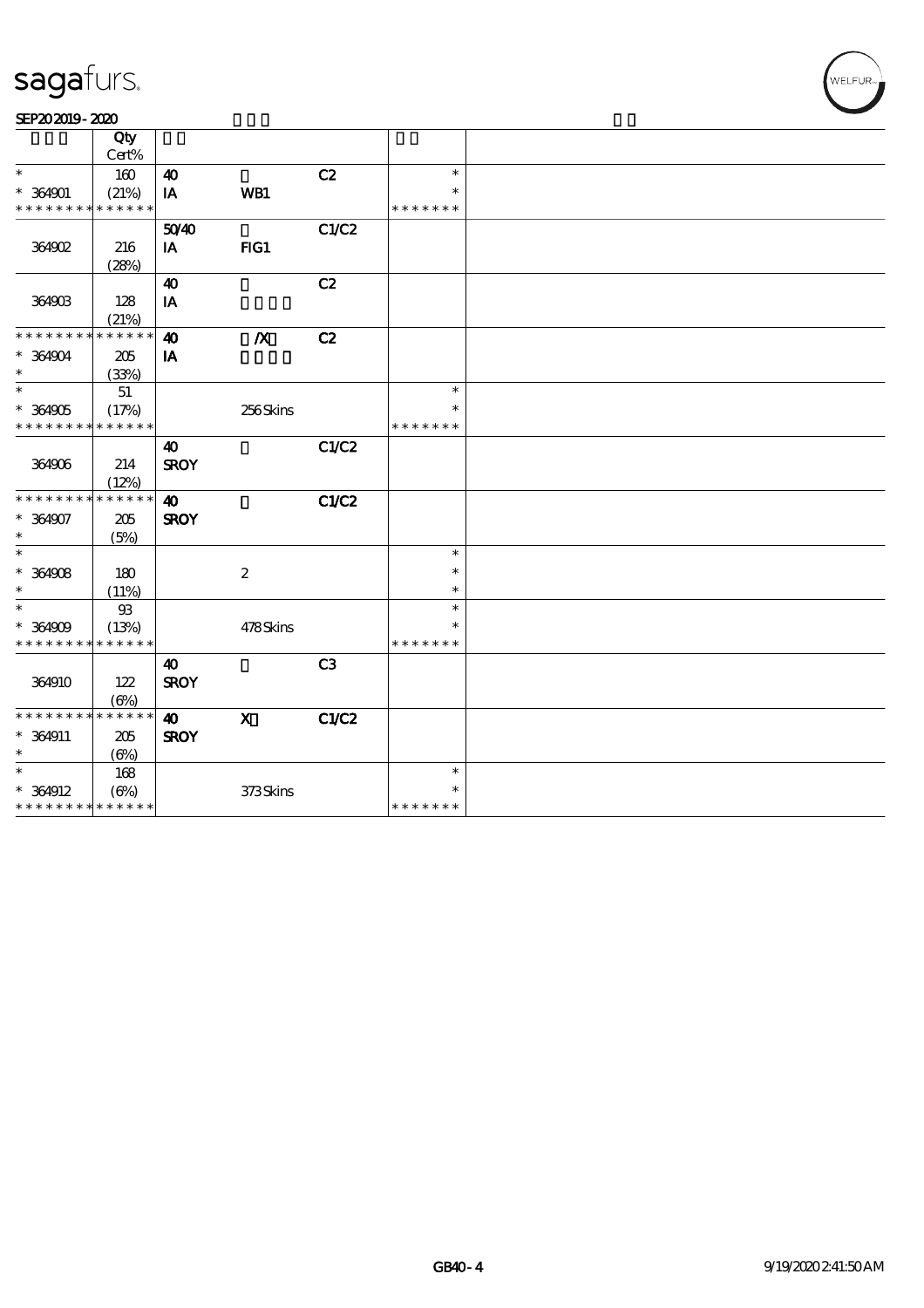$\top$ 

#### $S$ EP202019 - 2020  $S$

|                                            | Qty<br>Cert%         |                             |                           |       |               |  |
|--------------------------------------------|----------------------|-----------------------------|---------------------------|-------|---------------|--|
|                                            |                      | 40'30                       | 5X                        | C2    |               |  |
| 364941                                     | $2\!2$               | $S\!S\!I$                   |                           |       |               |  |
|                                            | (27%)                |                             |                           |       |               |  |
|                                            |                      | $\boldsymbol{\mathfrak{D}}$ | ${\bf x}$                 | C2    |               |  |
| 364942                                     | 62                   | S/SI                        |                           |       |               |  |
|                                            | (25%)                |                             |                           |       |               |  |
|                                            |                      | $\boldsymbol{\mathfrak{D}}$ | $\boldsymbol{\mathsf{z}}$ | C2    |               |  |
| 364943                                     | $77\,$               | $S\mathcal{S}$              |                           |       |               |  |
|                                            | (40%)                |                             |                           |       |               |  |
|                                            |                      | $\boldsymbol{\mathfrak{D}}$ | X /                       | C1/C2 |               |  |
| 364944                                     | $205\,$              | ${\bf s}$                   |                           |       |               |  |
|                                            | (58%)                |                             |                           |       |               |  |
|                                            |                      | $\boldsymbol{\mathfrak{D}}$ | $\mathbf{X}$ /            | C3    |               |  |
| 364945                                     | 109                  | ${\bf s}$                   |                           |       |               |  |
| * * * * * * * *                            | (44%)<br>* * * * * * |                             |                           | C1/C2 |               |  |
| * 364946                                   |                      | $\boldsymbol{\mathfrak{D}}$ |                           |       |               |  |
| $\ast$                                     | 245<br>(37%)         | ${\bf s}$                   |                           |       |               |  |
| $\ast$                                     | 59                   |                             |                           |       | $\ast$        |  |
| * 364947                                   | (50%)                |                             | 304Skins                  |       | $\ast$        |  |
| * * * * * * * *                            | * * * * * *          |                             |                           |       | * * * * * * * |  |
| * * * * * * * * <mark>* * * * * *</mark>   |                      | $\boldsymbol{\mathfrak{D}}$ |                           | C1    |               |  |
| $* 364948$                                 | 245                  | ${\bf s}$                   |                           |       |               |  |
| $\ast$                                     | (36%)                |                             |                           |       |               |  |
| $\ast$                                     | 125                  |                             |                           |       | $\ast$        |  |
| * 364949                                   | (30%)                |                             | 370Skins                  |       | *             |  |
| * * * * * * * *                            | * * * * * *          |                             |                           |       | * * * * * * * |  |
|                                            |                      | $\boldsymbol{\mathfrak{D}}$ |                           | C1/C2 |               |  |
| 364950                                     | 45                   | ${\bf s}$                   |                           |       |               |  |
|                                            | (20%)                |                             |                           |       |               |  |
| * * * * * * * *                            | * * * * * *          | $\boldsymbol{\mathfrak{D}}$ |                           | C2    |               |  |
| $* 364951$                                 | 245                  | ${\bf s}$                   |                           |       |               |  |
| $\ast$                                     | (29%)                |                             |                           |       |               |  |
| $\overline{\ast}$                          | 185                  |                             |                           |       | $\ast$        |  |
| $* 364952$                                 | (24%)                |                             | 430Skins                  |       | $\ast$        |  |
| * * * * * * * * <mark>* * * * * * *</mark> |                      |                             |                           |       | * * * * * * * |  |
| ************** 30                          |                      |                             |                           | C1/C2 |               |  |
| * 364953<br>$\ast$                         | $225\,$              | ${\bf s}$                   |                           |       |               |  |
| $\ast$                                     | (20%)                |                             |                           |       | $\ast$        |  |
| $* 364954$                                 | 200                  |                             | $\boldsymbol{2}$          |       | $\ast$        |  |
| $\ast$                                     | (22%)                |                             |                           |       | $\ast$        |  |
| $\ast$                                     |                      |                             |                           |       | $\ast$        |  |
| $* 364955$                                 | 200                  |                             | $\ensuremath{\mathbf{3}}$ |       | $\ast$        |  |
| $\ast$                                     | (10%)                |                             |                           |       | $\ast$        |  |
| $\ast$                                     | ${\bf Z0}$           |                             |                           |       | $\ast$        |  |
| $* 364956$                                 | (3%)                 |                             | 825Skins                  |       |               |  |
| * * * * * * * *                            | * * * * * *          |                             |                           |       | * * * * * * * |  |
|                                            |                      | $\boldsymbol{\mathfrak{D}}$ |                           | C2    |               |  |
| 364957                                     | 253                  | ${\bf s}$                   |                           |       |               |  |
|                                            | (20%)                |                             |                           |       |               |  |
|                                            |                      | $\boldsymbol{\mathfrak{D}}$ | $\mathbf X$               | C1/C2 |               |  |
| 364958                                     | 115                  | ${\bf s}$                   |                           |       |               |  |
|                                            | (50%)                |                             |                           |       |               |  |
|                                            |                      | $\boldsymbol{\mathfrak{D}}$ | $\boldsymbol{X}$          | C3    |               |  |
| 364959                                     | 251                  | ${\bf S}$                   |                           |       |               |  |
|                                            | (30%)                | 40'30                       | $\boldsymbol{\mathsf{z}}$ | C1/C2 |               |  |
| 364960                                     | 146                  | ${\bf s}$                   |                           |       |               |  |
|                                            | (41%)                |                             |                           |       |               |  |
|                                            |                      |                             |                           |       |               |  |

 $\overline{\mathbf{r}}$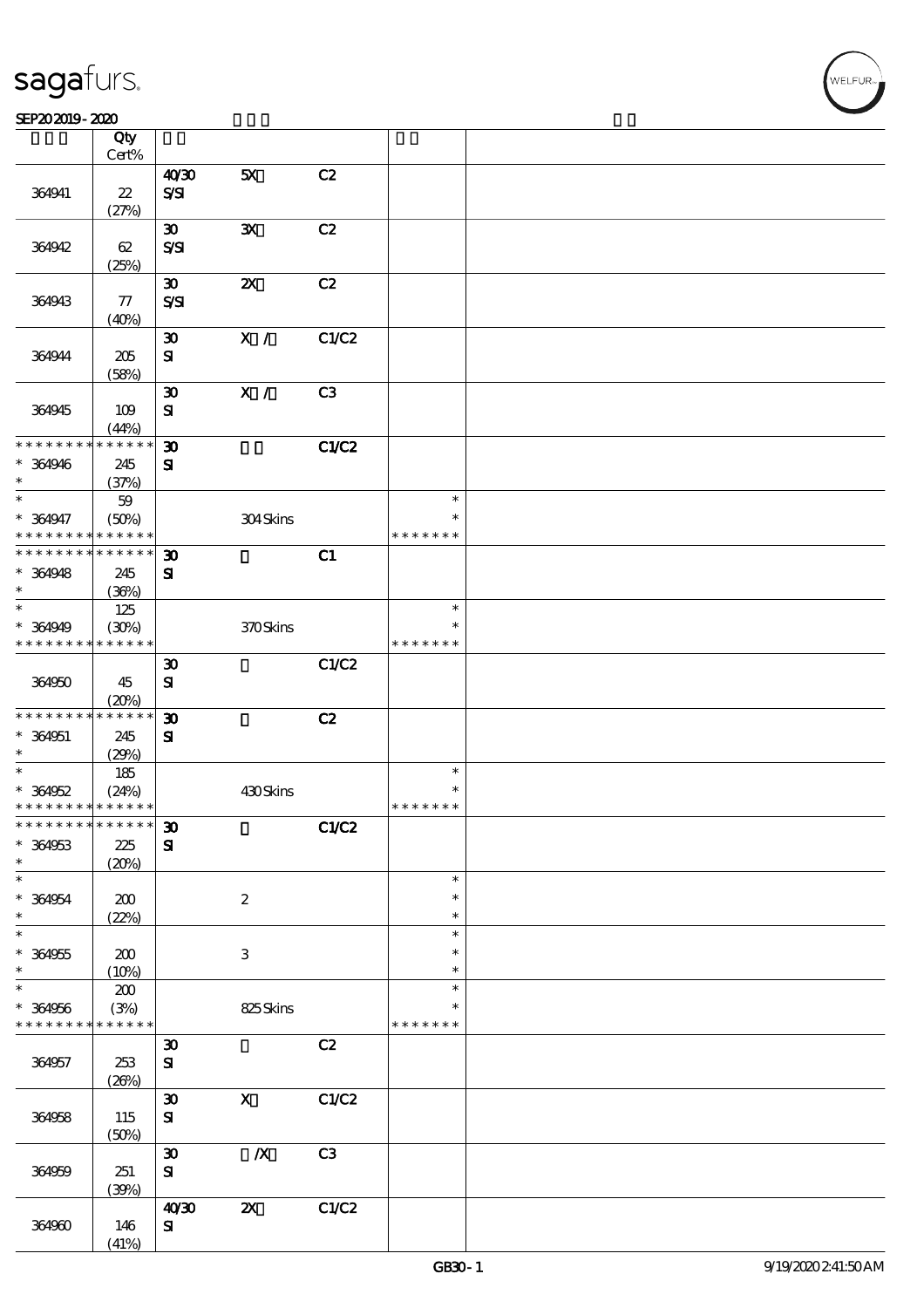#### SEP202019-2020  $\overline{\phantom{a}}$  Qty  $\overline{\phantom{a}}$

|                 | Qty<br>Cert%    |                             |                           |       |               |  |
|-----------------|-----------------|-----------------------------|---------------------------|-------|---------------|--|
|                 |                 |                             |                           |       |               |  |
|                 |                 | $\boldsymbol{\mathfrak{D}}$ | $\boldsymbol{\mathsf{z}}$ | C1/C2 |               |  |
| 364961          | 162             | ${\bf s}$                   |                           |       |               |  |
|                 | (28%)           |                             |                           |       |               |  |
|                 |                 | 40'30                       | $\boldsymbol{\mathsf{z}}$ | C3    |               |  |
|                 |                 |                             |                           |       |               |  |
| 364962          | 129             | ${\bf s}$                   |                           |       |               |  |
|                 | (24%)           |                             |                           |       |               |  |
|                 |                 | $\boldsymbol{\mathfrak{D}}$ | $\boldsymbol{\mathsf{z}}$ | C3    |               |  |
| 364963          | 85              | $S\mathcal{S}$              |                           |       |               |  |
|                 |                 |                             |                           |       |               |  |
|                 | (22%)           |                             |                           |       |               |  |
|                 |                 | $\boldsymbol{\mathfrak{D}}$ | $ZX$ $ZX$                 | C1/C2 |               |  |
| 364964          | $\mathfrak{B}$  | ${\bf s}$                   |                           |       |               |  |
|                 | (18%)           |                             |                           |       |               |  |
|                 |                 | 40'30                       | $\mathbf{x}$              | C1/C2 |               |  |
|                 |                 |                             |                           |       |               |  |
| 364965          | 216             | ${\bf s}$                   |                           |       |               |  |
|                 | (41%)           |                             |                           |       |               |  |
|                 |                 | $\boldsymbol{\mathfrak{D}}$ | $\mathbf{x}$              | C1/C2 |               |  |
| 364966          | 161             | ${\bf s}$                   |                           |       |               |  |
|                 | (39%)           |                             |                           |       |               |  |
|                 |                 | 40'30                       | ${\bf x}$                 | C3    |               |  |
|                 |                 |                             |                           |       |               |  |
| 364967          | 117             | ${\bf s}$                   |                           |       |               |  |
|                 | (35%)           |                             |                           |       |               |  |
|                 |                 | $\boldsymbol{\mathfrak{D}}$ |                           | C2    |               |  |
| 364968          | 143             | $\, {\bf B}$                |                           |       |               |  |
|                 |                 |                             |                           |       |               |  |
|                 | (20%)           |                             |                           |       |               |  |
|                 |                 | 40'30                       |                           | C2    |               |  |
| 364969          | 142             | $\, {\bf I} \! {\bf B} \,$  | SL1                       |       |               |  |
|                 | (31%)           |                             |                           |       |               |  |
| * * * * * * * * | * * * * * *     | 40'30                       | X /                       | C2    |               |  |
|                 |                 |                             |                           |       |               |  |
| $* 364970$      | 245             | $\, {\bf B}$                | WB1                       |       |               |  |
| $\ast$          | (43%)           |                             |                           |       |               |  |
| $\ast$          | 137             |                             |                           |       | $\ast$        |  |
| $* 364971$      | (39%)           |                             | 382Skins                  |       | *             |  |
| * * * * * * * * | * * * * * *     |                             |                           |       | * * * * * * * |  |
| * * * * * * * * | $* * * * * * *$ |                             |                           |       |               |  |
|                 |                 | $\boldsymbol{\mathfrak{D}}$ |                           | C2    |               |  |
| $* 364972$      | 245             | $\, {\bf I} \! {\bf B} \,$  | WB1                       |       |               |  |
| $\ast$          | (30%)           |                             |                           |       |               |  |
| $\ast$          |                 |                             |                           |       | $\star$       |  |
| $* 364973$      | 220             |                             | $\boldsymbol{2}$          |       | $\ast$        |  |
| $\ast$          |                 |                             |                           |       | $\ast$        |  |
| $\ast$          | (30%)           |                             |                           |       | $\ast$        |  |
|                 | $51\,$          |                             |                           |       |               |  |
| $* 364974$      | (60%)           |                             | 516Skins                  |       | $\ast$        |  |
| * * * * * * * * | * * * * * *     |                             |                           |       | * * * * * * * |  |
| * * * * * * *   | * * * * * *     | $\boldsymbol{\mathfrak{D}}$ |                           | C2    |               |  |
| * 364975        | 245             | $\mathbf{B}$                | WB1                       |       |               |  |
| $\ast$          |                 |                             |                           |       |               |  |
| $\ast$          | (32%)           |                             |                           |       |               |  |
|                 |                 |                             |                           |       | $\ast$        |  |
| $* 364976$      | 220             |                             | $\boldsymbol{z}$          |       | $\ast$        |  |
| $\ast$          | (40%)           |                             |                           |       | $\ast$        |  |
| $\ast$          | 10B             |                             |                           |       | $\ast$        |  |
| * 364977        | (33%)           |                             | 568Skins                  |       | *             |  |
|                 | * * * * * *     |                             |                           |       |               |  |
| * * * * * * * * |                 |                             |                           |       | * * * * * * * |  |
|                 |                 | $\boldsymbol{\mathfrak{D}}$ | $\boldsymbol{X}$          | C2    |               |  |
| 364978          | 194             | $\, {\bf I} \! {\bf B} \,$  | WB1                       |       |               |  |
|                 | (20%)           |                             |                           |       |               |  |
|                 |                 | $\boldsymbol{\mathfrak{D}}$ | $\mathbf{X}$              | C2    |               |  |
|                 |                 |                             |                           |       |               |  |
| 364979          | 306             | $\, {\bf I} \! {\bf B} \,$  | WB1                       |       |               |  |
|                 | (35%)           |                             |                           |       |               |  |
|                 |                 | 40'30                       | $\boldsymbol{\mathsf{Z}}$ | C2    |               |  |
| 364980          | 120             | $\mathbf{I}$                | WB1                       |       |               |  |
|                 | (29%)           |                             |                           |       |               |  |
|                 |                 |                             |                           |       |               |  |

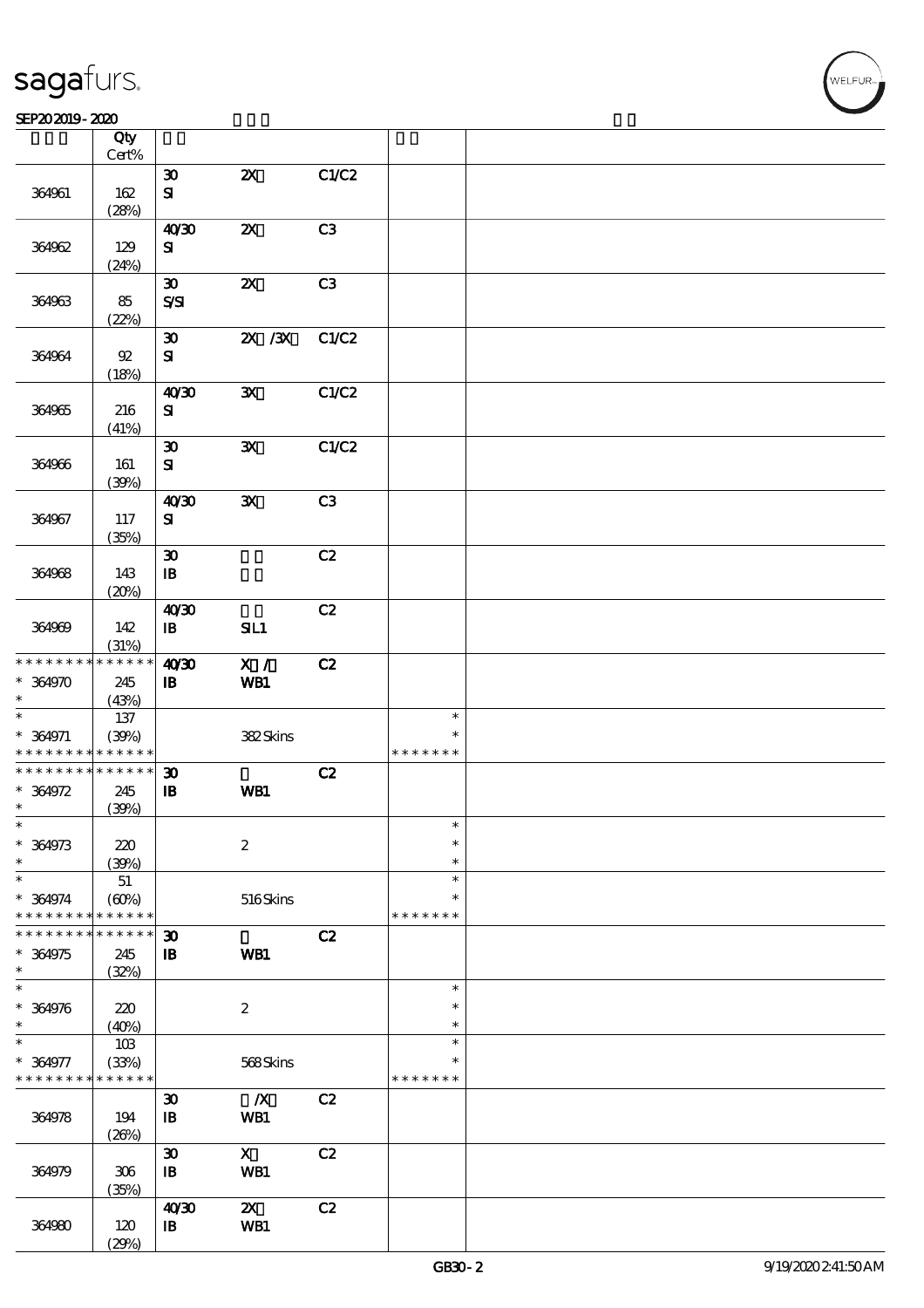#### $S$ EP202019 - 2020  $S$

|                                          | Qty<br>Cert%          |                             |                  |    |               |  |
|------------------------------------------|-----------------------|-----------------------------|------------------|----|---------------|--|
|                                          |                       |                             |                  |    |               |  |
|                                          |                       | 40'30                       | $\mathbf{x}$     | C2 |               |  |
| 364981                                   | 98                    | $\mathbf{B}$                | WB1              |    |               |  |
|                                          | (45%)                 |                             |                  |    |               |  |
|                                          |                       | 40'30                       | X /              | C2 |               |  |
| 364982                                   | 68                    | $\mathbf{B}$                | <b>WB2</b>       |    |               |  |
|                                          | (44%)                 |                             |                  |    |               |  |
|                                          |                       | $\boldsymbol{\mathfrak{D}}$ |                  | C2 |               |  |
| 364983                                   | 138                   | $\mathbf{B}$                | WB <sub>2</sub>  |    |               |  |
|                                          | (30%)                 |                             |                  |    |               |  |
|                                          |                       | 40'30                       | $ZX$ $ZX$        | C2 |               |  |
| 364984                                   | 67                    | $\mathbf{B}$                | <b>WB2</b>       |    |               |  |
|                                          | (50%)                 |                             |                  |    |               |  |
|                                          |                       | 40'30                       | X /              | C2 |               |  |
| 364985                                   | 104                   | $\mathbf{B}$                | $HG1$            |    |               |  |
|                                          | (44%)                 |                             |                  |    |               |  |
|                                          |                       | $\boldsymbol{\mathfrak{D}}$ |                  | C2 |               |  |
| 364986                                   | 202                   | $\mathbf{B}$                | FG1              |    |               |  |
|                                          |                       |                             |                  |    |               |  |
| * * * * * * * *                          | (50%)<br>* * * * * *  |                             |                  |    |               |  |
|                                          |                       | $\boldsymbol{\mathfrak{D}}$ | 2X / 3X          | C2 |               |  |
| $* 364987$                               | 205                   | $\mathbf{B}$                | $HG1$            |    |               |  |
| $\ast$                                   | (45%)                 |                             |                  |    |               |  |
| $\ast$                                   | $\boldsymbol{\omega}$ |                             |                  |    | $\ast$        |  |
| $* 364988$                               | (38%)                 |                             | 265Skins         |    | $\ast$        |  |
| * * * * * * * *                          | * * * * * *           |                             |                  |    | * * * * * * * |  |
|                                          |                       | 40'30                       | X /              | C2 |               |  |
| 364989                                   | 130                   | $\mathbf{I}$                |                  |    |               |  |
|                                          | (51%)                 |                             |                  |    |               |  |
|                                          |                       | $\boldsymbol{\mathfrak{D}}$ |                  | C2 |               |  |
| 364990                                   | 204                   | $\, {\bf I} \! {\bf B} \,$  |                  |    |               |  |
|                                          | (34%)                 |                             |                  |    |               |  |
| * * * * * * * *                          | * * * * * *           | $\boldsymbol{\mathfrak{D}}$ | $\boldsymbol{X}$ | C2 |               |  |
| $* 364991$                               | 245                   | $\mathbf{B}$                |                  |    |               |  |
| $\ast$                                   | (41%)                 |                             |                  |    |               |  |
| $\ast$                                   | $\boldsymbol{\pi}$    |                             |                  |    | $\ast$        |  |
| $* 364992$                               | (38%)                 |                             | 315Skins         |    | $\ast$        |  |
| * * * * * * * * * * * * * *              |                       |                             |                  |    | * * * * * * * |  |
|                                          |                       | $\pmb{\mathfrak{V}}$        | X / ZX C2        |    |               |  |
| 364993                                   | 119                   | $\mathbf{B}$                |                  |    |               |  |
|                                          | (17%)                 |                             |                  |    |               |  |
|                                          |                       | 40'30                       | $X \, X$         | C2 |               |  |
| 364994                                   | 83                    | $\mathbf{B}$                |                  |    |               |  |
|                                          | (44%)                 |                             |                  |    |               |  |
|                                          |                       | 40'30                       | X /              | C2 |               |  |
|                                          | 213                   | П                           |                  |    |               |  |
| 364995                                   |                       |                             |                  |    |               |  |
| * * * * * * * *                          | (15%)<br>* * * * * *  |                             |                  |    |               |  |
|                                          |                       | $\boldsymbol{\mathfrak{D}}$ |                  | C2 |               |  |
| $* 364996$<br>$\ast$                     | 245                   | П                           |                  |    |               |  |
| $\ast$                                   | (10%)                 |                             |                  |    |               |  |
|                                          | 65                    |                             |                  |    | $\ast$        |  |
| $* 364997$                               | (3%)                  |                             | 310Skins         |    | ∗             |  |
| * * * * * * * * <mark>* * * * * *</mark> |                       |                             |                  |    | * * * * * * * |  |
| * * * * * * * *                          | $******$              | $\boldsymbol{\mathfrak{D}}$ | $\boldsymbol{X}$ | C2 |               |  |
| $* 364998$                               | 245                   | $\mathbf{I}$                |                  |    |               |  |
| $\ast$                                   | (12%)                 |                             |                  |    |               |  |
| $\ast$                                   | 217                   |                             |                  |    | $\ast$        |  |
| $* 364999$                               | (11%)                 |                             | 462Skins         |    | $\ast$        |  |
| * * * * * * * *                          | * * * * * *           |                             |                  |    | * * * * * * * |  |
|                                          |                       | 40'30                       | $X \, X$         | C2 |               |  |
| 365000                                   | 160                   | П                           |                  |    |               |  |
|                                          | (12%)                 |                             |                  |    |               |  |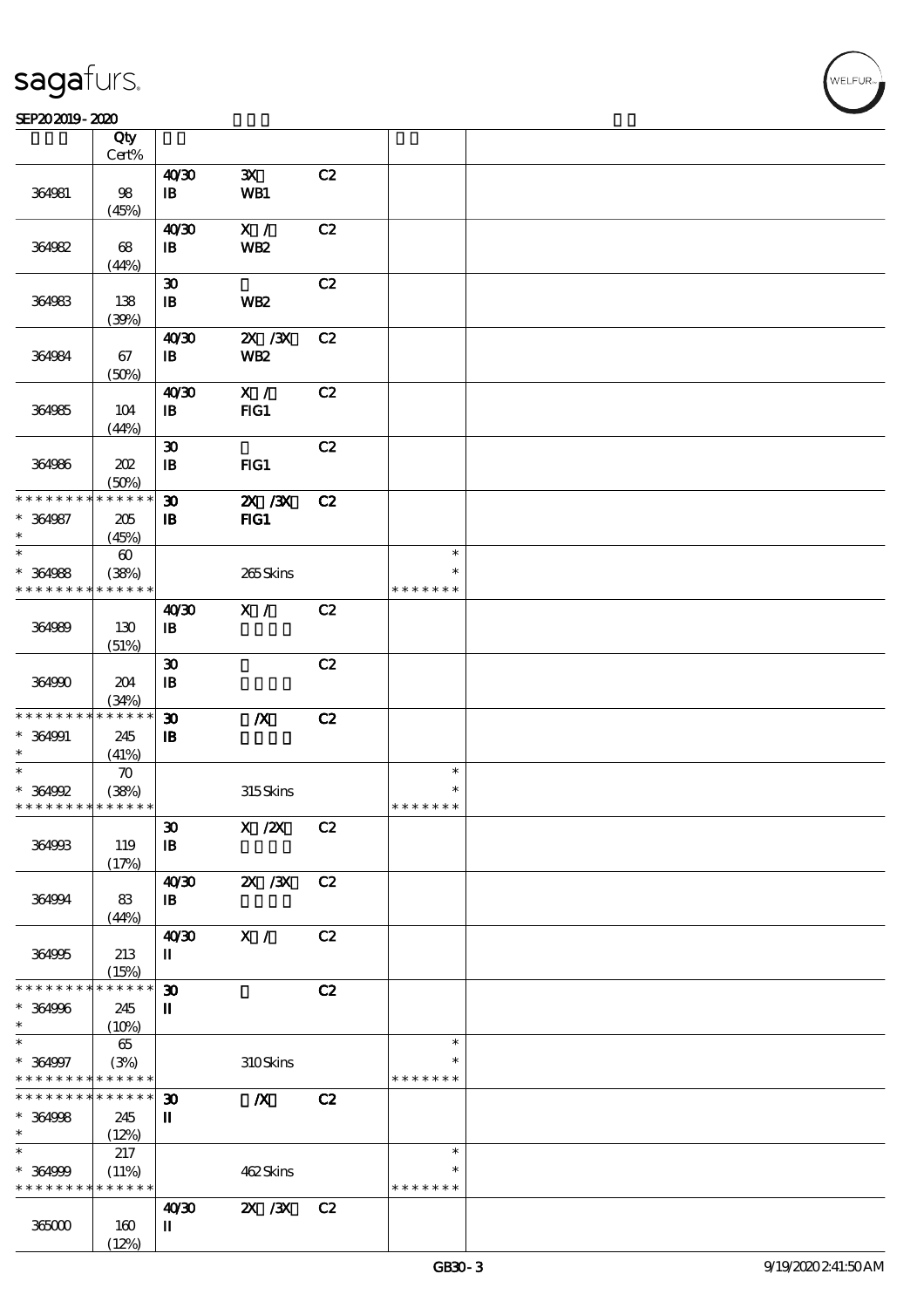#### $S$ EP202019 - 2020  $S$

|                                   | Qty<br>Cert%               |                                            |                  |       |                         |  |
|-----------------------------------|----------------------------|--------------------------------------------|------------------|-------|-------------------------|--|
|                                   |                            |                                            | $\mathbf X$      |       |                         |  |
| 365001                            | 131<br>(38%)               | $\boldsymbol{\mathfrak{D}}$<br><b>SAGA</b> |                  | C1/C2 |                         |  |
| * * * * * * * *                   | * * * * * *                | $\boldsymbol{\mathfrak{D}}$                |                  | C1/C2 |                         |  |
|                                   |                            |                                            |                  |       |                         |  |
| $*$ 365002<br>$\ast$              | 225<br>(52%)               | <b>SAGA</b>                                |                  |       |                         |  |
| $\overline{\ast}$                 | 157                        |                                            |                  |       | $\ast$                  |  |
| $^\ast$ 365003<br>* * * * * * * * | (54%)<br>* * * * * *       |                                            | 382Skins         |       | ∗<br>* * * * * * *      |  |
| * * * * * * * *                   | * * * * * *                | $\boldsymbol{\mathfrak{D}}$                | X /              | C3    |                         |  |
| $* 36004$<br>$\ast$               | 225<br>(41%)               | <b>SAGA</b>                                |                  |       |                         |  |
| $\overline{\ast}$                 | 59                         |                                            |                  |       | $\ast$                  |  |
|                                   |                            |                                            |                  |       | $\ast$                  |  |
| $^\ast$ 365005<br>* * * * * * * * | (38%)<br>* * * * * *       |                                            | 284Skins         |       | * * * * * * *           |  |
| * * * * * * * *                   | * * * * * *                |                                            |                  |       |                         |  |
| $^\ast$ 365006<br>$\ast$          | 225<br>(48%)               | $\boldsymbol{\mathfrak{D}}$<br><b>SAGA</b> |                  | C1    |                         |  |
| $\ast$                            | 91                         |                                            |                  |       | $\ast$                  |  |
| $* 36007$<br>* * * * * * * *      | (58%)<br>* * * * * *       |                                            | 316Skins         |       | $\ast$<br>* * * * * * * |  |
| * * * * * * * *                   | $\ast\ast\ast\ast\ast\ast$ | $\boldsymbol{\mathfrak{D}}$                |                  | C2    |                         |  |
|                                   |                            | <b>SAGA</b>                                |                  |       |                         |  |
| $*36008$<br>$\ast$                | 200                        |                                            |                  |       |                         |  |
| $\ast$                            | (14%)                      |                                            |                  |       |                         |  |
|                                   |                            |                                            |                  |       | $\ast$                  |  |
| $^*$ 365009 $\,$                  | 200                        |                                            | $\boldsymbol{2}$ |       | $\ast$                  |  |
| $\ast$                            | (20%)                      |                                            |                  |       | $\ast$                  |  |
| $\ast$                            |                            |                                            |                  |       | $\ast$                  |  |
| $*36000$                          | 200                        |                                            | 3                |       | $\ast$                  |  |
| $\ast$                            | (5%)                       |                                            |                  |       | $\ast$                  |  |
| $\ast$                            | 76                         |                                            |                  |       | $\ast$                  |  |
| $* 365011$                        | (13%)                      |                                            | 676Skins         |       | $\ast$                  |  |
| * * * * * * * *                   | * * * * * *                |                                            |                  |       | * * * * * * *           |  |
| * * * * * * * *                   | * * * * * *                | $\boldsymbol{\mathfrak{D}}$                |                  | C1    |                         |  |
| $*36012$                          | 225                        | <b>SAGA</b>                                |                  |       |                         |  |
| $\ast$                            | (40%)                      |                                            |                  |       |                         |  |
| $\ast$                            |                            |                                            |                  |       | $\ast$                  |  |
| $* 36013$                         | 200                        |                                            | $\boldsymbol{2}$ |       | $\ast$                  |  |
| $\ast$                            | (43%)                      |                                            |                  |       | $\ast$                  |  |
| $\ast$                            | 51                         |                                            |                  |       | $\ast$                  |  |
| $* 36014$                         | (43%)                      |                                            | 476Skins         |       | ∗                       |  |
| * * * * * * * *                   | * * * * * *                |                                            |                  |       | * * * * * * *           |  |
|                                   |                            | $\boldsymbol{\mathfrak{D}}$                | $\mathbf{x}$     | C1/C2 |                         |  |
| 365015                            | 217                        | <b>SR/S</b>                                |                  |       |                         |  |
|                                   |                            |                                            |                  |       |                         |  |
|                                   | (41%)                      | $\boldsymbol{\mathfrak{D}}$                |                  | C3    |                         |  |
|                                   |                            |                                            | $\mathbf{x}$     |       |                         |  |
| 365016                            | 119                        | <b>SR/S</b>                                |                  |       |                         |  |
|                                   | (42%)                      |                                            |                  |       |                         |  |
| * * * * * *                       | $* * * * * *$              | $\boldsymbol{\mathfrak{D}}$                |                  | C2    |                         |  |
| $* 360017$                        | 205                        | IA                                         |                  |       |                         |  |
| $\ast$                            | (18%)                      |                                            |                  |       |                         |  |
| $\ast$                            | 66                         |                                            |                  |       | $\ast$                  |  |
| $* 360018$                        | (16%)                      |                                            | 271 Skins        |       |                         |  |
| * * * * * * * *                   | * * * * * *                |                                            |                  |       | * * * * * * *           |  |
|                                   |                            | $\boldsymbol{\mathfrak{D}}$                | $\mathbf{X}$ /   | C2    |                         |  |
| 365019                            | 245                        | IA                                         | WB1              |       |                         |  |
|                                   | (28%)                      |                                            |                  |       |                         |  |
| * * * * * *                       | * * * * * *                | $\boldsymbol{\mathfrak{D}}$                |                  | C2    |                         |  |
| $* 36000$                         | 243                        | IA                                         | WB1              |       |                         |  |
| $\ast$                            | (38%)                      |                                            |                  |       |                         |  |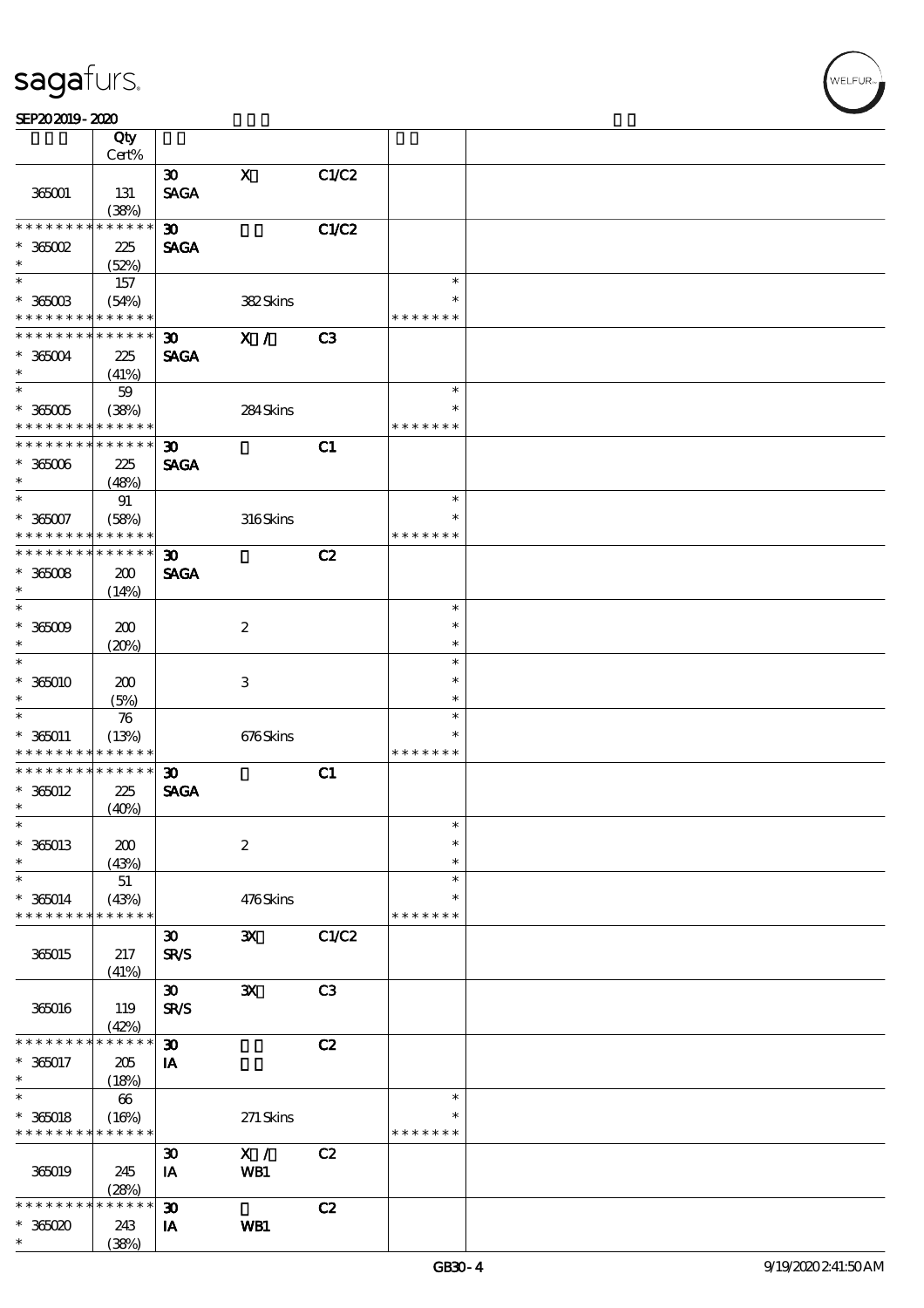#### SEP202019-2020

|                               | Qty<br>Cert%         |                             |                           |       |                         |  |
|-------------------------------|----------------------|-----------------------------|---------------------------|-------|-------------------------|--|
| $\ast$                        |                      |                             |                           |       | $\ast$                  |  |
|                               | 220                  | $\boldsymbol{\mathfrak{D}}$ |                           | C2    |                         |  |
| $*$ 365021<br>* * * * * * * * | (45%)<br>* * * * * * | IA                          | WB1                       |       | $\ast$<br>* * * * * * * |  |
| * * * * * * * *               | * * * * * *          | $\boldsymbol{\mathfrak{D}}$ |                           | C2    |                         |  |
| $* 36022$                     | 225                  | IA                          | WB1                       |       |                         |  |
| $\ast$                        | (46%)                |                             |                           |       |                         |  |
| $\overline{\phantom{0}}$      |                      |                             |                           |       | $\ast$                  |  |
|                               |                      |                             |                           |       |                         |  |
| $* 36023$                     | 200                  |                             | $\boldsymbol{2}$          |       | $\ast$                  |  |
| $\ast$                        | (45%)                |                             |                           |       | $\ast$                  |  |
| $*$                           | 126                  |                             |                           |       | $\ast$                  |  |
| $*365024$                     | (28%)                |                             | 551 Skins                 |       | $\ast$                  |  |
| * * * * * * * *               | * * * * * *          |                             |                           |       | * * * * * * *           |  |
| * * * * * * * *               | * * * * * *          | $\boldsymbol{\mathfrak{D}}$ | $\mathbf{x}$              | C2    |                         |  |
| $*36025$                      | 225                  | IA                          | WB1                       |       |                         |  |
| $\ast$                        | (47%)                |                             |                           |       |                         |  |
| $\ast$                        | 127                  |                             |                           |       | $\ast$                  |  |
| $*365026$                     | (33%)                |                             | 352Skins                  |       | $\ast$                  |  |
| * * * * * * * *               | * * * * * *          |                             |                           |       | * * * * * * *           |  |
|                               |                      | 40'30                       | $\boldsymbol{\mathsf{Z}}$ | C2    |                         |  |
| 365027                        | 135                  | IA                          | <b>WB1</b>                |       |                         |  |
|                               | (31%)                |                             |                           |       |                         |  |
|                               |                      | 40'30                       | $\mathbf{x}$              | C2    |                         |  |
|                               |                      |                             |                           |       |                         |  |
| 36028                         | 206                  | IA                          | WB1                       |       |                         |  |
|                               | (36%)                |                             |                           |       |                         |  |
|                               |                      | 4030                        | X /                       | C1/C2 |                         |  |
| 365029                        | 119                  | IA                          | FG1                       |       |                         |  |
|                               | (53%)                |                             |                           |       |                         |  |
|                               |                      | $\boldsymbol{\mathfrak{D}}$ | 2X / 3X                   | C1/C2 |                         |  |
| 365030                        | 212                  | IA                          | FIG1                      |       |                         |  |
|                               | (47%)                |                             |                           |       |                         |  |
|                               |                      | 40'30                       | X /                       | C2    |                         |  |
| 365031                        | 147                  | IA                          |                           |       |                         |  |
|                               | (45%)                |                             |                           |       |                         |  |
|                               |                      | $\boldsymbol{\mathfrak{D}}$ |                           | C2    |                         |  |
| 365032                        | 191                  | IA                          |                           |       |                         |  |
|                               | (30%)                |                             |                           |       |                         |  |
| * * * * * * * * * * * * * * * |                      | $\boldsymbol{\mathfrak{D}}$ | $\boldsymbol{X}$          | C2    |                         |  |
| $* 36003$                     |                      |                             |                           |       |                         |  |
|                               | 225                  | IA                          |                           |       |                         |  |
| $\ast$<br>$\ast$              | (49%)                |                             |                           |       | $\ast$                  |  |
|                               | 104                  |                             |                           |       |                         |  |
| $* 36004$                     | (24%)                |                             | 329Skins                  |       | $\ast$                  |  |
| * * * * * * * *               | * * * * * *          |                             |                           |       | * * * * * * *           |  |
|                               |                      | 40'30                       | $\boldsymbol{\mathsf{z}}$ | C2    |                         |  |
| 365035                        | 110                  | IA                          |                           |       |                         |  |
|                               | (20%)                |                             |                           |       |                         |  |
|                               |                      | 40'30                       | $\mathbf{x}$              | C2    |                         |  |
| 365036                        | 76                   | IA                          |                           |       |                         |  |
|                               | (48%)                |                             |                           |       |                         |  |
|                               |                      | $\boldsymbol{\mathfrak{D}}$ | $\mathbf{X}$ /            | C1/C2 |                         |  |
| 365037                        | 134                  | <b>SROY</b>                 |                           |       |                         |  |
|                               | (30%)                |                             |                           |       |                         |  |
|                               |                      | $\boldsymbol{\mathfrak{D}}$ |                           | C1/C2 |                         |  |
|                               |                      |                             |                           |       |                         |  |
| 365038                        | 180<br>(53%)         | <b>SROY</b>                 |                           |       |                         |  |
| * * * * * * *                 | * * * * * *          |                             |                           |       |                         |  |
|                               |                      | $\boldsymbol{\mathfrak{D}}$ |                           | C1/C2 |                         |  |
| $* 36009$                     | 205                  | <b>SROY</b>                 |                           |       |                         |  |
| $\ast$                        | (24%)                |                             |                           |       |                         |  |
| $\ast$                        | 79                   |                             |                           |       | $\ast$                  |  |
| $* 365040$                    | (48%)                |                             | 284Skins                  |       | ∗                       |  |
| * * * * * * * *               | * * * * * *          |                             |                           |       | * * * * * * *           |  |

,<br>WELFUR: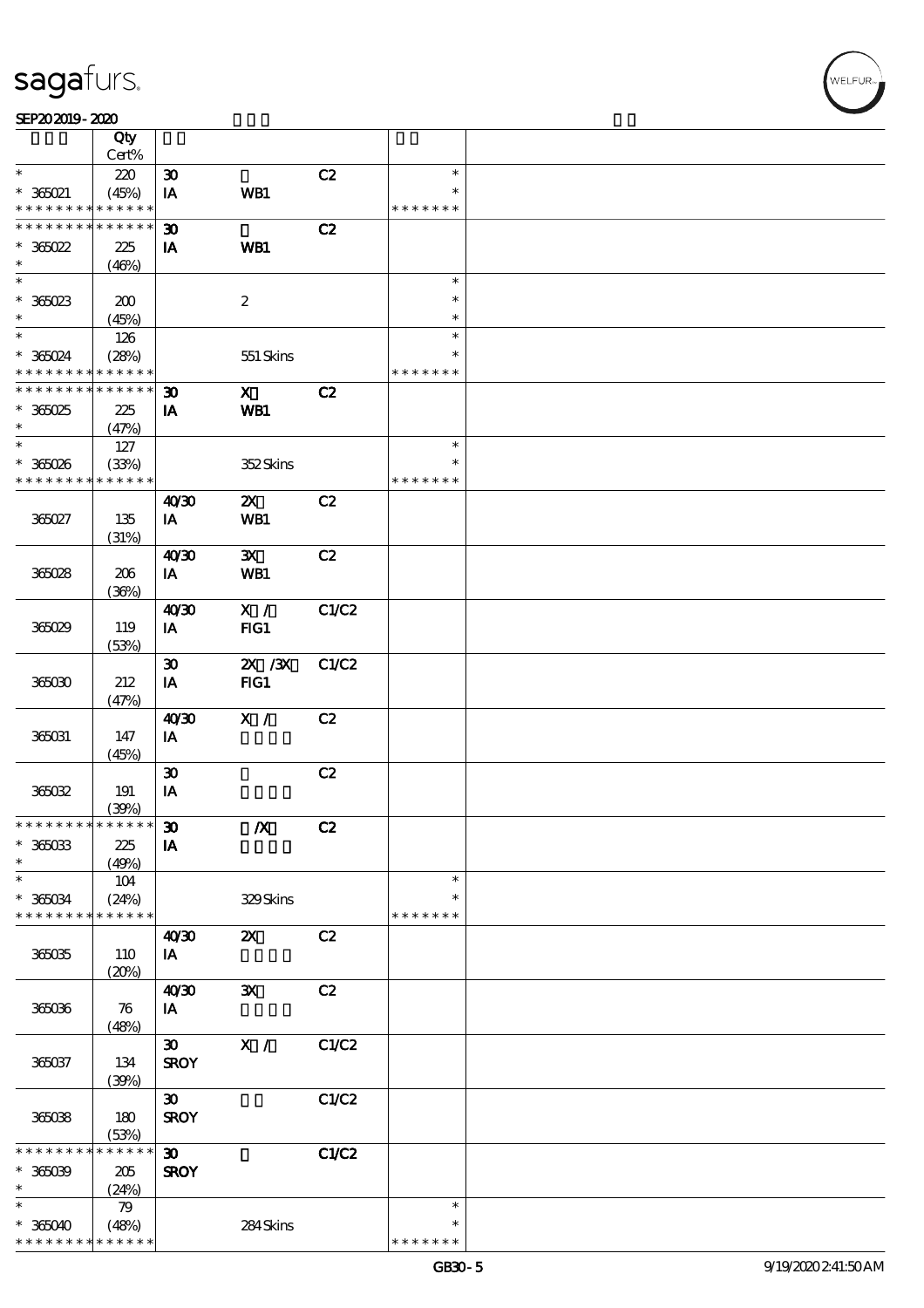

|        | Qty<br>Cert% |                                            |                           |       |
|--------|--------------|--------------------------------------------|---------------------------|-------|
| 365041 | 76<br>(23%)  | $\boldsymbol{\mathfrak{D}}$<br><b>SROY</b> | $\boldsymbol{\mathsf{z}}$ | C1/C2 |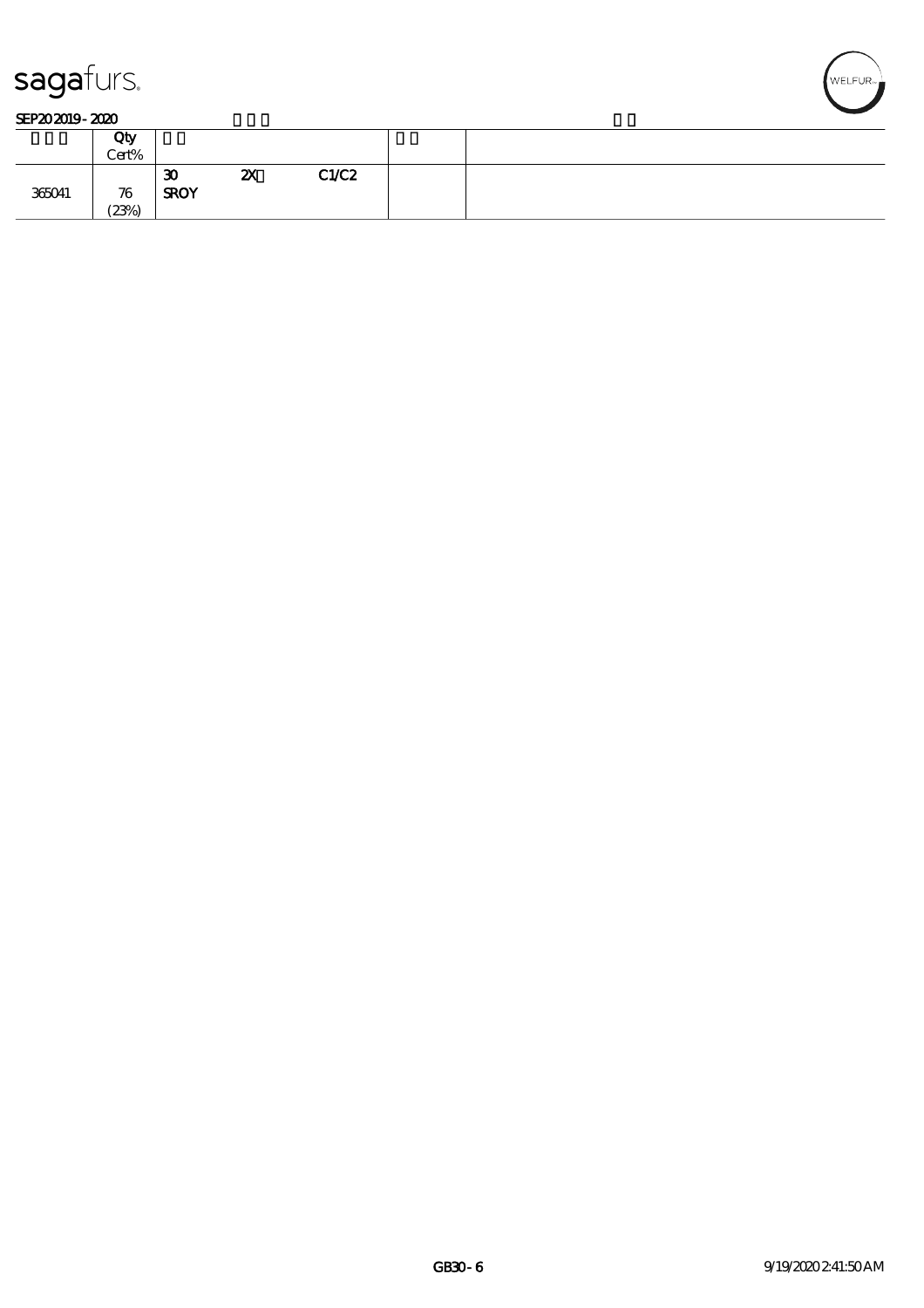### SEP202019-2020

|                              | Qty<br>Cert%         |                                              |                           |                |                         |  |
|------------------------------|----------------------|----------------------------------------------|---------------------------|----------------|-------------------------|--|
|                              |                      | $\boldsymbol{\mathfrak{D}}$                  | 5X                        | C2             |                         |  |
| 365081                       | 19                   | $S\mathcal{S}$                               |                           |                |                         |  |
|                              | (36%)                |                                              |                           |                |                         |  |
| 36082                        | 43                   | $\boldsymbol{\mathsf{20}}$<br>$S\mathcal{S}$ | ${\bf X}$                 | C1/C2          |                         |  |
|                              | (27%)                |                                              |                           |                |                         |  |
| 365083                       | 61                   | $\boldsymbol{\mathbf{z}}$<br>$S\mathcal{S}$  | $\boldsymbol{\mathsf{z}}$ | C1/C2          |                         |  |
|                              | (20%)                |                                              |                           |                |                         |  |
| 365084                       | 188<br>(54%)         | $\boldsymbol{\mathsf{20}}$<br>$\mathbf{S}$   |                           | C1/C2          |                         |  |
| * * * * * * * *              | * * * * * *          | $\boldsymbol{\mathsf{20}}$                   |                           | C1             |                         |  |
| $* 36085$                    | 285                  | ${\bf s}$                                    |                           |                |                         |  |
| *                            | (51%)                |                                              |                           |                |                         |  |
| $\ast$                       | $75\,$               |                                              |                           |                | $\ast$                  |  |
| $* 36006$<br>* * * * * * * * | (50%)<br>* * * * * * |                                              | 360Skins                  |                | $\ast$<br>* * * * * * * |  |
| * * * * * * * *              | $* * * * * * *$      |                                              |                           |                |                         |  |
|                              |                      | $\boldsymbol{\mathfrak{D}}$                  |                           | C1/C2          |                         |  |
| $* 365087$<br>$\ast$         | 285<br>(55%)         | ${\bf s}$                                    |                           |                |                         |  |
| $\ast$                       | $\boldsymbol{\pi}$   |                                              |                           |                | $\ast$                  |  |
| $* 36088$                    | (71%)                |                                              | 355Skins                  |                | $\ast$                  |  |
| * * * * * * * *              | * * * * * *          |                                              |                           |                | * * * * * * *           |  |
| * * * * * * * *              | ******               | $\boldsymbol{\mathsf{20}}$                   |                           | C1/C2          |                         |  |
| $* 36000$                    | 285                  | ${\bf s}$                                    |                           |                |                         |  |
| $\ast$                       | (23%)                |                                              |                           |                |                         |  |
| $\ast$                       |                      |                                              |                           |                | $\ast$                  |  |
| $* 365000$                   | 260                  |                                              | $\boldsymbol{2}$          |                | $\ast$                  |  |
| *                            | (7%)                 |                                              |                           |                | $\ast$                  |  |
| $\ast$                       | $169$                |                                              |                           |                | $\ast$                  |  |
| $* 36001$                    |                      |                                              | 714Skins                  |                | $\ast$                  |  |
| * * * * * * * *              | (10%)<br>* * * * * * |                                              |                           |                | * * * * * * *           |  |
| * * * * * * * *              | $* * * * * * *$      | $\boldsymbol{\mathsf{20}}$                   |                           |                |                         |  |
|                              |                      |                                              |                           | C1/C2          |                         |  |
| $*$ 365092<br>$\ast$         | 260                  | ${\bf s}$                                    |                           |                |                         |  |
| $\ast$                       | (13%)                |                                              |                           |                | $\ast$                  |  |
|                              | $105$                |                                              |                           |                |                         |  |
| $* 3600B$                    | (4%)                 |                                              | 365Skins                  |                | $\ast$                  |  |
| * * * * * * * *              | * * * * * *          |                                              |                           |                | * * * * * * *           |  |
| * * * * * * *                | * * * * * *          | $\boldsymbol{\mathbf{z}}$                    |                           | C1/C2          |                         |  |
| $*365094$                    | 285                  | ${\bf s}$                                    |                           |                |                         |  |
| $\ast$                       | (23%)                |                                              |                           |                |                         |  |
| $\ast$                       |                      |                                              |                           |                | $\ast$                  |  |
| $* 36005$                    | 240                  |                                              | $\boldsymbol{2}$          |                | $\ast$                  |  |
| $\ast$                       | (29%)                |                                              |                           |                | $\ast$                  |  |
| $\ast$                       | $\boldsymbol{\pi}$   |                                              |                           |                | $\ast$                  |  |
| $* 36006$                    | (21%)                |                                              | 595Skins                  |                | *                       |  |
| * * * * * * * *              | * * * * * *          |                                              |                           |                | * * * * * * *           |  |
| * * * * * * * *              | * * * * * *          | $\boldsymbol{\mathbf{z}}$                    |                           | C2             |                         |  |
| $* 365097$                   | 285                  | ${\bf s}$                                    |                           |                |                         |  |
| $\ast$                       | (40%)                |                                              |                           |                |                         |  |
| $\overline{\ast}$            | 63                   |                                              |                           |                | $\ast$                  |  |
| $* 365098$                   | (65%)                |                                              | 348Skins                  |                | *                       |  |
| * * * * * * * *              | * * * * * *          |                                              |                           |                | * * * * * * *           |  |
|                              |                      | $\boldsymbol{\mathfrak{D}}$                  | $\mathbf{X}$              | C1/C2          |                         |  |
| 36099                        | 189                  | ${\bf S}$                                    |                           |                |                         |  |
|                              | (55%)                |                                              |                           |                |                         |  |
|                              |                      | $\boldsymbol{\mathbf{z}}$                    | $\boldsymbol{\mathrm{X}}$ | C <sub>3</sub> |                         |  |
| 365100                       | 130                  | ${\bf s}$                                    |                           |                |                         |  |
|                              | (30%)                |                                              |                           |                |                         |  |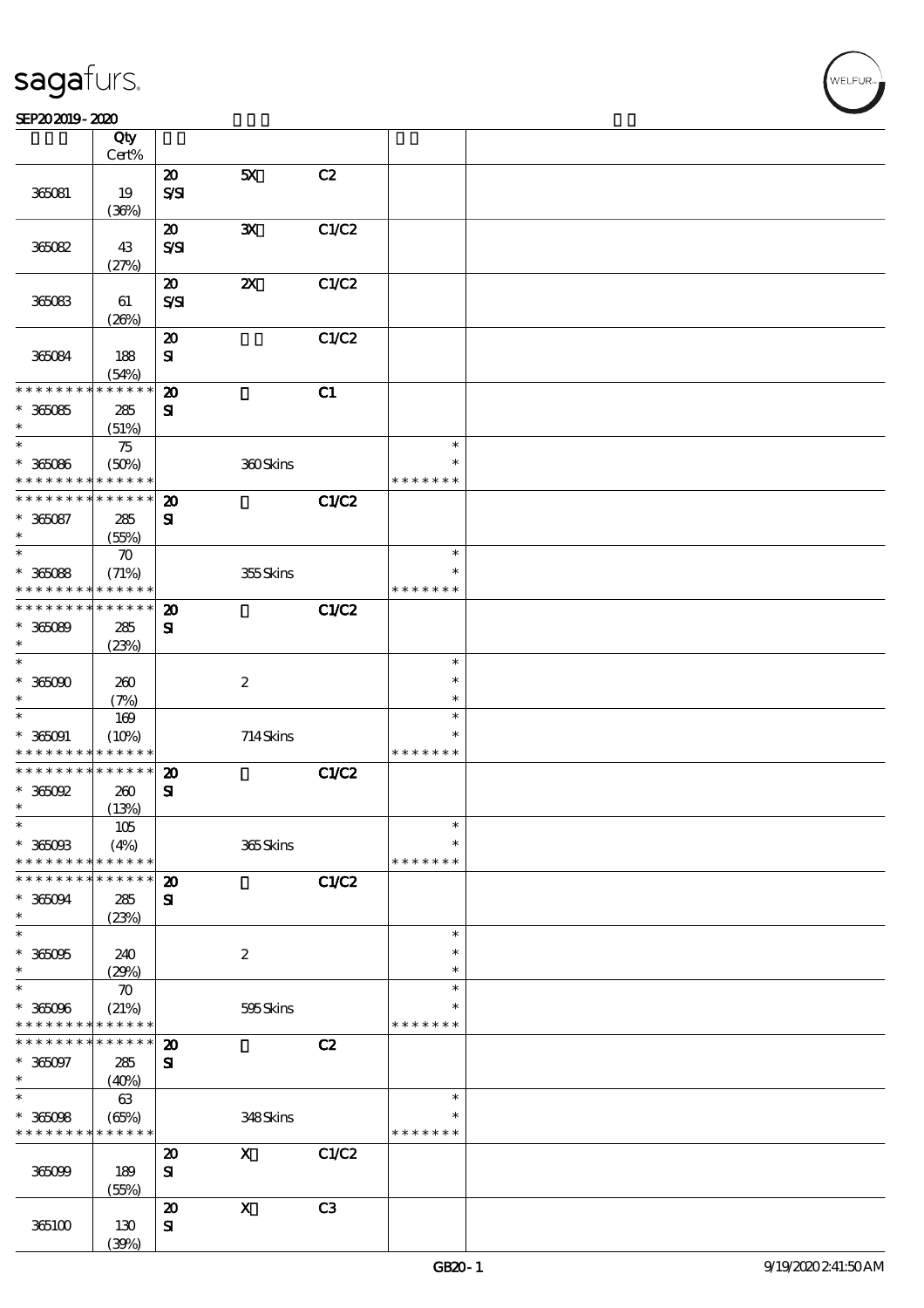#### SEP202019-2020

|                               | Qty<br>Cert%         |                                            |                           |       |                         |  |
|-------------------------------|----------------------|--------------------------------------------|---------------------------|-------|-------------------------|--|
|                               |                      |                                            |                           |       |                         |  |
| 365101                        | 189                  | $\boldsymbol{\mathbf{z}}$<br>${\bf S}$     | $\boldsymbol{\mathsf{Z}}$ | C1/C2 |                         |  |
|                               | (44%)                |                                            |                           |       |                         |  |
| 365102                        | 286                  | $\boldsymbol{\mathfrak{D}}$<br>${\bf S}$   | $\boldsymbol{\mathsf{z}}$ | C2    |                         |  |
|                               | (17%)                |                                            |                           |       |                         |  |
| 365103                        | 82                   | $\pmb{\mathcal{X}}$<br>${\bf S\!I}$        | $X \, X$                  | C1/C2 |                         |  |
|                               | (48%)                |                                            |                           |       |                         |  |
| 365104                        | 128<br>(38%)         | $\boldsymbol{\mathsf{20}}$<br>${\bf S}$    | $ZX$ $ZX$                 | C3    |                         |  |
|                               |                      | $\boldsymbol{\boldsymbol{\lambda}}$        |                           | C2    |                         |  |
| 365105                        | 133<br>(33%)         | $\mathbf{B}$                               | SL1                       |       |                         |  |
|                               |                      | $\boldsymbol{\mathbf{z}}$                  | $\mathcal{L}$             | C2    |                         |  |
| 365106                        | 208<br>(34%)         | $\mathbf{B}$                               | WB1                       |       |                         |  |
| * * * * * * * *               | * * * * * *          | $\boldsymbol{\mathfrak{D}}$                |                           | C2    |                         |  |
| $*365107$<br>$\ast$           | 285<br>(46%)         | $\, {\bf I} \! {\bf B} \,$                 | WB1                       |       |                         |  |
| $\ast$                        | $\bf{80}$            |                                            |                           |       | $\ast$                  |  |
| $*365108$                     | (40%)                |                                            | 365Skins                  |       | $\ast$                  |  |
| * * * * * * * *               | * * * * * *          |                                            |                           |       | * * * * * * *           |  |
| 365109                        | 283                  | $\boldsymbol{\mathsf{20}}$<br>$\mathbf{B}$ | WB1                       | C2    |                         |  |
|                               | (41%)                |                                            |                           |       |                         |  |
| 365110                        | 158<br>(50%)         | $\boldsymbol{\mathsf{20}}$<br>$\mathbf{B}$ | $\mathbf X$<br>WB1        | C2    |                         |  |
|                               |                      | $\boldsymbol{\mathsf{20}}$                 | 2X / 3X                   | C2    |                         |  |
| 365111                        | 158<br>(43%)         | $\mathbf{B}$                               | WB1                       |       |                         |  |
|                               |                      | $\pmb{\mathcal{Z}}$                        | $\mathcal{L}$             | C2    |                         |  |
| 365112                        | 179<br>(45%)         | $\mathbf{B}$                               | WB <sub>2</sub>           |       |                         |  |
|                               |                      | $\boldsymbol{\mathsf{20}}$                 | $\pmb{X}$                 | C2    |                         |  |
| 365113                        | 114<br>(50%)         | $\mathbf{B}$                               | <b>WB2</b>                |       |                         |  |
|                               |                      | $\boldsymbol{\mathbf{z}}$                  | $\mathcal{L}$             | C2    |                         |  |
| 365114                        | 287<br>(50%)         | $\mathbf{B}$                               | $HG1$                     |       |                         |  |
| * * * * * * *                 | * * * * * *          | $\boldsymbol{\mathfrak{D}}$                | $X$ / $ZX$                | C2    |                         |  |
| $*365115$<br>$\ast$           | 285<br>(47%)         | $\mathbf{B}$                               | $HG1$                     |       |                         |  |
| $\ast$                        | 100                  |                                            |                           |       | $\ast$                  |  |
| $* 365116$<br>* * * * * * * * | (47%)<br>* * * * * * |                                            | 385Skins                  |       | $\ast$<br>* * * * * * * |  |
|                               |                      | $\boldsymbol{\mathfrak{D}}$                |                           | C2    |                         |  |
| 365117                        | 127<br>(50%)         | $\mathbf{B}$                               |                           |       |                         |  |
| * * * * * * * *               | * * * * * *          | $\boldsymbol{\mathfrak{D}}$                | Z.                        | C2    |                         |  |
| $* 365118$                    | 285                  | $\mathbf{B}$                               |                           |       |                         |  |
| $\ast$                        | (23%)                |                                            |                           |       |                         |  |
| $\ast$                        | 190                  |                                            |                           |       | $\ast$                  |  |
| $* 365119$                    | (20%)                |                                            | 475Skins                  |       | $\ast$                  |  |
| * * * * * * * *               | * * * * * *          |                                            |                           |       | * * * * * * *           |  |
| * * * * * * * *               | ******               | $\boldsymbol{\mathbf{z}}$                  | $\mathcal{L}$             | C2    |                         |  |
| $*365120$                     | 285                  | $\mathbf{B}$                               |                           |       |                         |  |
| $\ast$                        | (17%)                |                                            |                           |       |                         |  |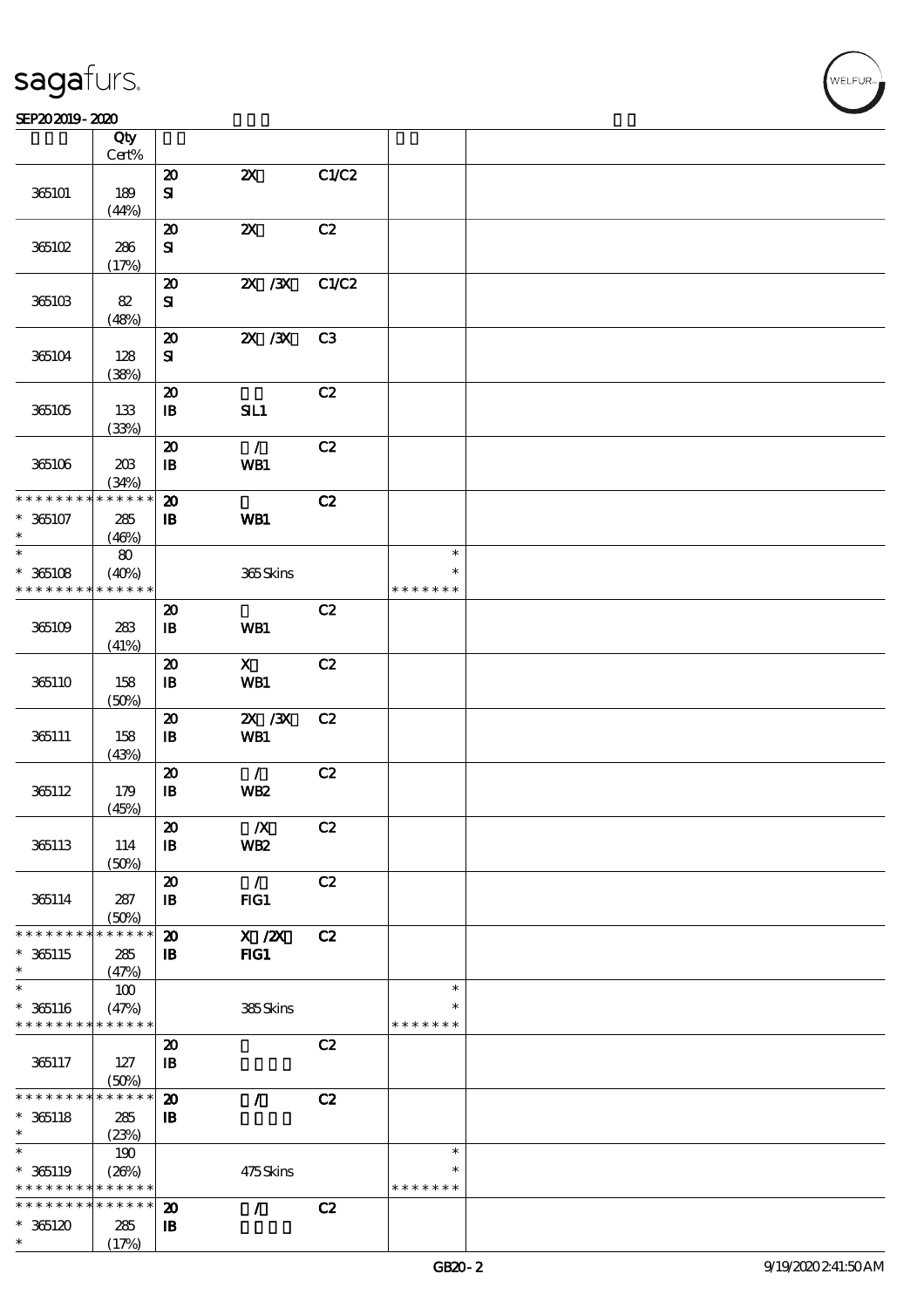|                                            | Qty<br>Cert%    |                             |                  |       |               |  |
|--------------------------------------------|-----------------|-----------------------------|------------------|-------|---------------|--|
| $\ast$                                     |                 | $\boldsymbol{\mathsf{20}}$  | $\mathcal{L}$    | C2    | $\ast$        |  |
|                                            |                 |                             |                  |       | $\ast$        |  |
| $* 365121$                                 | 260             | $\, {\bf I} \! {\bf B} \,$  |                  |       |               |  |
|                                            | (12%)           |                             |                  |       | $\ast$        |  |
| $\overline{\ast}$                          | 185             |                             |                  |       | $\ast$        |  |
| $*365122$                                  | (17%)           |                             | 730Skins         |       | $\ast$        |  |
| * * * * * * * *                            | $* * * * * * *$ |                             |                  |       | * * * * * * * |  |
|                                            |                 | $\boldsymbol{\mathbf{z}}$   |                  | C2    |               |  |
|                                            |                 |                             |                  |       |               |  |
| 365123                                     | 125             | $\mathbf{I}$                |                  |       |               |  |
|                                            | (41%)           |                             |                  |       |               |  |
|                                            |                 | $\boldsymbol{\mathsf{20}}$  | $X \, X$         | C2    |               |  |
| 365124                                     | 97              | $\, {\bf I} \! {\bf B} \,$  |                  |       |               |  |
|                                            | (42%)           |                             |                  |       |               |  |
|                                            |                 | $\boldsymbol{\mathfrak{D}}$ | $\mathcal{L}$    | C2    |               |  |
| 365125                                     | 207             | $\mathbf{I}$                |                  |       |               |  |
|                                            |                 |                             |                  |       |               |  |
|                                            | (35%)           |                             |                  |       |               |  |
|                                            |                 | $\boldsymbol{\mathsf{20}}$  |                  | C2    |               |  |
| 365126                                     | 155             | $\mathbf u$                 |                  |       |               |  |
|                                            | (20%)           |                             |                  |       |               |  |
|                                            |                 | $\boldsymbol{\mathbf{z}}$   | $X$ / $ZX$       | C2    |               |  |
| 365127                                     | 140             | $\mathbf I$                 |                  |       |               |  |
|                                            | (24%)           |                             |                  |       |               |  |
|                                            |                 |                             | $\mathbf{x}$     | C1/C2 |               |  |
|                                            |                 | $\boldsymbol{\mathfrak{D}}$ |                  |       |               |  |
| 365128                                     | 100             | <b>SAGA</b>                 |                  |       |               |  |
|                                            | (46%)           |                             |                  |       |               |  |
|                                            |                 | $\boldsymbol{\mathbf{z}}$   |                  | C1/C2 |               |  |
| 365129                                     | 233             | <b>SR/S</b>                 |                  |       |               |  |
|                                            | (49%)           |                             |                  |       |               |  |
| * * * * * * * *                            | * * * * * *     | $\boldsymbol{\mathfrak{D}}$ |                  | C1/C2 |               |  |
|                                            |                 |                             |                  |       |               |  |
| $*365130$                                  | $265\,$         | <b>SAGA</b>                 |                  |       |               |  |
| $\ast$                                     | (16%)           |                             |                  |       |               |  |
| $\ast$                                     |                 |                             |                  |       | $\ast$        |  |
| $* 365131$                                 | 240             |                             | $\boldsymbol{2}$ |       | $\ast$        |  |
| $\ast$                                     | (15%)           |                             |                  |       | $\ast$        |  |
| $\overline{\phantom{0}}$                   | 43              |                             |                  |       | $\ast$        |  |
| $* 365132$                                 | (51%)           |                             | 548Skins         |       | $\ast$        |  |
| * * * * * * * * <mark>* * * * * * *</mark> |                 |                             |                  |       | * * * * * * * |  |
|                                            |                 |                             |                  |       |               |  |
| *************** 20                         |                 |                             |                  | C2    |               |  |
| $* 365133$                                 | 265             | <b>SAGA</b>                 |                  |       |               |  |
| $\ast$                                     | (44%)           |                             |                  |       |               |  |
| $\ast$                                     | 114             |                             |                  |       | $\ast$        |  |
| $* 365134$                                 | (30%)           |                             | 379Skins         |       | $\ast$        |  |
| * * * * * * * *                            | * * * * * *     |                             |                  |       | * * * * * * * |  |
|                                            |                 | $\boldsymbol{\mathfrak{D}}$ |                  | C1/C2 |               |  |
|                                            |                 |                             |                  |       |               |  |
| 365135                                     | 262             | <b>SAGA</b>                 |                  |       |               |  |
|                                            | (55%)           |                             |                  |       |               |  |
| * * * * * * *                              | * * * * * *     | $\boldsymbol{\mathbf{z}}$   |                  | C2    |               |  |
| $*365136$                                  | 265             | <b>SAGA</b>                 |                  |       |               |  |
| $\ast$                                     | (38%)           |                             |                  |       |               |  |
| $\ast$                                     | 164             |                             |                  |       | $\ast$        |  |
| $* 365137$                                 | (42%)           |                             | 429Skins         |       | $\ast$        |  |
| * * * * * * * *                            | * * * * * *     |                             |                  |       | * * * * * * * |  |
|                                            |                 |                             |                  |       |               |  |
| * * * * * * * *                            | $* * * * * * *$ | $\boldsymbol{\mathfrak{D}}$ |                  | C1/C2 |               |  |
| $*365138$                                  | 265             | <b>SAGA</b>                 |                  |       |               |  |
| $\ast$                                     | (56%)           |                             |                  |       |               |  |
| $\ast$                                     | 226             |                             |                  |       | $\ast$        |  |
| $* 365139$                                 | (53%)           |                             | 491 Skins        |       | $\ast$        |  |
| * * * * * * * *                            | * * * * * *     |                             |                  |       | * * * * * * * |  |
|                                            |                 |                             |                  |       |               |  |
|                                            |                 | $\boldsymbol{\mathsf{20}}$  |                  | C2    |               |  |
| 365140                                     | 47              | <b>SAGA</b>                 |                  |       |               |  |
|                                            | $(\Theta)$      |                             |                  |       |               |  |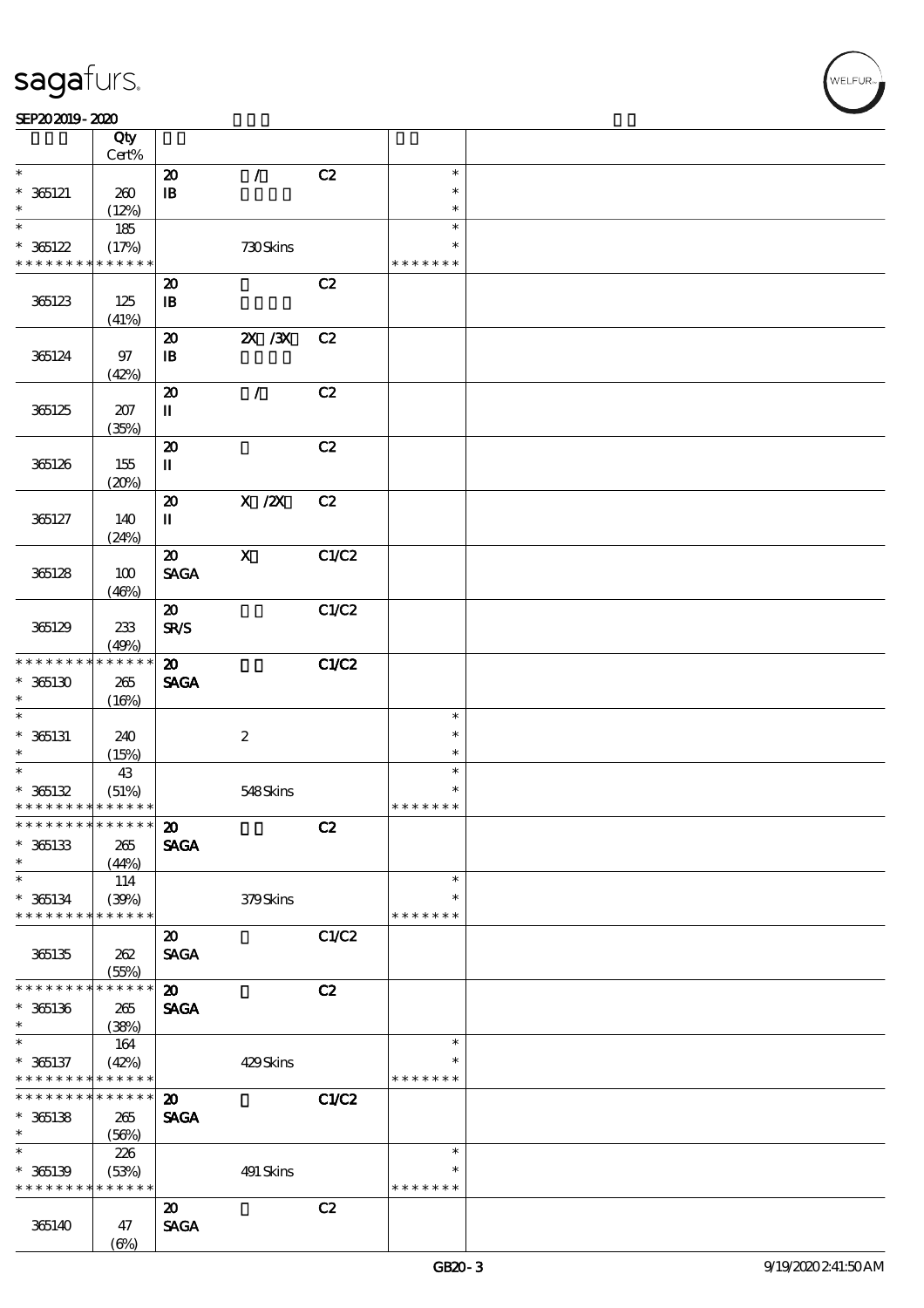#### SEP202019-2020

|                                    | Qty<br>$Cert\%$            |                                            |                                                     |       |                         |  |
|------------------------------------|----------------------------|--------------------------------------------|-----------------------------------------------------|-------|-------------------------|--|
|                                    |                            | $\boldsymbol{\mathfrak{D}}$                | $\boldsymbol{\mathsf{Z}}$                           | C3    |                         |  |
| 365141                             | 110<br>(46%)               | <b>SR/S</b>                                |                                                     |       |                         |  |
| 365142                             | 162                        | $\boldsymbol{\mathfrak{D}}$<br><b>SAGA</b> | $X \, X$                                            | C1/C2 |                         |  |
|                                    | (46%)                      |                                            |                                                     |       |                         |  |
| 365143                             | 261                        | $\boldsymbol{\mathbf{z}}$<br>IA            | $\mathcal{L}$<br>WB1                                | C2    |                         |  |
| * * * * * * * *                    | (35%)<br>* * * * * *       |                                            |                                                     |       |                         |  |
| $* 365144$                         | 265                        | $\boldsymbol{\mathfrak{D}}$<br>IA          | WB1                                                 | C2    |                         |  |
| $\ast$<br>$\overline{\phantom{0}}$ | (39%)<br>$96\,$            |                                            |                                                     |       | $\ast$                  |  |
| $* 365145$                         | (50%)                      |                                            | 361 Skins                                           |       | $\ast$                  |  |
| * * * * * * * *<br>* * * * * * * * | * * * * * *<br>* * * * * * | $\boldsymbol{\mathbf{z}}$                  |                                                     | C2    | * * * * * * *           |  |
| $* 365146$                         | 265                        | IA                                         | WB1                                                 |       |                         |  |
| $\ast$<br>$\ast$                   | (52%)<br>86                |                                            |                                                     |       | $\ast$                  |  |
| $* 365147$                         | (53%)                      |                                            | 351 Skins                                           |       | $\ast$                  |  |
| * * * * * * * *                    | * * * * * *                | $\boldsymbol{\mathfrak{D}}$                | $\mathbf{X}$                                        | C2    | * * * * * * *           |  |
| 365148                             | 158                        | IA                                         | WB1                                                 |       |                         |  |
|                                    | (42%)                      | $\boldsymbol{\mathbf{z}}$                  | 2X / 3X                                             | C2    |                         |  |
| 365149                             | 250                        | IA                                         | WB1                                                 |       |                         |  |
|                                    | (40%)                      | $\boldsymbol{\mathsf{20}}$                 |                                                     | C1/C2 |                         |  |
| 365150                             | 112                        | IA                                         | $HG1$                                               |       |                         |  |
|                                    | (58%)                      | $\boldsymbol{\mathbf{z}}$                  |                                                     | C2    |                         |  |
| 365151                             | 155<br>(42%)               | IA                                         |                                                     |       |                         |  |
|                                    |                            | $\boldsymbol{\mathbf{z}}$                  |                                                     | C2    |                         |  |
| 365152                             | 209<br>(40%)               | IA                                         |                                                     |       |                         |  |
| * * * * * * * * * * * * * * *      |                            | $\boldsymbol{\mathsf{20}}$                 | $X$ / $ZX$                                          | C2    |                         |  |
| $* 365153$<br>$\ast$               | 265<br>(27%)               | IA                                         |                                                     |       |                         |  |
| $\ast$                             | ${\bf 35}$                 |                                            |                                                     |       | $\ast$                  |  |
| $* 365154$<br>* * * * * * * *      | (20%)<br>* * * * * *       |                                            | 300Skins                                            |       | $\ast$<br>* * * * * * * |  |
|                                    |                            | $\boldsymbol{\mathsf{20}}$                 | $ZX$ / $ZX$                                         | C2    |                         |  |
| 365155                             | 257<br>(15%)               | IA                                         |                                                     |       |                         |  |
|                                    |                            | $\pmb{\mathcal{X}}$                        | $\boldsymbol{X}$ / $\boldsymbol{Z}\!\boldsymbol{X}$ | C1/C2 |                         |  |
| 365156                             | 94<br>(34%)                | <b>SROY</b>                                |                                                     |       |                         |  |

**VELFUR**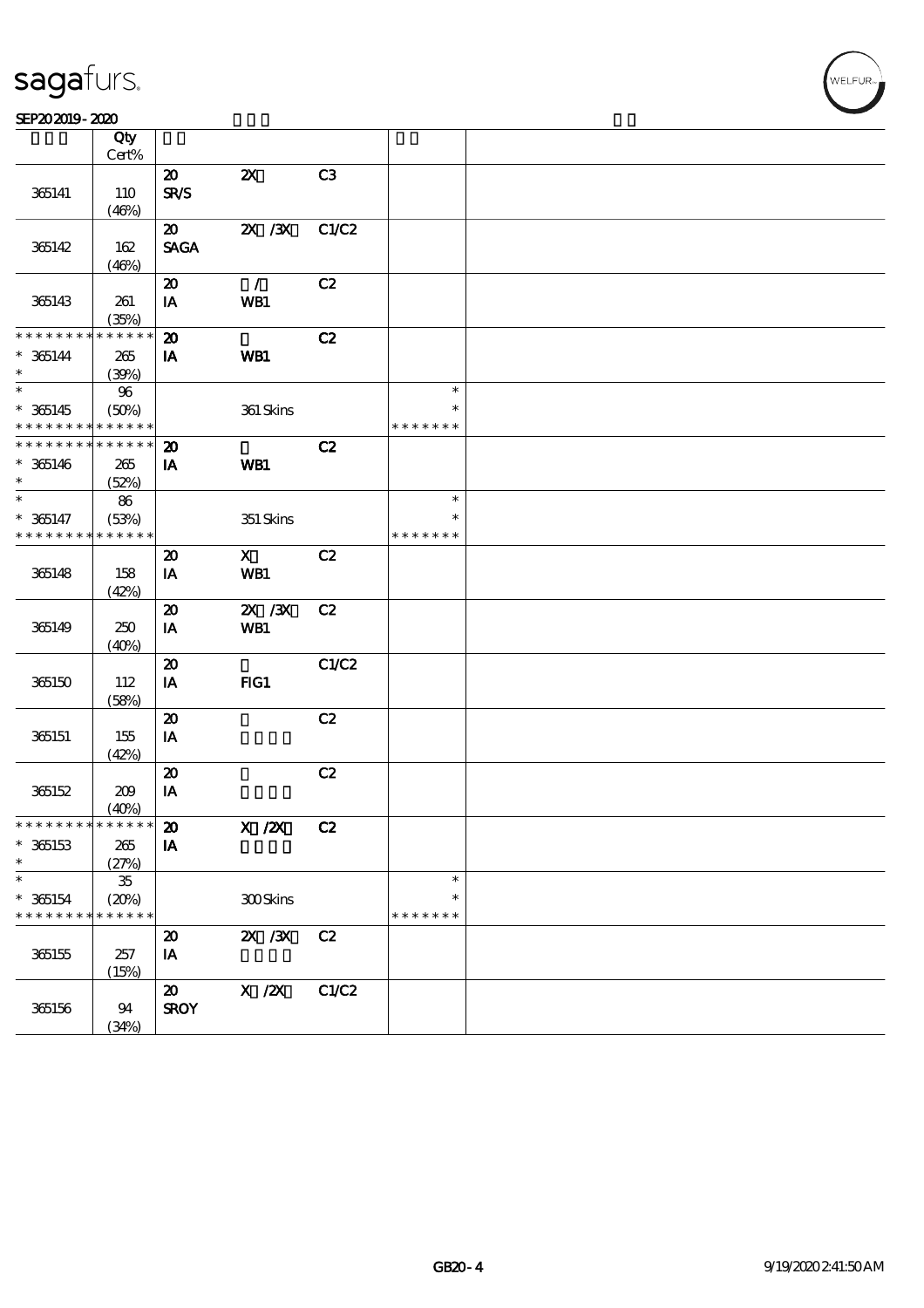#### SEP202019-2020

|            | Qty<br>$\mbox{Cert}\%$ |                                |                           |                |  |  |  |
|------------|------------------------|--------------------------------|---------------------------|----------------|--|--|--|
|            |                        | $\mathbf O$                    |                           | C1/C2          |  |  |  |
| 365181     | 266                    | $\mathbf{S}\mathbf{I}$         |                           |                |  |  |  |
|            | (36%)                  |                                |                           |                |  |  |  |
|            |                        | $\mathbf 0$                    |                           | C3             |  |  |  |
| 365182     | 139                    | ${\bf S}$                      |                           |                |  |  |  |
|            | (32%)                  |                                |                           |                |  |  |  |
|            |                        | $\mathbf O$                    | $\boldsymbol{\mathrm{X}}$ | C2             |  |  |  |
| $365183\,$ | $9\hskip-3.5pt9$       | ${\bf S\!I}$                   |                           |                |  |  |  |
|            | (48%)                  |                                |                           |                |  |  |  |
|            |                        | $\mathbf{o}$                   | $X \, X$                  | C2             |  |  |  |
| 365184     | 178                    | $\mathbf{S}$                   |                           |                |  |  |  |
|            | (42%)                  |                                |                           |                |  |  |  |
|            |                        | $\mathbf{o}$                   | $\mathcal{L}$             | C2             |  |  |  |
| 365185     | 186                    | $\, {\bf I} \! {\bf B} \,$     | FG1                       |                |  |  |  |
|            | (43%)                  |                                |                           |                |  |  |  |
|            |                        | $\mathbf O$                    |                           | C2             |  |  |  |
| 365186     | 164                    | $\, {\bf I} \! {\bf B} \,$     |                           |                |  |  |  |
|            | (42%)                  |                                |                           |                |  |  |  |
|            |                        | $\mathbf{O}$                   | $\mathbf{X}$ /            | C1/C2          |  |  |  |
| 365187     | 48<br>(33%)            | <b>SAGA</b>                    |                           |                |  |  |  |
|            |                        | $\mathbf{O}$                   | $X$ / $ZX$                | C <sub>3</sub> |  |  |  |
| $365188\,$ | 101                    | $\operatorname{\mathsf{SAGA}}$ |                           |                |  |  |  |
|            | (30%)                  |                                |                           |                |  |  |  |
|            |                        | $\mathbf{O}$                   | $2X$ /3X                  | C1/C2          |  |  |  |
| 365189     | $2\!8\!2$              | $\operatorname{\mathsf{SAGA}}$ |                           |                |  |  |  |
|            | (43%)                  |                                |                           |                |  |  |  |
|            |                        | $\mathbf{o}$                   |                           | C2             |  |  |  |
| 365190     | $133\,$                | $\mathbf{I}\mathbf{A}$         | WB1                       |                |  |  |  |
|            | (35%)                  |                                |                           |                |  |  |  |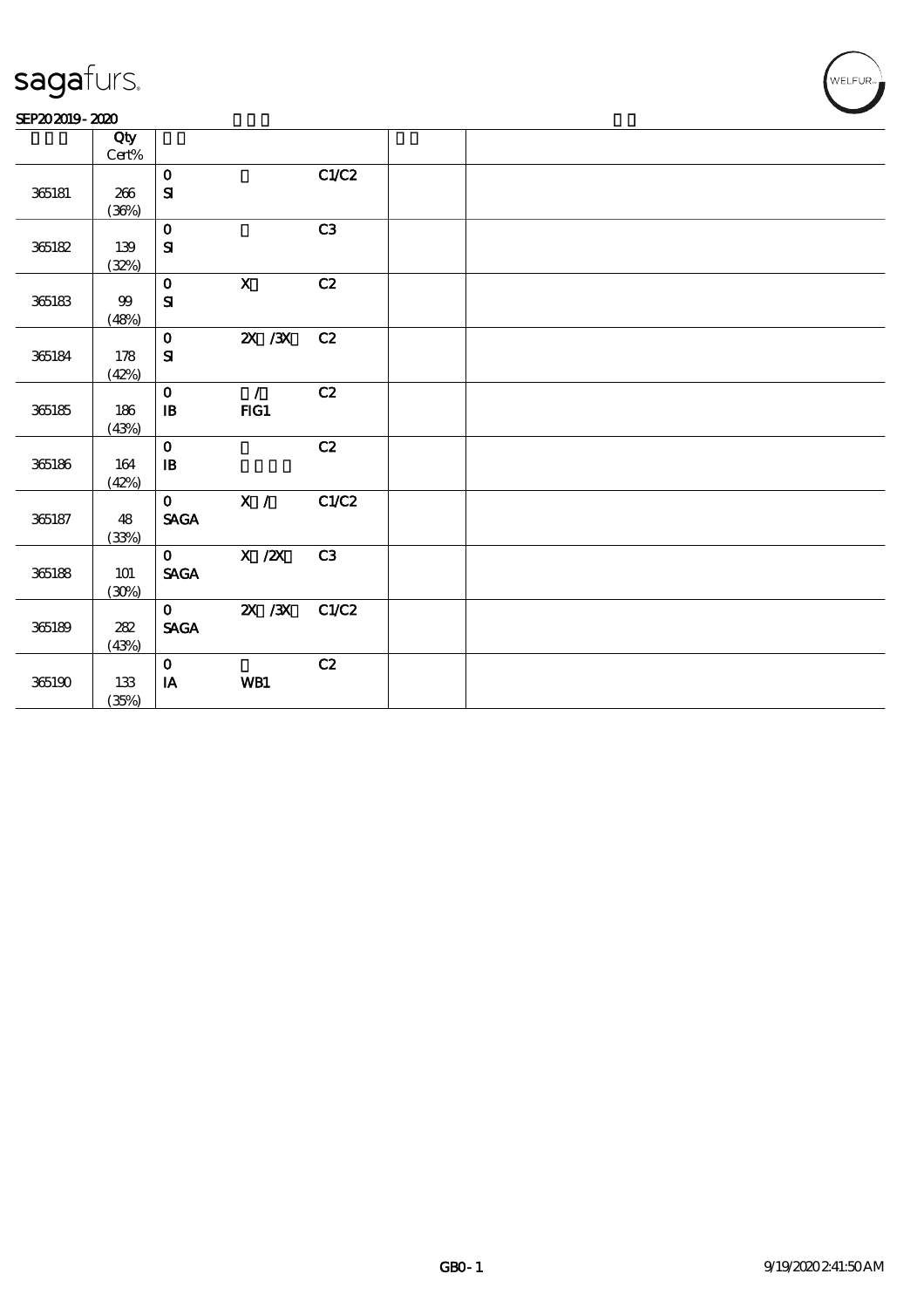|                     | Qty<br>$\mbox{Cert}\%$         |                                                  |                                  |                |  |
|---------------------|--------------------------------|--------------------------------------------------|----------------------------------|----------------|--|
| 365221              | 126                            | ${\bf 50}$<br>$\boldsymbol{S}$                   | $\pmb{X}$<br>$\mathbf{1}$        | C2             |  |
|                     | (9%)                           |                                                  |                                  |                |  |
| 365222              | 49                             | ${\bf 50}$<br>(SI)                               | $\pmb{X}$<br>$\boldsymbol{2}$    | C2             |  |
|                     | (14%)                          | ${\bf 50}$                                       | $\pmb{X}$                        | C2             |  |
| 365223              | $5\!$                          | (SI)                                             | ${\bf 3}$                        |                |  |
|                     | (16%)                          | ${\bf 50}$                                       | $\pmb{X}$                        | C2             |  |
| 365224              | 75<br>(12%)                    | $\boldsymbol{\mathrm{(S)}}$                      | $\bf{3}$                         |                |  |
|                     |                                | 5040                                             |                                  | C2             |  |
| 365225              | 131<br>(48%)                   | (S)                                              | $\mathbf{1}$                     |                |  |
|                     |                                | $\boldsymbol{\omega}$                            | $\pmb{X}$                        | C2             |  |
| 365226              | 212<br>(22%)                   | $\boldsymbol{S}$                                 | $\mathbf{1}$                     |                |  |
| 365227              | 101                            | 5040<br>(SI)                                     | $\boldsymbol{z}$                 | C2             |  |
|                     | (28%)                          | $\boldsymbol{\omega}$                            | $\pmb{\mathcal{X}}$              | C2             |  |
| 365228              | 183                            | (SI)                                             | $\pmb{2}$                        |                |  |
|                     | (40%)                          | 5040                                             |                                  | C2             |  |
| 365229              | $\boldsymbol{\Theta}$<br>(43%) | $\pmb{\text{(S\hspace{-.1em}I\hspace{-.1em}I)}}$ | ${\bf 3}$                        |                |  |
|                     |                                | $\boldsymbol{\Lambda}$                           | $\boldsymbol{X}$                 | C2             |  |
| 365230              | 158<br>(38%)                   | $(SI)$                                           | ${\bf 3}$                        |                |  |
| 365231              | 67                             | 5040<br>$\pmb{\text{(S)}}$                       | ${\bf 3}$                        | C2             |  |
|                     | (41%)                          |                                                  |                                  |                |  |
| 365232              | 137                            | $\boldsymbol{\Lambda}$<br>(S)                    | $\pmb{X}$<br>$\mathbf{3}$        | C2             |  |
|                     | (34%)                          | 50/40                                            |                                  | $\overline{c}$ |  |
| 36233               | 108                            | (SI)                                             | $\boldsymbol{4}$                 |                |  |
|                     | (18%)                          | 40 <sup>20</sup>                                 | X /                              | C2             |  |
| 365234              | $106\,$<br>(35%)               | (S)                                              | $\mathbf{1}$                     |                |  |
| 36235               | 180                            | $\boldsymbol{\mathfrak{D}}$<br>$\boldsymbol{S}$  | $\mathbf{1}$                     | C2             |  |
|                     | (50%)                          |                                                  |                                  |                |  |
| 365236              | 234                            | $\boldsymbol{\mathfrak{D}}$<br>$\mathcal{S}$     | $\boldsymbol{X}$<br>$\mathbf{1}$ | C2             |  |
|                     | (43%)                          | 40'30                                            | $X \, X$                         | C2             |  |
| 365237              | 133                            | (S)                                              | $\mathbf{1}$                     |                |  |
|                     | (37%)                          | 40'30                                            | X /                              | C2             |  |
| 36238               | 96<br>(56%)                    | (SI)                                             | $\boldsymbol{z}$                 |                |  |
|                     |                                | $\boldsymbol{\mathfrak{D}}$                      |                                  | C2             |  |
| 365239              | 139<br>(49%)                   | (SI)                                             | $\boldsymbol{z}$                 |                |  |
| * * * * * * *       | $******$                       | $\boldsymbol{\mathfrak{D}}$                      | $\boldsymbol{X}$                 | C2             |  |
| $* 36240$<br>$\ast$ | 245<br>(43%)                   | $\mathbf{C}$                                     | $\boldsymbol{z}$                 |                |  |

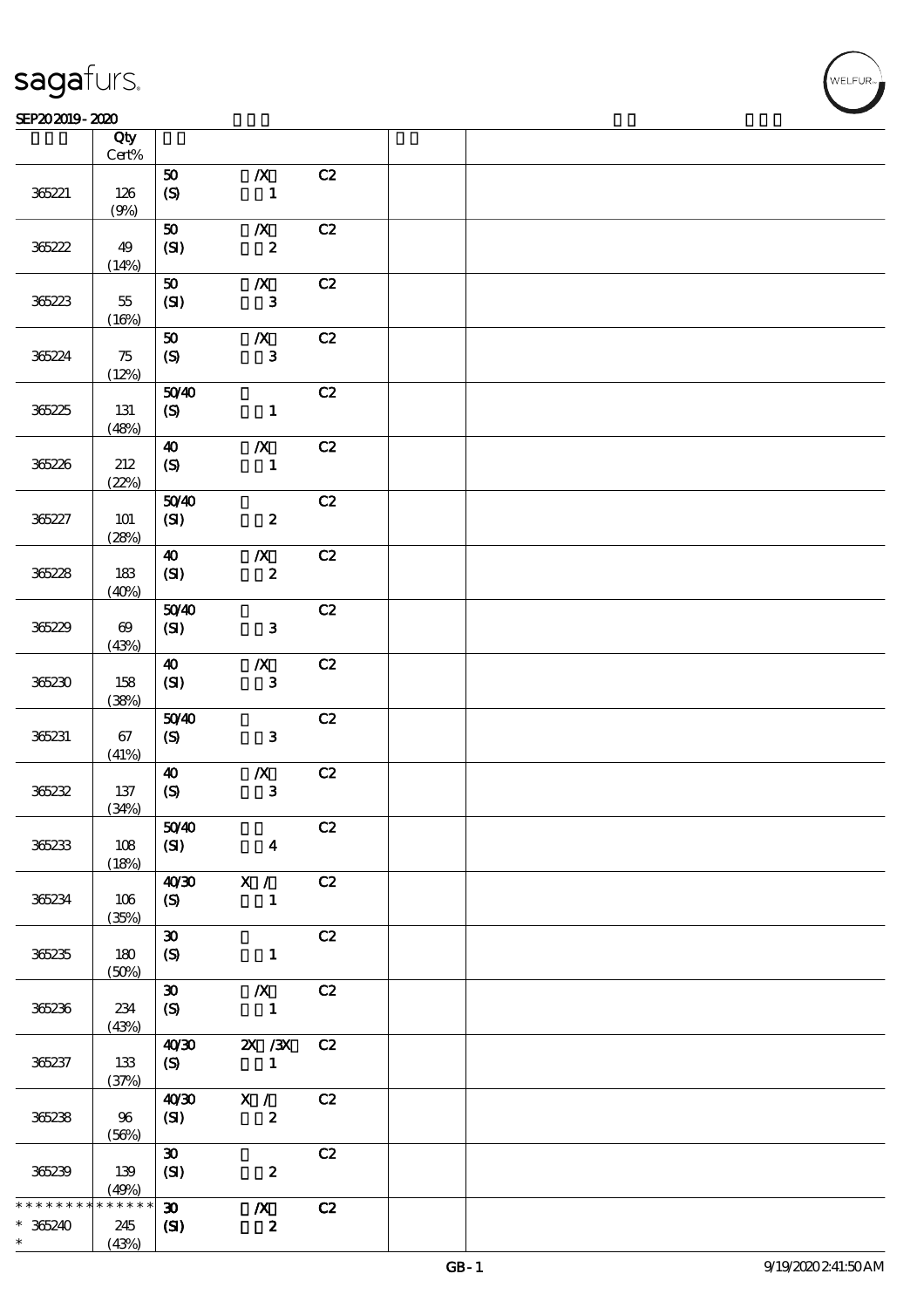#### SEP202019-2020 RHz

|                              | Qty<br>Cert%         |                                     |                              |    |               |  |
|------------------------------|----------------------|-------------------------------------|------------------------------|----|---------------|--|
| $\ast$                       | 31                   | $\boldsymbol{\mathfrak{D}}$         | $\boldsymbol{X}$             | C2 | $\ast$        |  |
| $* 36241$<br>* * * * * * * * | (51%)<br>* * * * * * | (SI)                                | $\pmb{2}$                    |    | * * * * * * * |  |
|                              |                      |                                     |                              |    |               |  |
| 365242                       | 63                   | 40'30<br>(SI)                       | $X \, X$<br>$\boldsymbol{z}$ | C2 |               |  |
|                              | (53%)                |                                     |                              |    |               |  |
| 365243                       | 72                   | 40'30<br>(SI)                       | X /<br>$\mathbf{3}$          | C2 |               |  |
|                              | (56%)                |                                     |                              |    |               |  |
| 365244                       | 109<br>(47%)         | $\boldsymbol{\mathfrak{D}}$<br>(SI) | $\mathbf{3}$                 | C2 |               |  |
|                              |                      | $\boldsymbol{\mathfrak{D}}$         | $\boldsymbol{X}$             | C2 |               |  |
| 365245                       | 237<br>(53%)         | (SI)                                | $\mathbf{3}$                 |    |               |  |
|                              |                      | 40'30                               | 2X / 3X                      | C2 |               |  |
| 365246                       | 28<br>(42%)          | (SI)                                | $\mathbf{3}$                 |    |               |  |
|                              |                      | 40'30                               | X /                          | C2 |               |  |
| 365247                       | 61<br>(55%)          | $\boldsymbol{\mathrm{(S)}}$         | ${\bf 3}$                    |    |               |  |
|                              |                      | $\boldsymbol{\mathfrak{D}}$         |                              | C2 |               |  |
| 365248                       | 113<br>(55%)         | $\boldsymbol{\mathrm{(S)}}$         | ${\bf 3}$                    |    |               |  |
|                              |                      | $\boldsymbol{\mathfrak{D}}$         | $\boldsymbol{X}$             | C2 |               |  |
| 365249                       | 150<br>(45%)         | (S)                                 | ${\bf 3}$                    |    |               |  |
|                              |                      | 40'30                               | $ZX$ / $ZX$                  | C2 |               |  |
| 365250                       | ${\bf 38}$<br>(50%)  | (S)                                 | $\mathbf{3}$                 |    |               |  |
|                              |                      | $\boldsymbol{\mathfrak{D}}$         |                              | C2 |               |  |
| 365251                       | $93$<br>(30%)        | (SI)                                | $\boldsymbol{4}$             |    |               |  |
|                              |                      | $\boldsymbol{\mathfrak{D}}$         |                              | C2 |               |  |
| 36252                        | 132<br>(53%)         | $\pmb{\text{(S)}}$                  | $\mathbf{1}$                 |    |               |  |
|                              |                      | $\pmb{\mathcal{Z}}$                 | $\boldsymbol{X}$             | C2 |               |  |
| 36253                        | 168<br>(48%)         | $\boldsymbol{S}$                    | $\mathbf{1}$                 |    |               |  |
|                              |                      | $\pmb{\mathcal{X}}$                 |                              | C2 |               |  |
| 36254                        | 150<br>(53%)         | (SI)                                | $\pmb{2}$                    |    |               |  |
|                              |                      | $\pmb{\mathcal{Z}}$                 | $\boldsymbol{X}$             | C2 |               |  |
| 36255                        | 155<br>(46%)         | (SI)                                | $\pmb{2}$                    |    |               |  |
|                              |                      | $\pmb{\mathcal{Z}}$                 |                              | C2 |               |  |
| 365256                       | 81<br>(49%)          | (SI)                                | $\mathbf{3}$                 |    |               |  |
|                              |                      | $\pmb{\mathcal{Z}}$                 |                              | C2 |               |  |
| 365257                       | 89<br>(58%)          | $\boldsymbol{S}$                    | ${\bf 3}$                    |    |               |  |
|                              |                      | $\pmb{\mathcal{Z}}$                 | $\boldsymbol{X}$             | C2 |               |  |
| 36258                        | 245<br>(51%)         | (SI)                                | $\mathbf{3}$                 |    |               |  |
|                              |                      | $\boldsymbol{\mathfrak{D}}$         | $\boldsymbol{X}$             | C2 |               |  |
| 365259                       | 141<br>(53%)         | $\pmb{\text{(S)}}$                  | $\mathbf{3}$                 |    |               |  |
|                              |                      | ${\bf Z}$                           |                              | C2 |               |  |
| 365260                       | 149<br>(36%)         | $\bf{(S\!I)}$                       | $\boldsymbol{4}$             |    |               |  |
|                              |                      |                                     |                              |    |               |  |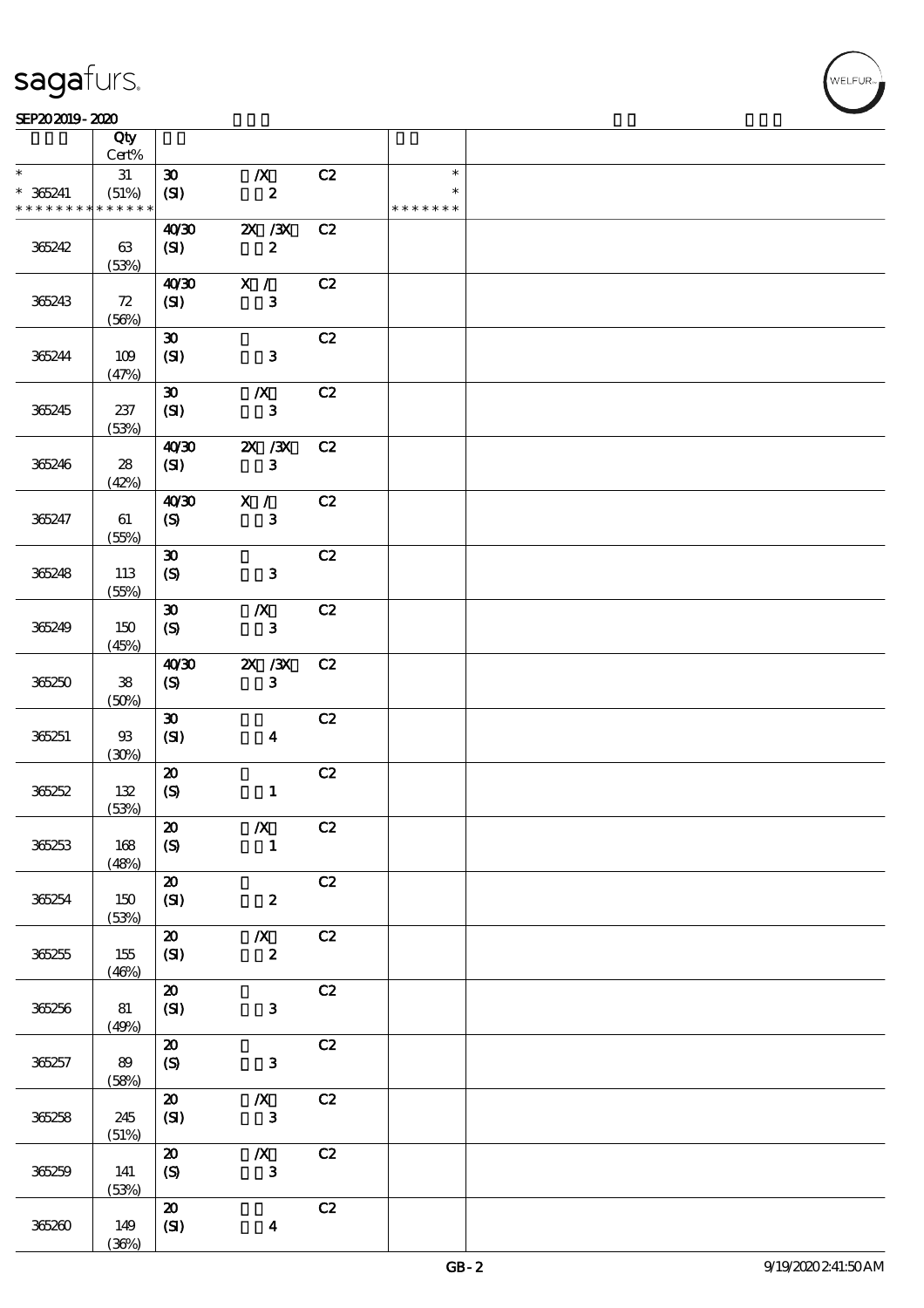#### $SEP202019 - 2020$  $\overline{\phantom{a}}$  Qty  $\overline{\phantom{a}}$

|        | Qty<br>$\mbox{Cert}\%$ |                                                                  |                            |    |  |
|--------|------------------------|------------------------------------------------------------------|----------------------------|----|--|
|        |                        | 200                                                              | X /                        | C2 |  |
| 365261 | 140<br>(40%)           | (S)                                                              | $\mathbf{1}$               |    |  |
|        |                        | $\mathbf{O}$                                                     | $\mathcal{F}$              | C2 |  |
| 365262 | 118<br>(41%)           | $\boldsymbol{S}$                                                 | $\mathbf{1}$               |    |  |
|        |                        | 200                                                              | $X \, X$                   | C2 |  |
| 365263 | 67<br>(46%)            | (S)                                                              | $\mathbf{1}$               |    |  |
|        |                        | 200                                                              | X /                        | C2 |  |
| 365264 | 127<br>(29%)           | (SI)                                                             | $\boldsymbol{2}$           |    |  |
|        |                        | $\mathbf{O}$                                                     | $\mathcal{F}$              | C2 |  |
| 365265 | 57<br>(36%)            | (SI)                                                             | $\boldsymbol{z}$           |    |  |
|        |                        | 200                                                              | $X \, X$                   | C2 |  |
| 365266 | 72<br>(45%)            | (SI)                                                             | $\boldsymbol{z}$           |    |  |
|        |                        | 200                                                              | X /                        | C2 |  |
| 365267 | 75<br>(57%)            | (SI)                                                             | $\mathbf{3}$               |    |  |
|        |                        | 200                                                              | X /                        | C2 |  |
| 365268 | $\boldsymbol{\omega}$  | (S)                                                              | ${\bf 3}$                  |    |  |
|        | (49%)                  |                                                                  |                            |    |  |
| 365269 | 68<br>(55%)            | $\mathbf{o}$<br>$\pmb{\text{(S\hspace{-.1em}I\hspace{-.1em}I)}}$ | $\mathcal{L}$<br>${\bf 3}$ | C2 |  |
|        |                        | $\mathbf{O}$                                                     | $\mathcal{L}$              | C2 |  |
| 365270 | 91<br>(31%)            | $\boldsymbol{S}$                                                 | ${\bf 3}$                  |    |  |
|        |                        | 200                                                              | $2X$ $/3X$                 | C2 |  |
| 365271 | 28<br>(57%)            | (SI)                                                             | $\mathbf{3}$               |    |  |
|        |                        | 200                                                              | $ZX$ $/3X$                 | C2 |  |
| 365272 | 40<br>(35%)            | (S)                                                              | $\mathbf{3}$               |    |  |
|        |                        | $\mathbf{1}$                                                     |                            | C2 |  |
| 36273  | $77\,$<br>(55%)        | $\boldsymbol{\mathrm{(S)}}$                                      | $\mathbf{1}$               |    |  |
|        |                        | $\mathbf{1}$                                                     |                            | C2 |  |
| 365274 | $8\!2$<br>(56%)        | (SI)                                                             | $\boldsymbol{z}$           |    |  |
|        |                        | $\mathbf{1}$                                                     |                            | C2 |  |
| 365275 | 40<br>(50%)            | (SI)                                                             | $\mathbf{3}$               |    |  |
|        |                        | $\mathbf{1}$                                                     |                            | C2 |  |
| 365276 | $35\,$<br>(42%)        | $\boldsymbol{S}$                                                 | $\mathbf{3}$               |    |  |
|        |                        | $O$ <sup><math>1</math></sup>                                    |                            | C2 |  |
| 365277 | 89                     | (SI)                                                             | $\boldsymbol{4}$           |    |  |
|        | (38%)                  | 40'30                                                            |                            | C2 |  |
| 36278  | 118<br>(46%)           | Ш                                                                |                            |    |  |
|        |                        | 40'30                                                            |                            | C2 |  |
| 365279 | 25<br>(28%)            | $\mathbf{m}$                                                     | $\boldsymbol{z}$           |    |  |
|        |                        | $\pmb{\mathcal{Z}}$                                              |                            | C2 |  |
| 365280 | $83\,$                 | $\mathbf{m}$                                                     |                            |    |  |
|        | (25%)                  |                                                                  |                            |    |  |

**NELFUR**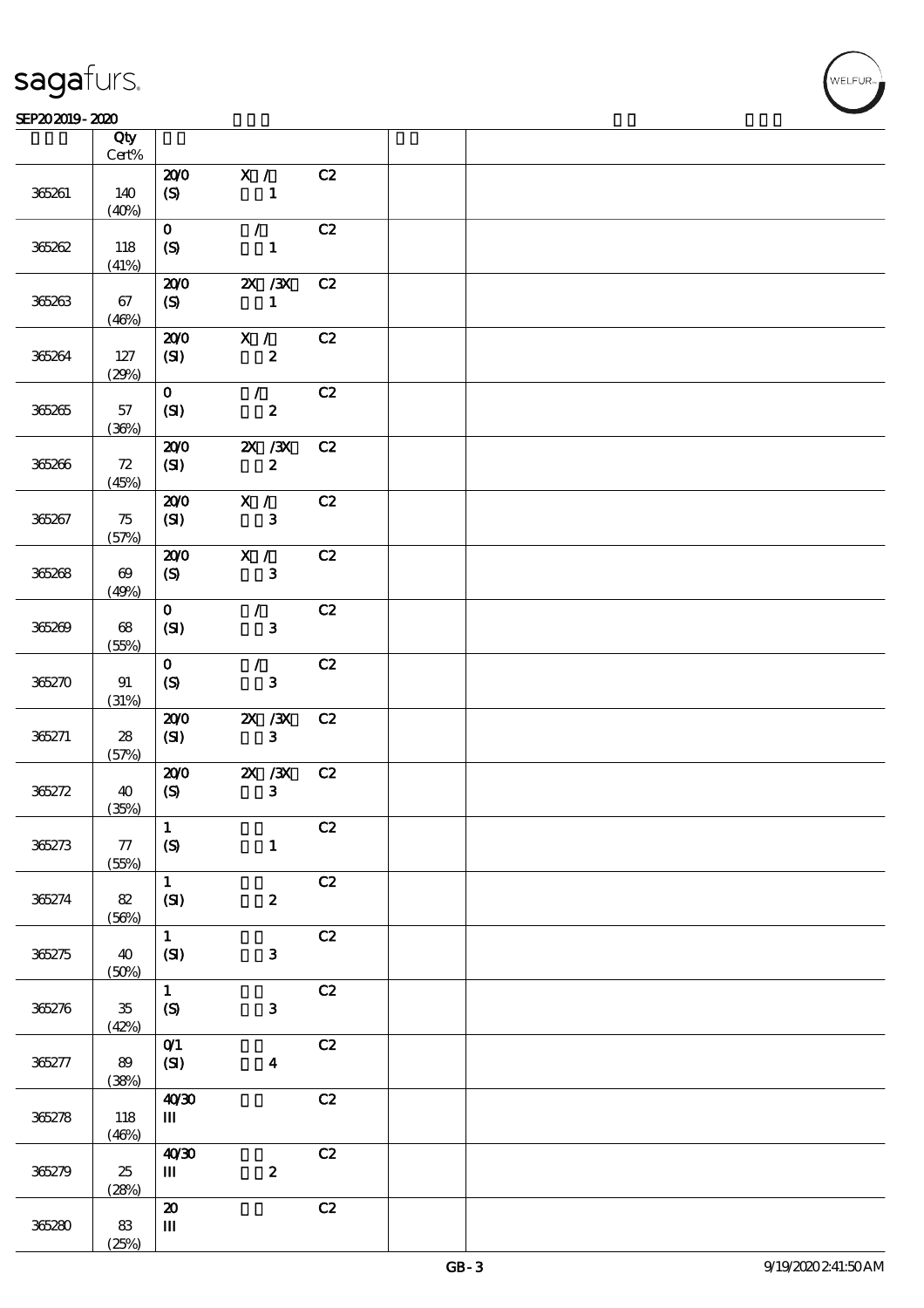|        | Qty               |      |                  |    |  |
|--------|-------------------|------|------------------|----|--|
|        | Cert%             |      |                  |    |  |
|        |                   |      |                  |    |  |
|        |                   | 3020 |                  | C2 |  |
| 365281 | 13                | Ш    | 4                |    |  |
|        | $\mathcal{P}_{0}$ |      |                  |    |  |
|        |                   | 200  |                  | C2 |  |
| 365282 | 42                | Ш    | $\boldsymbol{z}$ |    |  |
|        |                   |      |                  |    |  |
|        | (19%)             |      |                  |    |  |
|        |                   | O    |                  | C2 |  |
| 365283 | 59                | Ш    |                  |    |  |
|        | (35%)             |      |                  |    |  |
|        |                   |      |                  |    |  |

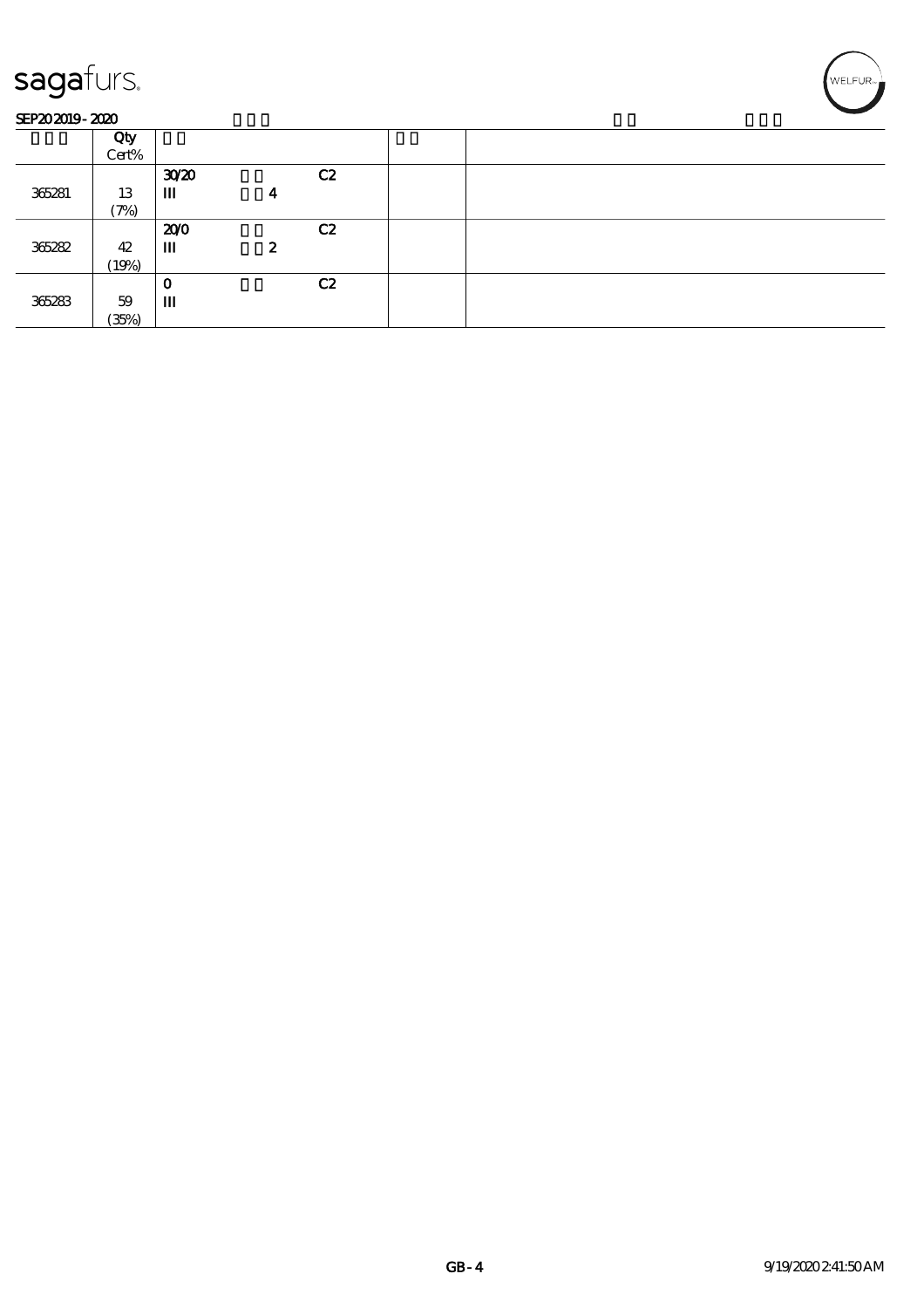|                 | Qty<br>$\mbox{Cert}\%$ |                                                              |                                       |    |               |  |
|-----------------|------------------------|--------------------------------------------------------------|---------------------------------------|----|---------------|--|
|                 |                        |                                                              |                                       | C2 |               |  |
| 365301          | ${\bf Z}$<br>(34%)     | $\boldsymbol{\Lambda}$<br>(SI)                               | WB1                                   |    |               |  |
|                 |                        | $\boldsymbol{\Lambda}$                                       | $\mathcal{L}$                         | C2 |               |  |
| 365302          | 139                    | $\pmb{\infty}$                                               |                                       |    |               |  |
|                 | (28%)                  |                                                              |                                       |    |               |  |
|                 |                        | $\boldsymbol{\Lambda}$                                       |                                       | C2 |               |  |
| 365303          | 189                    | $\pmb{\text{(S)}}$                                           |                                       |    |               |  |
|                 | (15%)                  |                                                              |                                       |    |               |  |
|                 |                        | $\boldsymbol{\omega}$                                        | $\boldsymbol{\mathrm{X}}$ / <b>ZX</b> | C2 |               |  |
| 365304          | 184                    | $\boldsymbol{\mathrm{(S)}}$                                  |                                       |    |               |  |
|                 | (8%)                   |                                                              |                                       |    |               |  |
|                 |                        | $\boldsymbol{\Lambda}$                                       | $\mathcal{L}$                         | C2 |               |  |
|                 |                        |                                                              |                                       |    |               |  |
| 365305          | $111\,$                | $\pmb{\infty}$                                               | WB1                                   |    |               |  |
|                 | (29%)                  | $\boldsymbol{\Lambda}$                                       | $\boldsymbol{X}$                      | C2 |               |  |
|                 |                        |                                                              |                                       |    |               |  |
| 365306          | 136                    | $\pmb{\text{(S)}}$                                           | WB1                                   |    |               |  |
|                 | (16%)                  |                                                              |                                       |    |               |  |
|                 |                        | $\boldsymbol{\Lambda}$                                       |                                       | C2 |               |  |
| 365307          | ${\mathfrak B}$        | $\boldsymbol{\mathrm{(S)}}$                                  | FIG1                                  |    |               |  |
|                 | (15%)                  |                                                              |                                       |    |               |  |
|                 |                        | 40'30                                                        | $\mathcal{L}$                         | C2 |               |  |
| 365308          | 112                    | $\pmb{\text{(S)}}$                                           |                                       |    |               |  |
|                 | (35%)                  |                                                              |                                       |    |               |  |
|                 |                        | 40'30                                                        |                                       | C2 |               |  |
| 365309          | 144                    | $\pmb{\text{(S\hskip-.03in\llbracket\mathbf{3}\rrbracket)}}$ |                                       |    |               |  |
|                 | (25%)                  |                                                              |                                       |    |               |  |
|                 |                        | 40'30                                                        | $X$ / $ZX$                            | C2 |               |  |
| 365310          | 104                    | $(SI)$                                                       |                                       |    |               |  |
|                 | (23%)                  |                                                              |                                       |    |               |  |
|                 |                        | $\pmb{\mathfrak{D}}$                                         |                                       | C2 |               |  |
| 365311          | 180                    | $\bf{(S\!I)}$                                                | WB1                                   |    |               |  |
|                 | (46%)                  |                                                              |                                       |    |               |  |
|                 |                        | $\pmb{\mathfrak{D}}$                                         |                                       | C2 |               |  |
| 365312          | 106                    | (S)                                                          | FG1                                   |    |               |  |
|                 | (37%)                  |                                                              |                                       |    |               |  |
|                 |                        | $\boldsymbol{\mathfrak{D}}$                                  |                                       | C2 |               |  |
| 365313          | $97$                   | (S)                                                          |                                       |    |               |  |
|                 | (24%)                  |                                                              |                                       |    |               |  |
|                 |                        | $\boldsymbol{\mathfrak{D}}$                                  |                                       | C2 |               |  |
| 365314          | 219                    | $\boldsymbol{S}$                                             |                                       |    |               |  |
|                 | (20%)                  |                                                              |                                       |    |               |  |
| * * * * * * *   | * * * * * *            | $\boldsymbol{\mathfrak{D}}$                                  |                                       | C2 |               |  |
| $* 365315$      | 205                    | $\boldsymbol{\mathrm{(S)}}$                                  |                                       |    |               |  |
| $\ast$          | (23%)                  |                                                              |                                       |    |               |  |
| $\ast$          | 61                     |                                                              |                                       |    | $\ast$        |  |
| $* 365316$      | (21%)                  |                                                              | 266Skins                              |    | $\ast$        |  |
| * * * * * * * * | * * * * * *            |                                                              |                                       |    | * * * * * * * |  |
|                 |                        | $\boldsymbol{\mathfrak{D}}$                                  | $\boldsymbol{\mathrm{X}}$ / <b>2X</b> | C2 |               |  |
| 365317          | 181                    | $\boldsymbol{S}$                                             |                                       |    |               |  |
|                 | (24%)                  |                                                              |                                       |    |               |  |
|                 |                        | $\boldsymbol{\mathfrak{D}}$                                  | $\mathcal{L}$                         | C2 |               |  |
| 365318          | 149                    | $\boldsymbol{S}$                                             | WB1                                   |    |               |  |
|                 | (32%)                  |                                                              |                                       |    |               |  |
|                 |                        | $\boldsymbol{\mathfrak{D}}$                                  |                                       | C2 |               |  |
| 365319          | 133                    | $\boldsymbol{S}$                                             | WB1                                   |    |               |  |
|                 | (20%)                  |                                                              |                                       |    |               |  |
|                 |                        | $\boldsymbol{\mathfrak{D}}$                                  | $X$ / $ZX$                            | C2 |               |  |
| 365320          | $104$                  | $\pmb{\text{(S)}}$                                           | WB1                                   |    |               |  |
|                 | (32%)                  |                                                              |                                       |    |               |  |

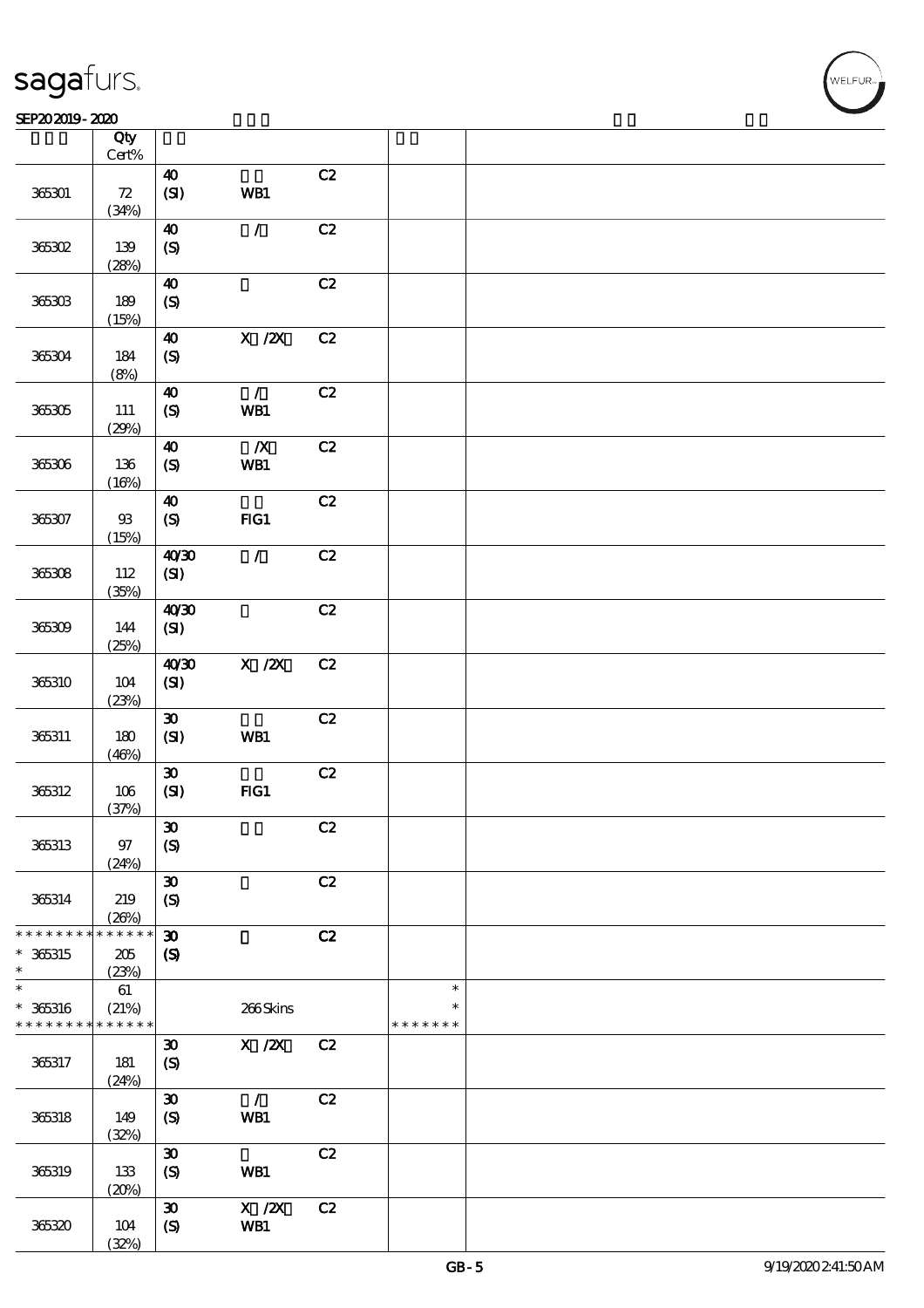|        | Qty<br>$\mbox{Cert\%}$ |                                                              |                                                     |    |  |
|--------|------------------------|--------------------------------------------------------------|-----------------------------------------------------|----|--|
|        |                        | $\pmb{\mathfrak{D}}$                                         |                                                     | C2 |  |
| 365321 | 137<br>(30%)           | (S)                                                          | FG1                                                 |    |  |
|        |                        | $\pmb{\mathcal{Z}}$                                          | X /                                                 | C2 |  |
| 365322 | 159<br>(8%)            | (SI)                                                         |                                                     |    |  |
|        |                        | ${\bf 20}$                                                   |                                                     | C2 |  |
| 365323 | 222<br>(13%)           | $\pmb{\text{(S\hskip-.03in\llbracket\mathbf{3}\rrbracket)}}$ |                                                     |    |  |
|        |                        | ${\bf Z}$                                                    |                                                     | C2 |  |
| 365324 | 215<br>(19%)           | $\pmb{\text{(S\hskip-.0.05em{I})}}$                          |                                                     |    |  |
|        |                        | $\pmb{\mathcal{Z}}$                                          | $\mathbf X$                                         | C2 |  |
| 365325 | $57\,$<br>(22%)        | (SI)                                                         |                                                     |    |  |
|        |                        | ${\bf Z}$                                                    | $ZX$ / $X$                                          | C2 |  |
| 365326 | 126<br>(34%)           | (SI)                                                         |                                                     |    |  |
|        |                        | $\pmb{\mathcal{Z}}$                                          | $\mathbf{X}$ /                                      | C2 |  |
| 365327 | 61<br>(13%)            | (SI)                                                         | WB1                                                 |    |  |
|        |                        | ${\bf Z}$                                                    |                                                     | C2 |  |
| 365328 | 106<br>(22%)           | $(SI)$                                                       | WB1                                                 |    |  |
|        |                        | $\boldsymbol{\mathsf{20}}$                                   |                                                     | C2 |  |
| 365329 | $90\,$<br>(20%)        | $\pmb{\text{(S\hspace{-.1em}I\hspace{-.1em}I)}}$             | WB1                                                 |    |  |
|        |                        | $\boldsymbol{\mathsf{20}}$                                   | $X$ / $ZX$                                          | C2 |  |
| 365330 | 76<br>(34%)            | (SI)                                                         | WB1                                                 |    |  |
|        |                        | $\boldsymbol{\mathfrak{D}}$                                  | X /                                                 | C2 |  |
| 365331 | 117<br>(22%)           | $\pmb{\text{(S)}}$                                           |                                                     |    |  |
|        |                        | $\boldsymbol{\mathsf{20}}$                                   |                                                     | C2 |  |
| 36532  | $205\,$<br>(14%)       | $\circledS$                                                  |                                                     |    |  |
|        |                        | $\vert$ 20                                                   |                                                     | C2 |  |
| 365333 | 171<br>(18%)           | (S)                                                          |                                                     |    |  |
|        |                        | $\boldsymbol{\mathfrak{D}}$                                  | $\boldsymbol{\mathrm{X}}$                           | C2 |  |
| 365334 | 67                     | $\boldsymbol{S}$                                             |                                                     |    |  |
|        | (19%)                  | ${\bf Z}$                                                    | $ZX$ / $ZX$                                         | C2 |  |
| 365335 | 125                    | $\boldsymbol{S}$                                             |                                                     |    |  |
|        | (23%)                  | $\boldsymbol{\mathfrak{D}}$                                  | X /                                                 | C2 |  |
| 365336 | $96\,$                 | $\boldsymbol{S}$                                             | WB1                                                 |    |  |
|        | (17%)                  | ${\bf Z}$                                                    |                                                     | C2 |  |
| 365337 | 154                    | $\boldsymbol{S}$                                             | WB1                                                 |    |  |
|        | (18%)                  |                                                              |                                                     |    |  |
|        |                        | ${\bf Z}$                                                    |                                                     | C2 |  |
| 365338 | 150<br>(20%)           | $\boldsymbol{\mathrm{(S)}}$                                  | WB1                                                 |    |  |
|        |                        | $\pmb{\mathcal{Z}}$                                          | $\boldsymbol{X}$ / $\boldsymbol{Z}\!\boldsymbol{X}$ | C2 |  |
| 36539  | 194<br>(31%)           | $\boldsymbol{S}$                                             | WB1                                                 |    |  |
|        |                        | $\mathbf{O}$                                                 | X /                                                 | C2 |  |
| 365340 | $50\,$<br>(2%)         | (SI)                                                         |                                                     |    |  |

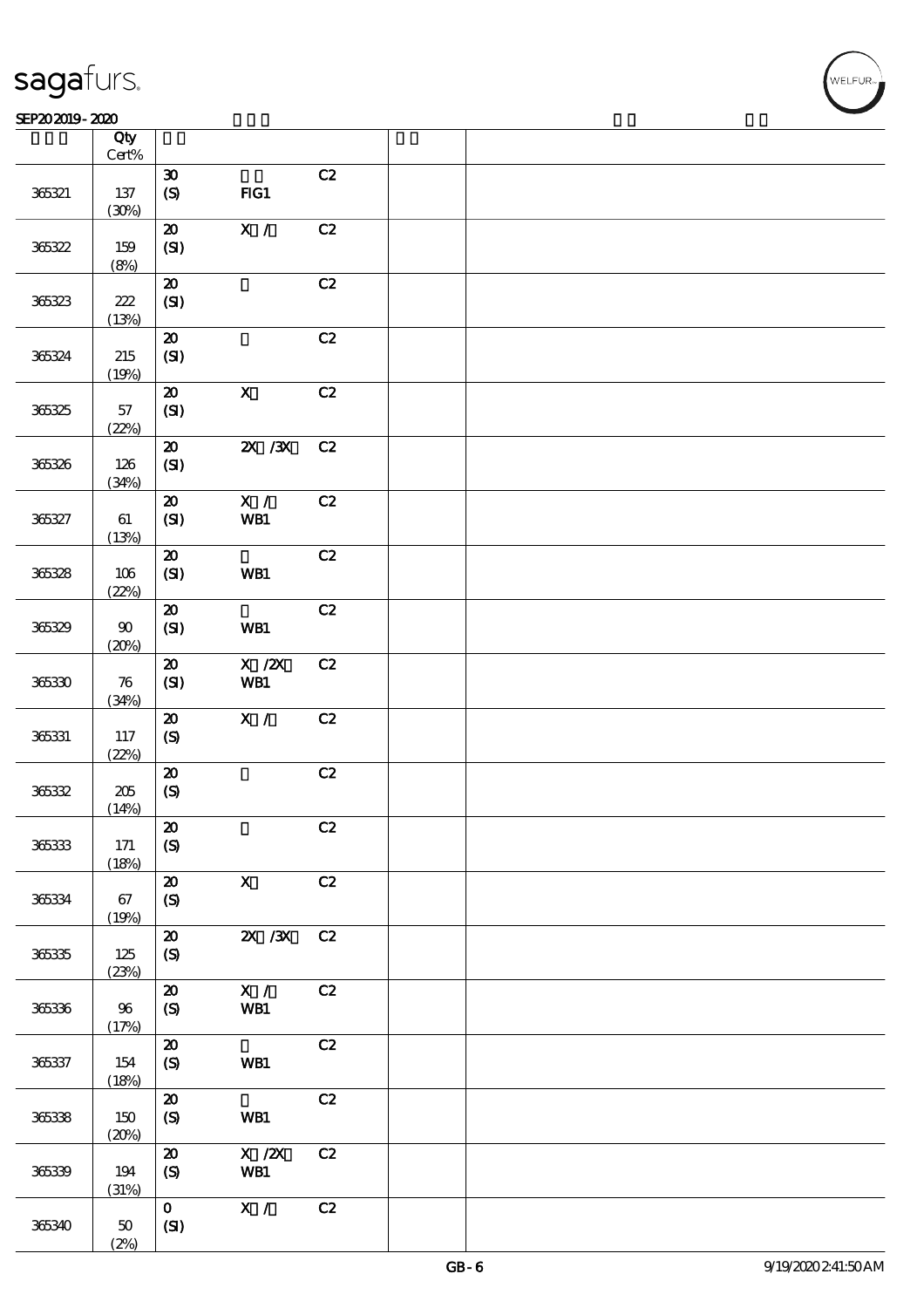|                                         | Qty<br>$\mbox{Cert}\%$                      |                                             |                                                     |    |                                   |  |
|-----------------------------------------|---------------------------------------------|---------------------------------------------|-----------------------------------------------------|----|-----------------------------------|--|
|                                         |                                             | $\mathbf 0$                                 |                                                     | C2 |                                   |  |
| 365341                                  | 63<br>(6%)                                  | (SI)                                        |                                                     |    |                                   |  |
| 365342                                  | $9\!5$<br>(9%)                              | $\mathbf{O}$<br>(SI)                        | $\boldsymbol{X}$                                    | C2 |                                   |  |
| 365343                                  | 58<br>(32%)                                 | $\mathbf{O}$<br>(SI)                        | $\chi$ / $\chi$                                     | C2 |                                   |  |
| 365344                                  | 95<br>(5%)                                  | $\mathbf 0$<br>(SI)                         | X /<br>WB1                                          | C2 |                                   |  |
| 365345                                  | 57<br>(7%)                                  | $\mathbf{O}$<br>(SI)                        | WB1                                                 | C2 |                                   |  |
| 365346                                  | 61<br>(4%)                                  | $\mathbf{O}$<br>(SI)                        | $\boldsymbol{X}$<br>WB1                             | C2 |                                   |  |
| 365347                                  | 86<br>(22%)                                 | $\mathbf 0$<br>(SI)                         | 2X / 3X<br>WB1                                      | C2 |                                   |  |
| 365348                                  | $8\!2$<br>$(\Theta)$                        | $\mathbf{o}$<br>$\boldsymbol{S}$            | $\overline{\mathbf{x}}$ /                           | C2 |                                   |  |
| 365349                                  | 152<br>(7%)                                 | $\mathbf{o}$<br>(S)                         |                                                     | C2 |                                   |  |
| 365350                                  | 131<br>(18%)                                | $\mathbf 0$<br>(S)                          | $\boldsymbol{X}$                                    | C2 |                                   |  |
| 365351                                  | $96\,$<br>(11%)                             | $\mathbf 0$<br>$\boldsymbol{S}$             | $ZX$ $ZX$                                           | C2 |                                   |  |
| 365352                                  | 98<br>(9%)                                  | $\mathbf 0$<br>$\pmb{\text{(S)}}$           | WB1                                                 | C2 |                                   |  |
| 365353                                  | 86<br>(11%)                                 | $\mathbf 0$<br>$\boldsymbol{S}$             | $\pmb{X}$<br>WB1                                    | C2 |                                   |  |
|                                         |                                             |                                             |                                                     |    |                                   |  |
| 366355                                  | 162<br>(24%)                                | $\boldsymbol{\omega}$<br>(SI)               | WB <sub>2</sub>                                     | C2 |                                   |  |
| * * * * * * *<br>$* 36356$<br>$\ast$    | * * * * *<br>*<br>225<br>(36%)              | $\boldsymbol{\mathfrak{D}}$<br>$\mathbf{C}$ | WB <sub>2</sub>                                     | C2 |                                   |  |
| $\ast$<br>$* 363357$<br>* * * * * * * * | $\boldsymbol{\omega}$<br>(36%)<br>* * * * * |                                             | 294Skins                                            |    | $\ast$<br>$\ast$<br>* * * * * * * |  |
| * * * * * * *<br>$* 36358$<br>$\ast$    | * * * * * *<br>265<br>(28%)                 | $\boldsymbol{\mathfrak{D}}$<br>(S)          | $\mathcal{L}$<br>WB <sub>2</sub>                    | C2 |                                   |  |
| $\ast$<br>$* 36359$<br>* * * * * * * *  | 44<br>(45%)<br>* * * * * *                  |                                             | 309Skins                                            |    | $\ast$<br>$\ast$<br>* * * * * * * |  |
| 365360                                  | 193<br>(40%)                                | $\boldsymbol{\mathfrak{D}}$<br>(SI)         | $\boldsymbol{\mathrm{X}}$ / <b>2X</b><br><b>WB2</b> | C2 |                                   |  |

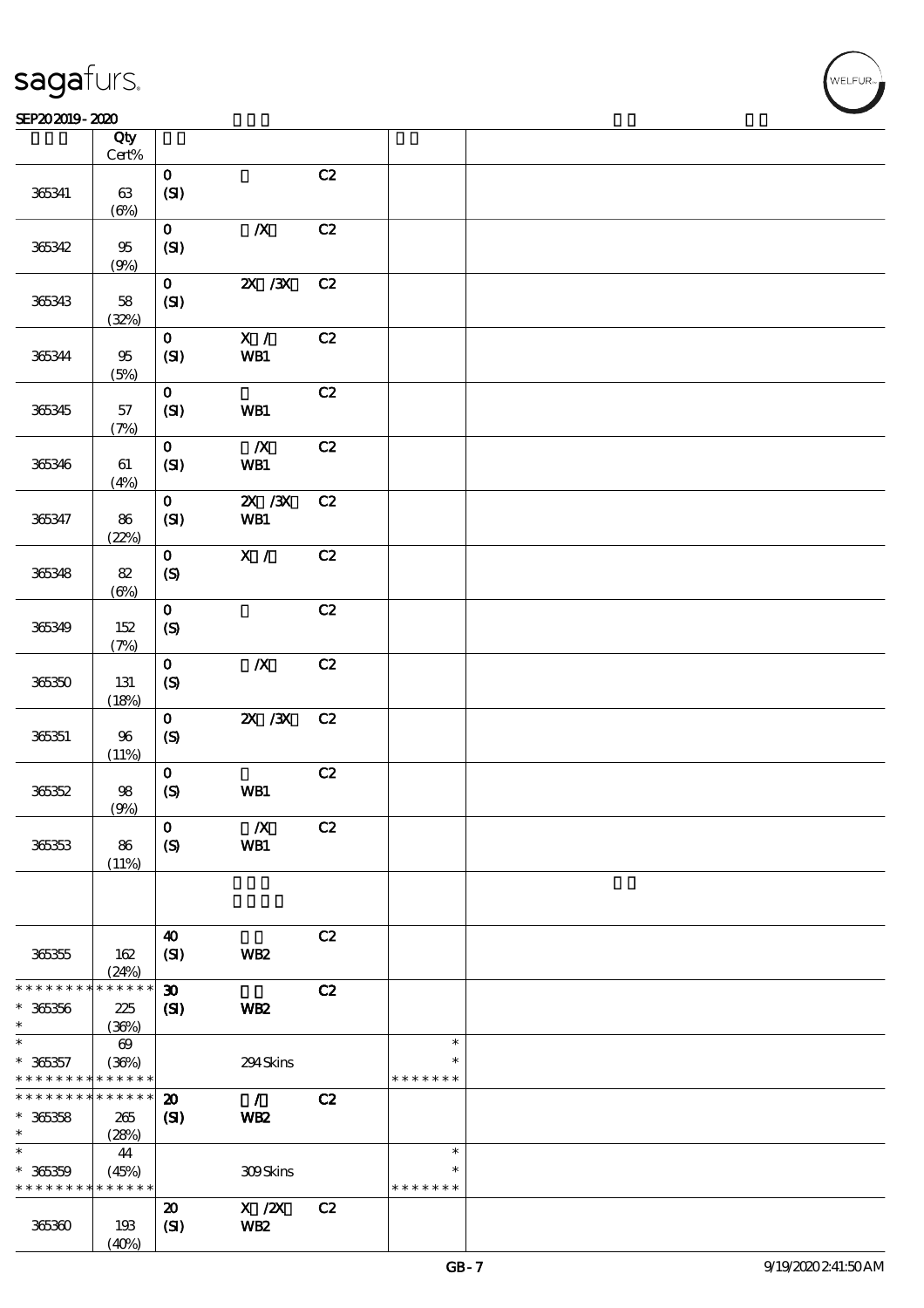#### SEP202019-2020 RHz

|            | Qty<br>Cert%               |                            |                  |    |  |
|------------|----------------------------|----------------------------|------------------|----|--|
|            |                            | $\mathbf{o}$               |                  | C2 |  |
| 365361     | 180                        | (SI)                       | <b>WB2</b>       |    |  |
|            | (19%)                      |                            |                  |    |  |
|            |                            | 40'30                      |                  | C2 |  |
| 365362     | 74                         | (S)                        | $\mathbf{1}$     |    |  |
|            | (14%)                      | 40'30                      |                  | C2 |  |
| $36536\,$  | 75                         | (SI)                       | $\pmb{2}$        |    |  |
|            | (30%)                      |                            |                  |    |  |
|            |                            | 40'30                      |                  | C2 |  |
| 365364     | $62\,$                     | (S)                        | $\boldsymbol{2}$ |    |  |
|            | (22%)                      |                            |                  | C2 |  |
| $365365\,$ | ${\bf 32}$                 | 40'30<br>(SI)              | $\boldsymbol{4}$ |    |  |
|            | (31%)                      |                            |                  |    |  |
|            |                            | $\pmb{\mathcal{X}}$        |                  | C2 |  |
| 365366     | 130                        | $\pmb{\text{(S)}}$         | $\mathbf{1}$     |    |  |
|            | (21%)                      |                            |                  | C2 |  |
| 365367     | 119                        | ${\bf Z}$<br>$\bf{(S\!I)}$ | $\pmb{2}$        |    |  |
|            | (29%)                      |                            |                  |    |  |
|            |                            | ${\bf Z}$                  |                  | C2 |  |
| 365368     | $\boldsymbol{\mathcal{B}}$ | $\boldsymbol{S}$           | $\boldsymbol{2}$ |    |  |
|            | (20%)                      | 3020                       |                  | C2 |  |
| 365369     | $\boldsymbol{\omega}$      | (SI)                       | ${\bf 3}$        |    |  |
|            | (27%)                      |                            |                  |    |  |
|            |                            | $\mathbf{O}$               |                  | C2 |  |
| 365370     | $90\,$                     | (S)                        | $\mathbf{1}$     |    |  |
|            | (10%)                      | $\mathbf{o}$               |                  | C2 |  |
| 365371     | 111                        | (SI)                       | $\boldsymbol{2}$ |    |  |
|            | (10%)                      |                            |                  |    |  |
|            |                            | 200                        |                  | C2 |  |
| 365372     | 64                         | (SI)                       | $\boldsymbol{4}$ |    |  |
|            | (31%)                      | 40'30                      |                  | C2 |  |
| 365373     | 86                         | (SI)                       | SHE <sub>2</sub> |    |  |
|            | (12%)                      |                            |                  |    |  |
|            |                            | 200                        |                  | C2 |  |
| 365374     | 10B                        | (SI)                       | SHE <sub>2</sub> |    |  |
|            | (13%)                      |                            |                  |    |  |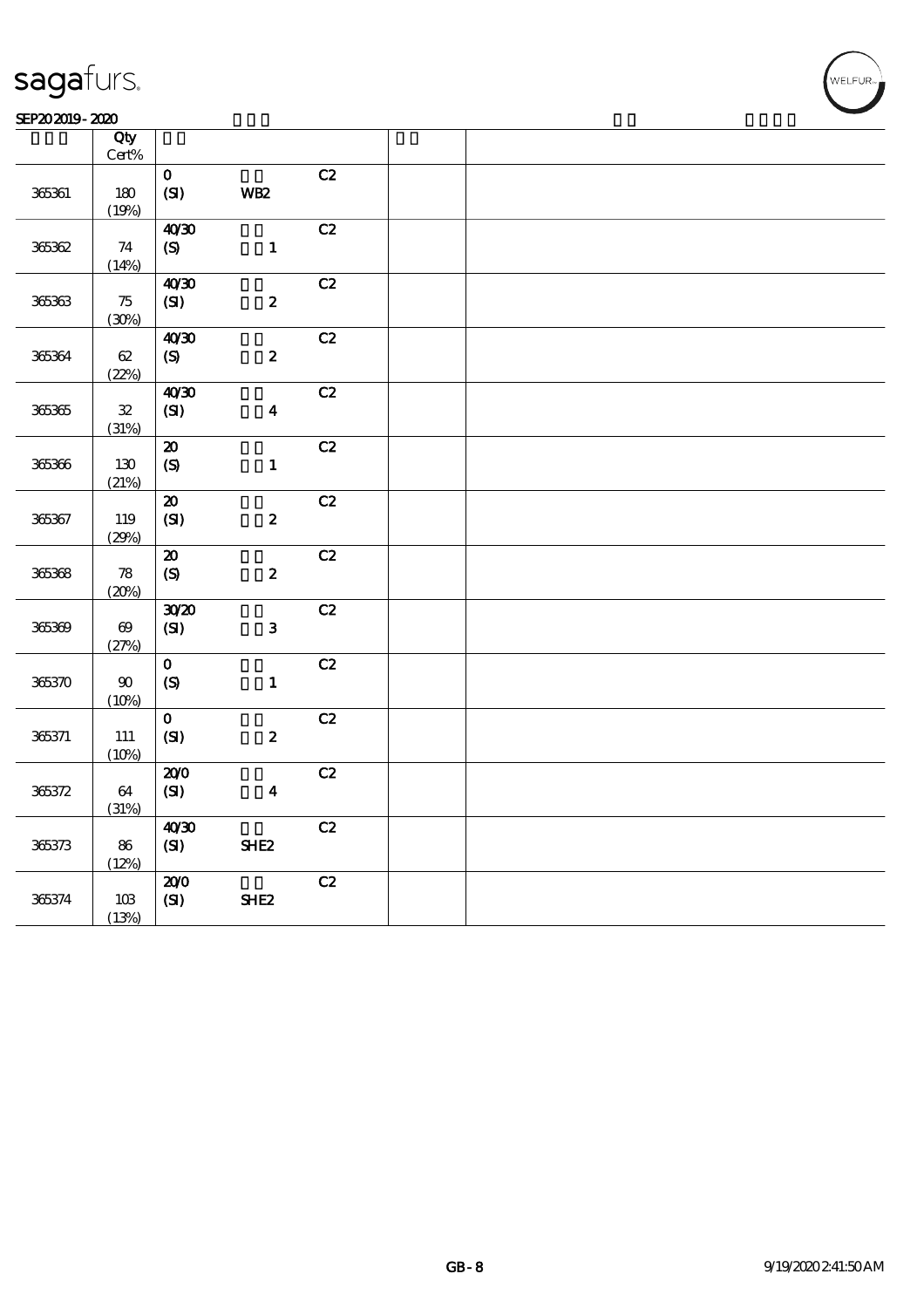| sagafurs.      |       |    |                  |                | $\sqrt{\textsf{WELFUR}}$ |
|----------------|-------|----|------------------|----------------|--------------------------|
| SEP202019-2020 |       |    |                  |                | Female                   |
|                | Qty   |    |                  |                |                          |
|                | Cert% |    |                  |                |                          |
|                |       | 20 | $\boldsymbol{X}$ | C <sub>2</sub> |                          |
| 464801         | 157   | IA |                  |                |                          |
|                | (7%)  |    |                  |                |                          |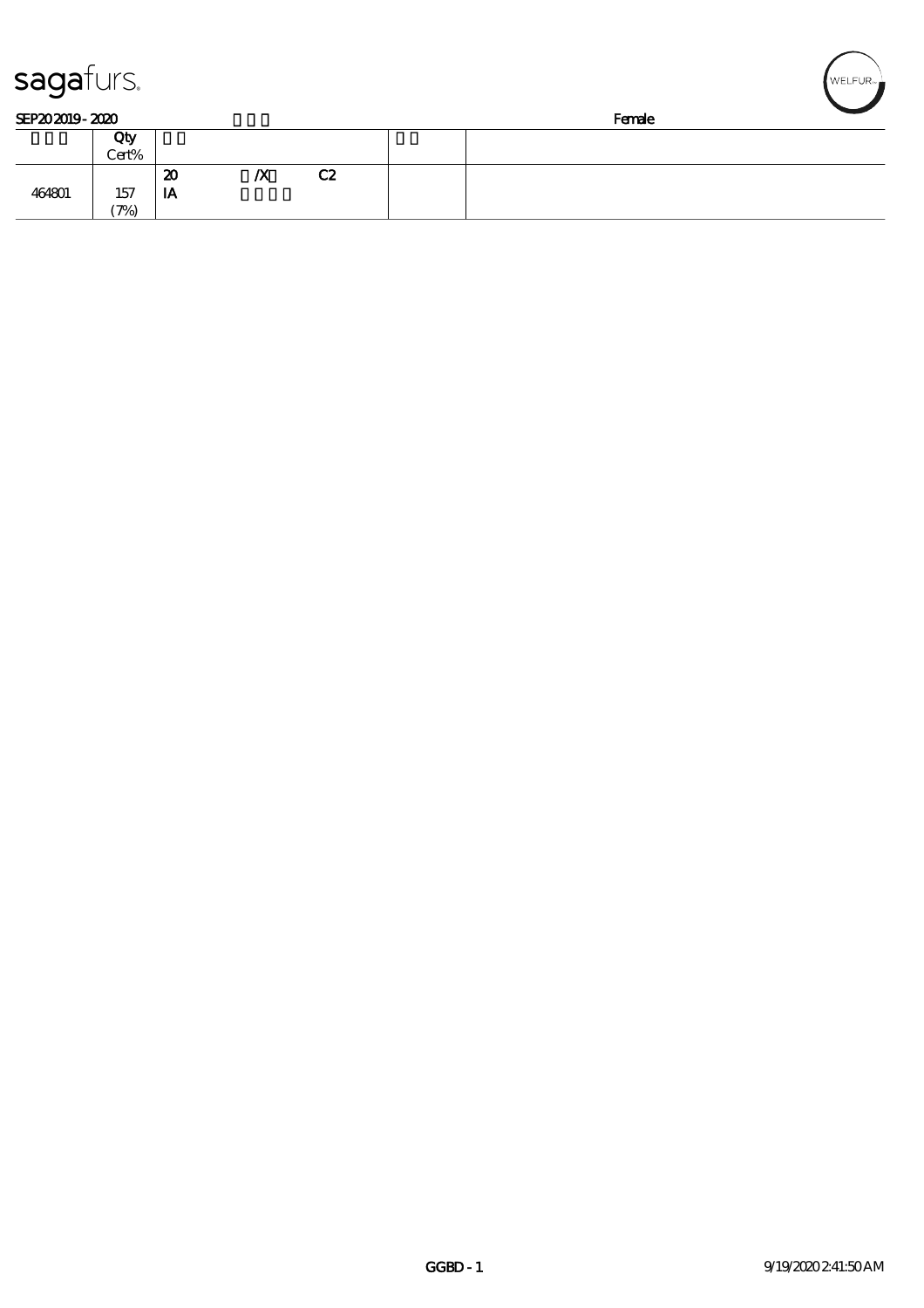| sagafurs.<br>SEP202019-2020 |                                          |                             |                           |                |               | Female |  |
|-----------------------------|------------------------------------------|-----------------------------|---------------------------|----------------|---------------|--------|--|
|                             | Qty                                      |                             |                           |                |               |        |  |
|                             | $Cert\%$                                 |                             |                           |                |               |        |  |
|                             |                                          | 200                         | $\mathbf X$               | C1/C2          |               |        |  |
| 464841                      | 126                                      | ${\bf s}$                   |                           |                |               |        |  |
| * * * * * * * *             | (43%)<br>* * * * * *                     | $\mathbf{o}$                |                           | C1/C2          |               |        |  |
| $* 464842$                  | 465                                      | ${\bf s}$                   |                           |                |               |        |  |
|                             | (50%)                                    |                             |                           |                |               |        |  |
|                             | 178                                      |                             |                           |                | $\ast$        |        |  |
| $* 464843$                  | (31%)                                    |                             | 643Skins                  |                | $\ast$        |        |  |
| * * * * * * *               | * * * * * *                              |                             |                           |                | * * * * * * * |        |  |
|                             |                                          | 200                         | X /                       | C3             |               |        |  |
| 464844                      | 296<br>(22%)                             | ${\bf s}$                   |                           |                |               |        |  |
|                             |                                          | $\mathbf 0$                 |                           | C1/C2          |               |        |  |
| 464845                      | 363                                      | ${\bf s}$                   |                           |                |               |        |  |
|                             | (32%)                                    |                             |                           |                |               |        |  |
|                             |                                          | $\mathbf{o}$                | $\boldsymbol{\mathrm{X}}$ | C1/C2          |               |        |  |
| 464846                      | 322                                      | $\mathbf{S}$                |                           |                |               |        |  |
|                             | (20%)                                    |                             |                           |                |               |        |  |
|                             |                                          | 200                         | $\boldsymbol{\mathsf{z}}$ | C1/C2          |               |        |  |
| 464847                      | 131<br>(38%)                             | ${\bf s}$                   |                           |                |               |        |  |
|                             |                                          | 200                         | ${\bf X}$                 | C1/C2          |               |        |  |
| 464848                      | 126                                      | ${\bf s}$                   |                           |                |               |        |  |
|                             | (34%)                                    |                             |                           |                |               |        |  |
|                             |                                          | 200                         | $\mathbf{x}$              | C2             |               |        |  |
| 464849                      | 100                                      | ${\bf s}$                   |                           |                |               |        |  |
|                             | (31%)                                    |                             |                           |                |               |        |  |
| 464850                      | 122                                      | 200<br>$S\!S\!I$            | $ZX$ / $ZX$               | C <sub>3</sub> |               |        |  |
|                             | (34%)                                    |                             |                           |                |               |        |  |
|                             |                                          | 200                         | $\mathbf{X}$ /            | C2             |               |        |  |
| 464851                      | 163                                      | $\, {\bf I} \! {\bf B} \,$  | FIG1                      |                |               |        |  |
|                             | (34%)                                    |                             |                           |                |               |        |  |
|                             |                                          | 200                         | $\boldsymbol{\mathsf{Z}}$ | C2             |               |        |  |
| 464852                      | 89                                       | $\mathbf{B}$                | FG1                       |                |               |        |  |
|                             | (56%)                                    | 200                         | X /                       | C2             |               |        |  |
| 464853                      | 232                                      | $\mathbf{B}$                |                           |                |               |        |  |
|                             | (30%)                                    |                             |                           |                |               |        |  |
|                             |                                          | 200                         | $\boldsymbol{X}$          | C2             |               |        |  |
| 464854                      | 338                                      | $\mathbf{B}$                |                           |                |               |        |  |
|                             | (17%)                                    |                             |                           |                |               |        |  |
|                             |                                          | 200                         | X / ZX                    | C2             |               |        |  |
| 464855                      | 182<br>(15%)                             | $\mathbf{B}$                |                           |                |               |        |  |
| * * * * * * * *             | * * * * * *                              | 200                         |                           | C2             |               |        |  |
| $* 464856$                  | 435                                      | $\blacksquare$              |                           |                |               |        |  |
|                             | (9%)                                     |                             |                           |                |               |        |  |
|                             | 63                                       |                             |                           |                | $\ast$        |        |  |
| $* 464857$                  | (15%)                                    |                             | 498Skins                  |                | $\ast$        |        |  |
|                             | * * * * * * * * <mark>* * * * * *</mark> |                             |                           |                | * * * * * * * |        |  |
| 464858                      | 399                                      | $\mathbf{O}$<br><b>SAGA</b> |                           | C1             |               |        |  |
|                             | (44%)                                    |                             |                           |                |               |        |  |
|                             |                                          | $\mathbf{O}$                |                           | C3             |               |        |  |
| 464859                      | 189                                      | <b>SR/S</b>                 |                           |                |               |        |  |
|                             | (29%)                                    |                             |                           |                |               |        |  |
|                             |                                          | 200                         | $\mathbf{x}$              | C1/C2          |               |        |  |
| 464860                      | 228                                      | <b>SR/S</b>                 |                           |                |               |        |  |

 $(41%)$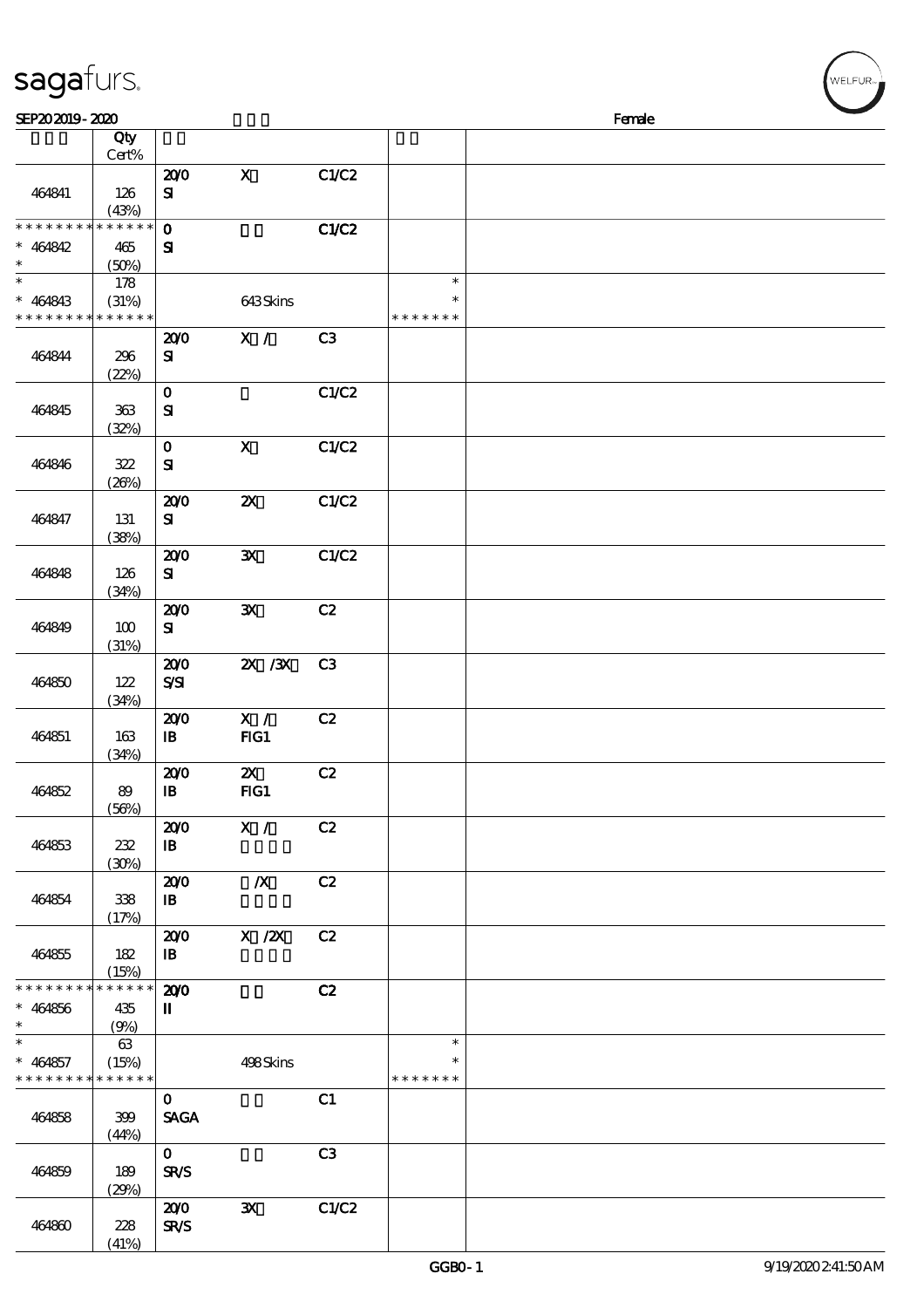| sagafurs.                                           |                                               |                            |                                  |       |                                   |        | WELFUR <sub>m</sub> |
|-----------------------------------------------------|-----------------------------------------------|----------------------------|----------------------------------|-------|-----------------------------------|--------|---------------------|
| SEP202019-2020                                      |                                               |                            |                                  |       |                                   | Female |                     |
|                                                     | Qty<br>Cert%                                  |                            |                                  |       |                                   |        |                     |
| 464861                                              | 189<br>(41%)                                  | 200<br>IA                  | X /<br>FG1                       | C1/C2 |                                   |        |                     |
| 464862                                              | 140<br>(35%)                                  | 200<br>$I$ A               | $\boldsymbol{\mathsf{Z}}$<br>FG1 | C1/C2 |                                   |        |                     |
| 464863                                              | 387<br>(34%)                                  | 200<br>IA                  | X /                              | C2    |                                   |        |                     |
| * * * * * * * *<br>$* 464864$<br>$\ast$             | * * * * * *<br>445<br>(21%)                   | $\mathbf 0$<br>IA          | $\boldsymbol{X}$                 | C2    |                                   |        |                     |
| $\ast$<br>$* 464865$<br>* * * * * * * *             | $\boldsymbol{\omega}$<br>(14%)<br>* * * * * * |                            | 514Skins                         |       | $\ast$<br>*<br>* * * * * * *      |        |                     |
| 464866                                              | 132<br>(41%)                                  | 200<br><b>SROY</b>         | $\mathbf{X}$                     | C1/C2 |                                   |        |                     |
| * * * * * * * *<br>$* 464867$<br>$\ast$             | * * * * * *<br>425<br>(14%)                   | $\mathbf 0$<br><b>SROY</b> |                                  | C1    |                                   |        |                     |
| $\ast$<br>$* 464868$<br>* * * * * * * * * * * * * * | $97\,$<br>(5%)                                |                            | 522Skins                         |       | $\ast$<br>$\ast$<br>* * * * * * * |        |                     |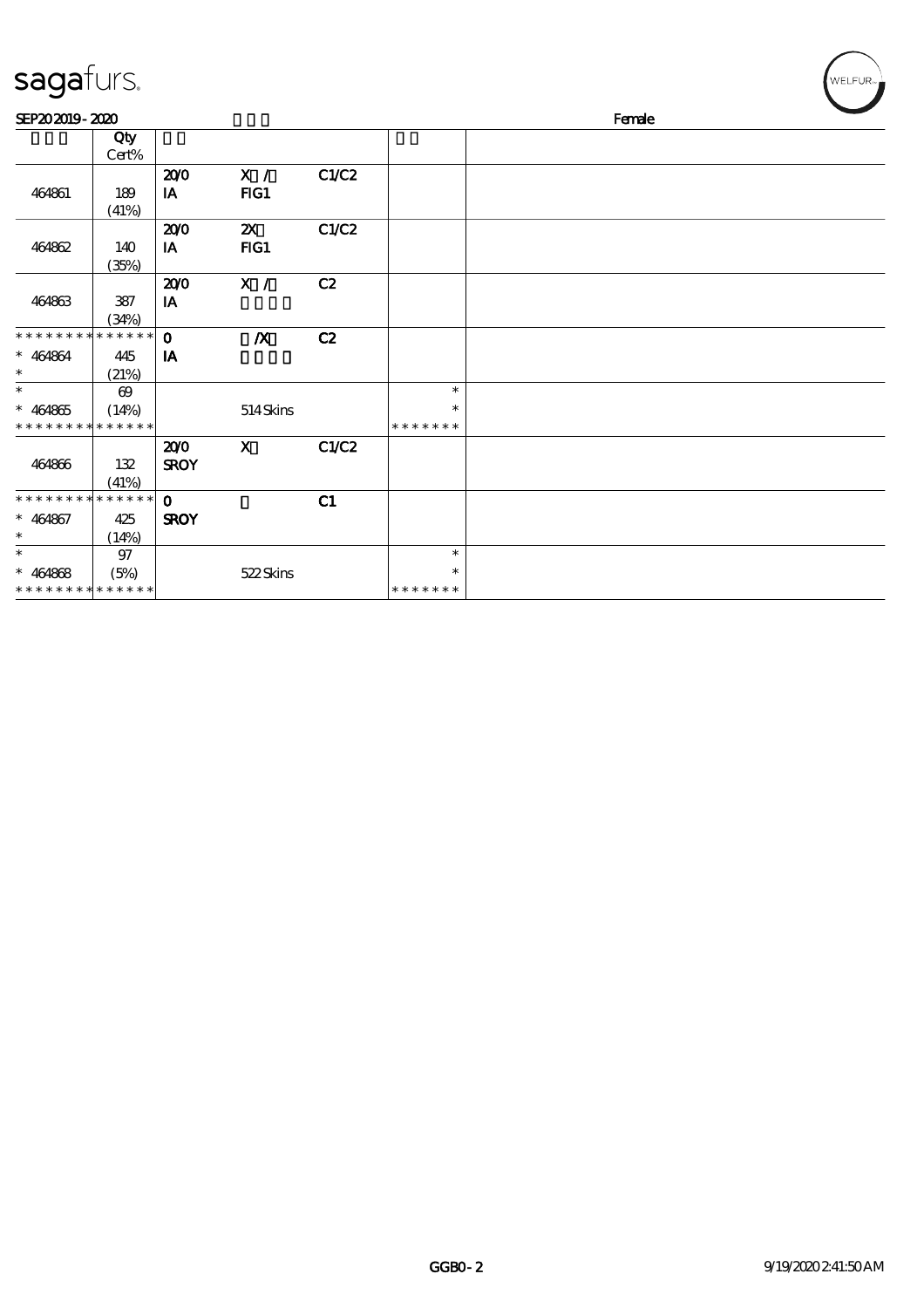| sagafurs.                               |                             |                              |                                  |                |                                   |        | WELFUR <sub>™</sub> |
|-----------------------------------------|-----------------------------|------------------------------|----------------------------------|----------------|-----------------------------------|--------|---------------------|
| SEP202019-2020                          |                             |                              |                                  |                |                                   | Female |                     |
|                                         | Qty<br>Cert%                |                              |                                  |                |                                   |        |                     |
| 464901                                  | 40                          | O(1)<br>$S\!S\!I$            | 5X                               | C2             |                                   |        |                     |
| 464902                                  | (22%)<br>113<br>(28%)       | O(1)<br>SSI                  | ${\bf X}$                        | C2             |                                   |        |                     |
| 464903                                  | 125<br>(35%)                | $O$ $1$<br>${\bf s}$         | $\pmb{\mathsf{zx}}$              | C2             |                                   |        |                     |
| 464904                                  | 129<br>(55%)                | $\mathbf{1}$<br>${\bf s}$    | $\mathbf X$                      | C1/C2          |                                   |        |                     |
| 464905                                  | 543<br>(65%)                | $\mathbf{1}$<br>${\bf s}$    |                                  | C1             |                                   |        |                     |
| 464906                                  | 40B<br>(40%)                | $\mathbf{1}$<br>${\bf s}$    |                                  | C2             |                                   |        |                     |
| * * * * * * * *<br>$* 464907$<br>$\ast$ | * * * * * *<br>505<br>(40%) | $\mathbf{1}$<br>${\bf s}$    |                                  | <b>C1/C2</b>   |                                   |        |                     |
| $\ast$<br>$* 464908$<br>* * * * * * *   | 245<br>(28%)<br>* * * * * * |                              | 750Skins                         |                | $\ast$<br>$\ast$<br>* * * * * * * |        |                     |
| 464909                                  | 436<br>(24%)                | $\mathbf{1}$<br>$\mathbf{S}$ |                                  | C2             |                                   |        |                     |
| 464910                                  | 158<br>(45%)                | $\mathbf 1$<br>${\bf s}$     | $\mathbf X$                      | C1/C2          |                                   |        |                     |
| 464911                                  | 183<br>(22%)                | $\mathbf{1}$<br>${\bf s}$    | $\pmb{X}$                        | C <sub>3</sub> |                                   |        |                     |
| 464912                                  | 122<br>(46%)                | $\mathbf{1}$<br>${\bf s}$    | $\boldsymbol{\mathsf{Z}}$        | C1/C2          |                                   |        |                     |
| 464913                                  | 10B<br>(28%)                | $\mathbf{1}$<br>${\bf s}$    | $\boldsymbol{\mathsf{z}}$        | C2             |                                   |        |                     |
| 464914                                  | 100<br>(50%)                | $\mathbf{1}$<br>${\bf s}$    | $\mathbf{x}$                     | C1/C2          |                                   |        |                     |
| 464915                                  | 40<br>(22%)                 | $\mathbf{1}$<br>${\bf s}$    | $\mathbf{x}$                     | C2             |                                   |        |                     |
| 464916                                  | 147<br>(14%)                | O(1)<br>$\mathbf{B}$         | SL1                              | C2             |                                   |        |                     |
| 464917                                  | 83<br>(46%)                 | $\mathbf{1}$<br>$\mathbf{B}$ | $\mathbf{X}$ $\mathbf{X}$<br>FG1 | C2             |                                   |        |                     |
| 464918                                  | 415<br>(40%)                | $\mathbf{1}$<br>$\mathbf{B}$ | FG1                              | C2             |                                   |        |                     |
| 464919                                  | 174<br>(37%)                | $\mathbf{1}$<br>$\mathbf{B}$ | $\mathbf{X}$<br>$HG1$            | C2             |                                   |        |                     |
| 464920                                  | 145                         | $\mathbf{1}$<br>$\mathbf{B}$ | $X \, X$<br>$HG1$                | C2             |                                   |        |                     |

 $(48%)$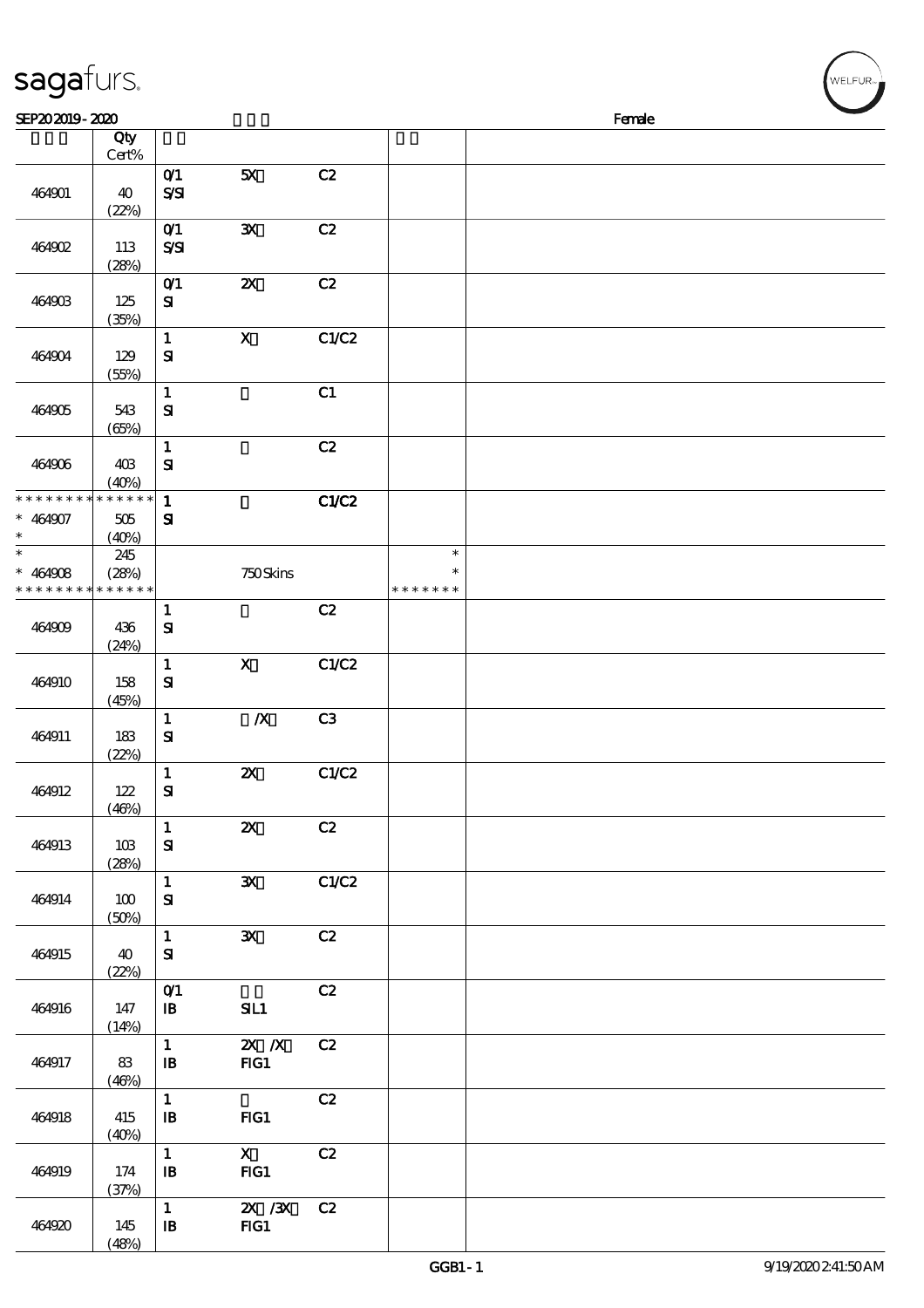| sagafurs.<br>SEP202019-2020               |                |                                   |                                                                                |       |               | Female |  |
|-------------------------------------------|----------------|-----------------------------------|--------------------------------------------------------------------------------|-------|---------------|--------|--|
|                                           | Qty            |                                   |                                                                                |       |               |        |  |
|                                           | Cert%          |                                   |                                                                                |       |               |        |  |
|                                           |                | $\mathbf{1}$                      | $\mathbf{X}$ /                                                                 | C2    |               |        |  |
| 464921                                    | 455            | $\mathbf{B}$                      |                                                                                |       |               |        |  |
|                                           | (38%)          | $\mathbf 1$                       |                                                                                | C2    |               |        |  |
| 464922                                    | 406            | $\, {\bf I} \! {\bf B} \,$        |                                                                                |       |               |        |  |
|                                           | (33%)          |                                   |                                                                                |       |               |        |  |
| * * * * * * * *                           | * * * * * *    | $\mathbf 1$                       | $\mathcal{L}$                                                                  | C2    |               |        |  |
| $* 464923$                                | 505            | $\, {\bf I} \! {\bf B} \,$        |                                                                                |       |               |        |  |
| $\ast$                                    | (19%)<br>$147$ |                                   |                                                                                |       | $\ast$        |        |  |
| $* 464924$                                | (22%)          |                                   | 652Skins                                                                       |       | $\ast$        |        |  |
| * * * * * * * *                           | * * * * * *    |                                   |                                                                                |       | * * * * * * * |        |  |
|                                           |                | $\mathbf{1}$                      | $\boldsymbol{X}$                                                               | C2    |               |        |  |
| 464925                                    | 379            | $\, {\bf I} \! {\bf B} \,$        |                                                                                |       |               |        |  |
|                                           | (27%)          |                                   | $X \, X$                                                                       | C2    |               |        |  |
| 464926                                    | 125            | $O$ $1$<br>$\, {\bf B}$           |                                                                                |       |               |        |  |
|                                           | (51%)          |                                   |                                                                                |       |               |        |  |
|                                           |                | $\mathbf{1}$                      | ${\bf X}$                                                                      | C2    |               |        |  |
| 464927                                    | 136            | $\, {\bf I} \! {\bf B} \,$        |                                                                                |       |               |        |  |
|                                           | (13%)          |                                   |                                                                                |       |               |        |  |
| 464928                                    | 104            | $O$ $1$<br>$\mathbf{I}\mathbf{I}$ | $\boldsymbol{\mathsf{X}}$ / $\boldsymbol{\mathsf{Z}}\!\boldsymbol{\mathsf{X}}$ | C2    |               |        |  |
|                                           | (24%)          |                                   |                                                                                |       |               |        |  |
|                                           |                | $\mathbf{1}$                      |                                                                                | C2    |               |        |  |
| 464929                                    | 463            | $\mathbf u$                       |                                                                                |       |               |        |  |
|                                           | (20%)          |                                   |                                                                                |       |               |        |  |
| 464930                                    | 197            | O(1)<br><b>SR/S</b>               | $\boldsymbol{\mathsf{z}}$                                                      | C1/C2 |               |        |  |
|                                           | (36%)          |                                   |                                                                                |       |               |        |  |
|                                           |                | O(1)                              | $\boldsymbol{\mathsf{z}}$                                                      | C3    |               |        |  |
| 464931                                    | 156            | <b>SR/S</b>                       |                                                                                |       |               |        |  |
|                                           | (20%)          |                                   |                                                                                |       |               |        |  |
| 464932                                    |                | $\mathbf{1}$<br><b>SAGA</b>       | $\mathbf x$                                                                    | C1/C2 |               |        |  |
|                                           | 271<br>(48%)   |                                   |                                                                                |       |               |        |  |
|                                           |                | $1 -$                             | $\mathbf{x}$                                                                   | C3    |               |        |  |
| 464933                                    | 212            | <b>SR/S</b>                       |                                                                                |       |               |        |  |
|                                           | (22%)          |                                   |                                                                                |       |               |        |  |
| * * * * * * * *                           | * * * * * *    | 1                                 |                                                                                | C2    |               |        |  |
| $* 464934$<br>$\ast$                      | 484<br>(33%)   | <b>SAGA</b>                       |                                                                                |       |               |        |  |
| $\ast$                                    | 416            |                                   |                                                                                |       | $\ast$        |        |  |
| $* 464935$                                | (35%)          |                                   | <b>900Skins</b>                                                                |       | $\ast$        |        |  |
| * * * * * * * * * * * * * *               |                |                                   |                                                                                |       | * * * * * * * |        |  |
| * * * * * * * * * * * * * *<br>$* 464936$ |                | $\mathbf{1}$<br><b>SAGA</b>       |                                                                                | C1    |               |        |  |
| $\ast$                                    | 485<br>(37%)   |                                   |                                                                                |       |               |        |  |
| $\ast$                                    | 126            |                                   |                                                                                |       | $\ast$        |        |  |
| $* 464937$                                | (28%)          |                                   | $611$ Skins                                                                    |       | $\ast$        |        |  |
| * * * * * * * *                           | * * * * * *    |                                   |                                                                                |       | * * * * * * * |        |  |
|                                           |                | $\mathbf{1}$                      |                                                                                | C2    |               |        |  |
| 464938                                    | 407<br>(27%)   | <b>SAGA</b>                       |                                                                                |       |               |        |  |
|                                           |                | $\mathbf{1}$                      |                                                                                | C3    |               |        |  |
| 464939                                    | 136            | <b>SR/S</b>                       |                                                                                |       |               |        |  |
|                                           | (25%)          |                                   |                                                                                |       |               |        |  |
|                                           |                | $\mathbf{1}$                      | $\mathbf{x}$                                                                   | C1/C2 |               |        |  |

464940 380

(31%)

SAGA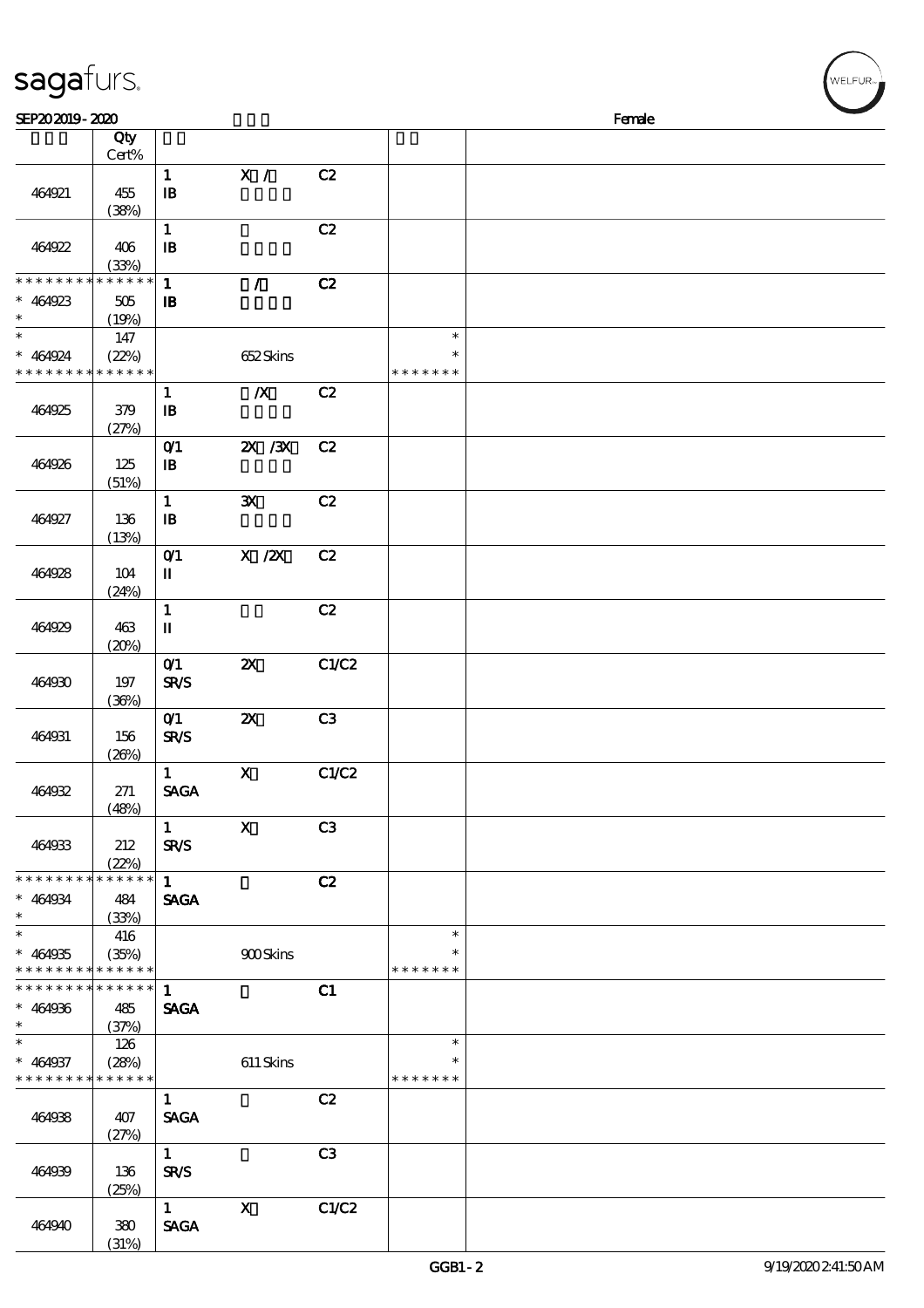| sagafurs.                                                        |                             |                                         |                                    |              |                                   |        |  |
|------------------------------------------------------------------|-----------------------------|-----------------------------------------|------------------------------------|--------------|-----------------------------------|--------|--|
| SEP202019-2020                                                   | Qty                         |                                         |                                    |              |                                   | Female |  |
|                                                                  | Cert%                       |                                         |                                    |              |                                   |        |  |
| 464941                                                           | 324<br>(58%)                | $\mathbf{1}$<br>SR/S                    | $\mathbf X$                        | C1/C2        |                                   |        |  |
| 464942                                                           | 161<br>(27%)                | $\mathbf{1}$<br><b>SR/S</b>             | $\boldsymbol{\mathrm{X}}$          | C3           |                                   |        |  |
| 464943                                                           | 180<br>(37%)                | $\mathbf{1}$<br><b>SR/S</b>             | $\boldsymbol{\mathsf{z}}$          | C1/C2        |                                   |        |  |
| 464944                                                           | 130<br>(50%)                | $\mathbf{1}$<br>SR/S                    | $\pmb{\mathsf{Z}}\pmb{\mathsf{X}}$ | C3           |                                   |        |  |
| 464945                                                           | 225<br>(36%)                | $\mathbf{1}$<br><b>SR/S</b>             | ${\bf X}$                          | C1/C2        |                                   |        |  |
| 464946                                                           | 124<br>(19%)                | $\mathbf{1}$<br>SR/S                    | $\mathbf{x}$                       | C2           |                                   |        |  |
| 464947                                                           | 133<br>(23%)                | O(1)<br>$\mathbf{I} \mathbf{A}$         | $\mathbf{X}$ /<br>SL1              | C1/C2        |                                   |        |  |
| 464948                                                           | 119<br>(17%)                | O(1)<br>IA                              | $\mathcal{L}$<br>SL1               | C1/C2        |                                   |        |  |
| 464949                                                           | 10B<br>(40%)                | $\mathbf{1}$<br>$I\!\!A$                | $X$ $N$<br>FIG1                    | C1/C2        |                                   |        |  |
| 464950                                                           | 237<br>(61%)                | $\mathbf{1}$<br>$\mathbf{I}\mathbf{A}$  | FIG1                               | <b>C1/C2</b> |                                   |        |  |
| 464951                                                           | 476<br>(53%)                | $\mathbf{1}$<br>$\mathbf{I} \mathbf{A}$ | $HG1$                              | C1/C2        |                                   |        |  |
| 464952                                                           | 396<br>(41%)                | $\mathbf{1}$<br>IA                      | FG1                                | C1/C2        |                                   |        |  |
| 464953                                                           | 267<br>(40%)                | $1 -$<br>IA                             | 2X /3X C1/C2<br>FIG1               |              |                                   |        |  |
| * * * * * * * *<br>$* 464954$<br>$\ast$                          | * * * * * *<br>485<br>(31%) | $\mathbf{1}$<br>IA                      | X /                                | C2           |                                   |        |  |
| $\ast$<br>$* 464955$<br>* * * * * * * * <mark>* * * * * *</mark> | 202<br>(35%)                |                                         | 687Skins                           |              | $\ast$<br>$\ast$<br>* * * * * * * |        |  |
| 464956                                                           | 502<br>(34%)                | $\mathbf{1}$<br>IA                      |                                    | C2           |                                   |        |  |
| 464957                                                           | 442<br>(31%)                | $\mathbf{1}$<br>IA                      | $\boldsymbol{X}$                   | C2           |                                   |        |  |
| 464958                                                           | 251<br>(40%)                | O(1)<br>IA                              | 2X / 3X                            | C2           |                                   |        |  |
| 464959                                                           | 166<br>(43%)                | $1 -$<br><b>SROY</b>                    | $\mathbf{x}$                       | C1/C2        |                                   |        |  |
| 464960                                                           | 361                         | 1<br><b>SROY</b>                        |                                    | C1           |                                   |        |  |

(58%)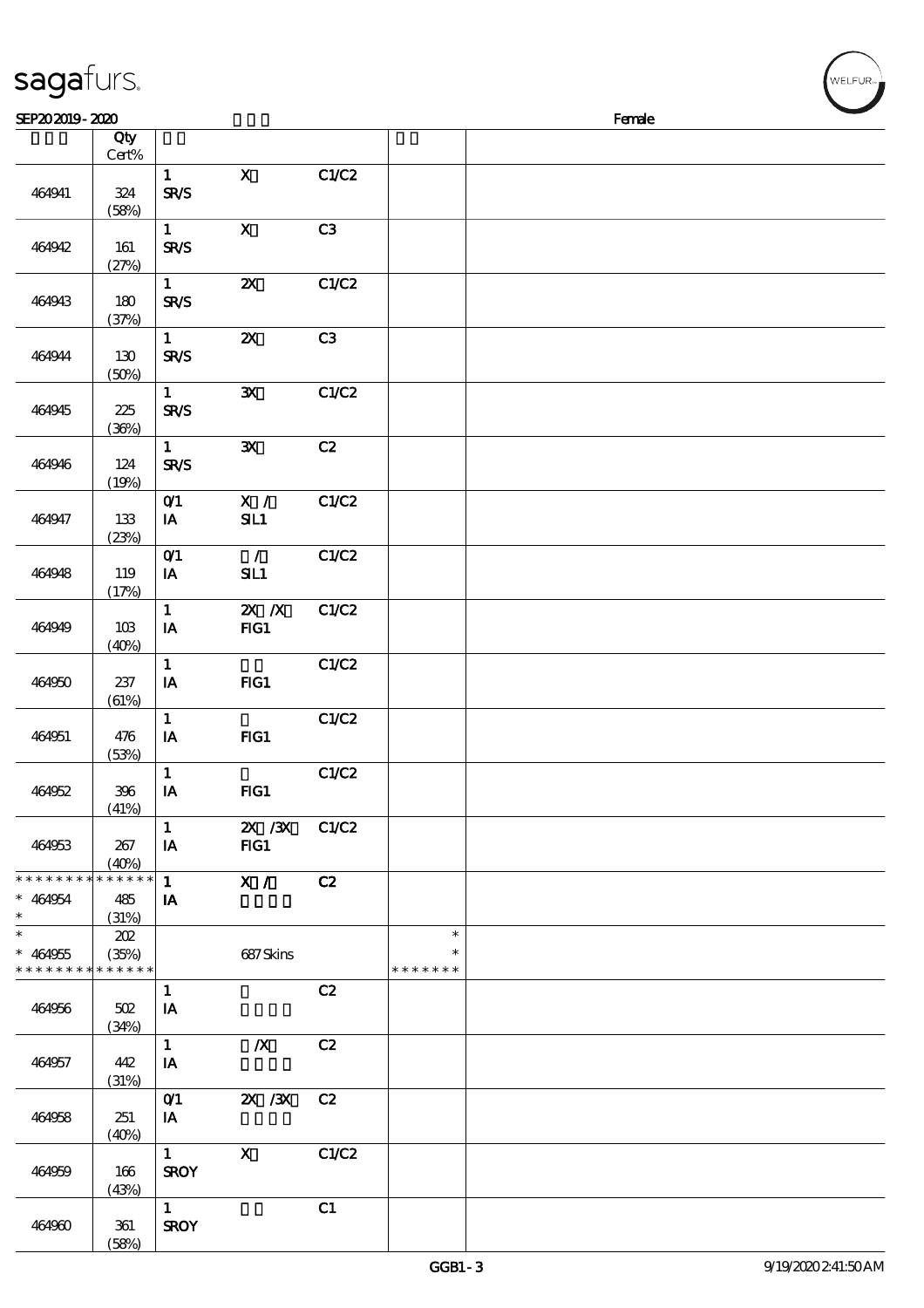| sagafurs.      |                |                             |                           |       |        |  | WELFUR <sub>™</sub> |
|----------------|----------------|-----------------------------|---------------------------|-------|--------|--|---------------------|
| SEP202019-2020 |                |                             |                           |       | Female |  |                     |
|                | Qty<br>Cert%   |                             |                           |       |        |  |                     |
| 464961         | $377$<br>(35%) | 1<br><b>SROY</b>            |                           | C1/C2 |        |  |                     |
| 464962         | 466<br>(44%)   | 1<br><b>SROY</b>            |                           | C2    |        |  |                     |
| 464963         | 265<br>(49%)   | 1<br><b>SROY</b>            |                           | C3    |        |  |                     |
| 464964         | 344<br>(44%)   | 1<br><b>SROY</b>            |                           | C1    |        |  |                     |
| 464965         | 246<br>(25%)   | $\mathbf{1}$<br><b>SROY</b> |                           | C1/C2 |        |  |                     |
| 464966         | 223<br>(21%)   | 1<br><b>SROY</b>            | $\boldsymbol{\mathrm{X}}$ | C1/C2 |        |  |                     |

╭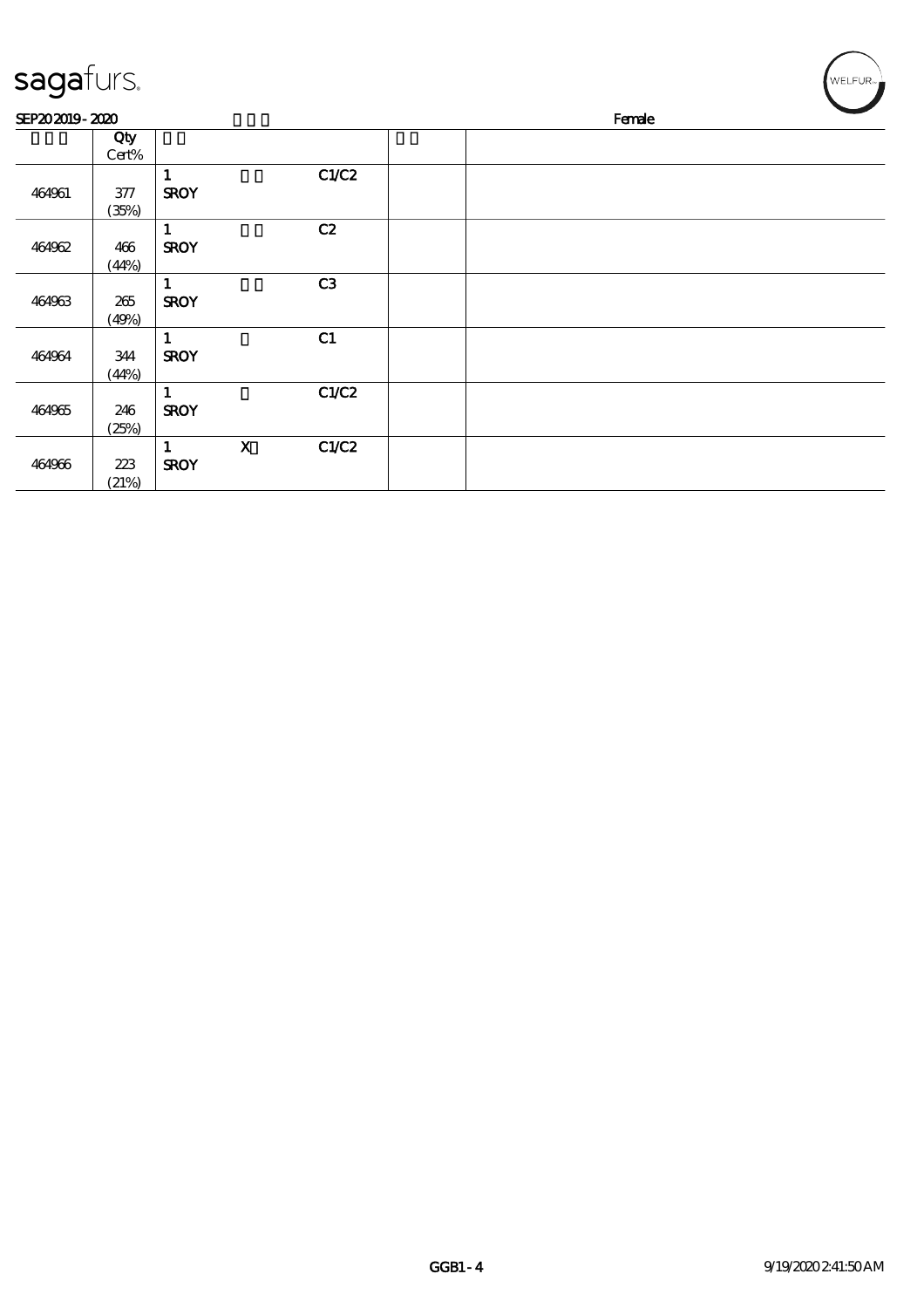| SEP202019-2020                          |                             |                                                |                                    |                |                                   | Female |
|-----------------------------------------|-----------------------------|------------------------------------------------|------------------------------------|----------------|-----------------------------------|--------|
|                                         | Qty<br>Cert%                |                                                |                                    |                |                                   |        |
| 465001                                  | 218<br>(30%)                | $\boldsymbol{z}$<br>${\bf s}$                  | $X$ $N$                            | C1/C2          |                                   |        |
| 465002                                  | 72<br>(16%)                 | $\boldsymbol{2}$<br>${\bf S}$                  | $X$ $N$                            | C <sub>3</sub> |                                   |        |
| * * * * * * * *<br>$*$ 465003<br>$\ast$ | * * * * * *<br>505<br>(37%) | $\boldsymbol{2}$<br>${\bf s}$                  |                                    | C1/C2          |                                   |        |
| $\ast$<br>$* 465004$<br>* * * * * * * * | 195<br>(54%)<br>* * * * * * |                                                | <b>700Skins</b>                    |                | $\ast$<br>$\ast$<br>* * * * * * * |        |
| 465005                                  | 172<br>(19%)                | $\boldsymbol{z}$<br>${\bf s}$                  |                                    | C <sub>3</sub> |                                   |        |
| * * * * * * * *<br>$* 465006$<br>$\ast$ | ******<br>505<br>(40%)      | $\boldsymbol{z}$<br>${\bf s}$                  |                                    | C1/C2          |                                   |        |
| $\ast$<br>$* 465007$<br>* * * * * * * * | 122<br>(52%)<br>* * * * * * |                                                | 627Skins                           |                | $\ast$<br>$\ast$<br>* * * * * * * |        |
| 465008                                  | 356<br>(45%)                | $\boldsymbol{2}$<br>${\bf s}$                  |                                    | C1/C2          |                                   |        |
| 465009                                  | 115<br>(47%)                | $\boldsymbol{2}$<br>$\mathbf{S}$               | $\mathbf X$                        | C1/C2          |                                   |        |
| 465010                                  | 153<br>(30%)                | $\boldsymbol{z}$<br>${\bf s}$                  | $\boldsymbol{X}$                   | C3             |                                   |        |
| 465011                                  | 195<br>(22%)                | $\boldsymbol{2}$<br>${\bf s}$                  | $X$ / $ZX$                         | C2             |                                   |        |
| 465012                                  | 150<br><u>(41%)</u>         | $\boldsymbol{2}$<br>${\bf s}$                  | $\pmb{\mathsf{Z}}\pmb{\mathsf{X}}$ | C1/C2          |                                   |        |
| 465013                                  | $36\,$<br>(19%)             | $\boldsymbol{z}$<br>${\bf S}$                  | $\boldsymbol{\mathsf{z}}$          | C3             |                                   |        |
| 465014                                  | 42<br>(45%)                 | $\boldsymbol{z}$<br>${\bf S\!I}$               | $\mathbf{x}$                       | C2             |                                   |        |
| 465015                                  | 194<br>(30%)                | $\boldsymbol{z}$<br>${\bf I\!B}$               | X /<br>FG1                         | C2             |                                   |        |
| 465016                                  | 188<br>(42%)                | $\boldsymbol{z}$<br>$\mathbf{B}$               | FIG1                               | C2             |                                   |        |
| 465017                                  | 105<br>(37%)                | $\boldsymbol{z}$<br>$\mathbf{B}$               | $\chi$ / $\chi$<br>FG1             | C2             |                                   |        |
| 465018                                  | 216<br>(29%)                | $\boldsymbol{z}$<br>$\, {\bf I}\!{\bf B}$      | X /                                | C2             |                                   |        |
| 465019                                  | 183<br>(30%)                | $\boldsymbol{z}$<br>$\, {\bf I} \! {\bf B} \,$ |                                    | C2             |                                   |        |
| 465020                                  | 246                         | $\boldsymbol{2}$<br>${\bf I\!B}$               | $\mathcal{T}$                      | C2             |                                   |        |

 $(15%)$ 

sagafurs.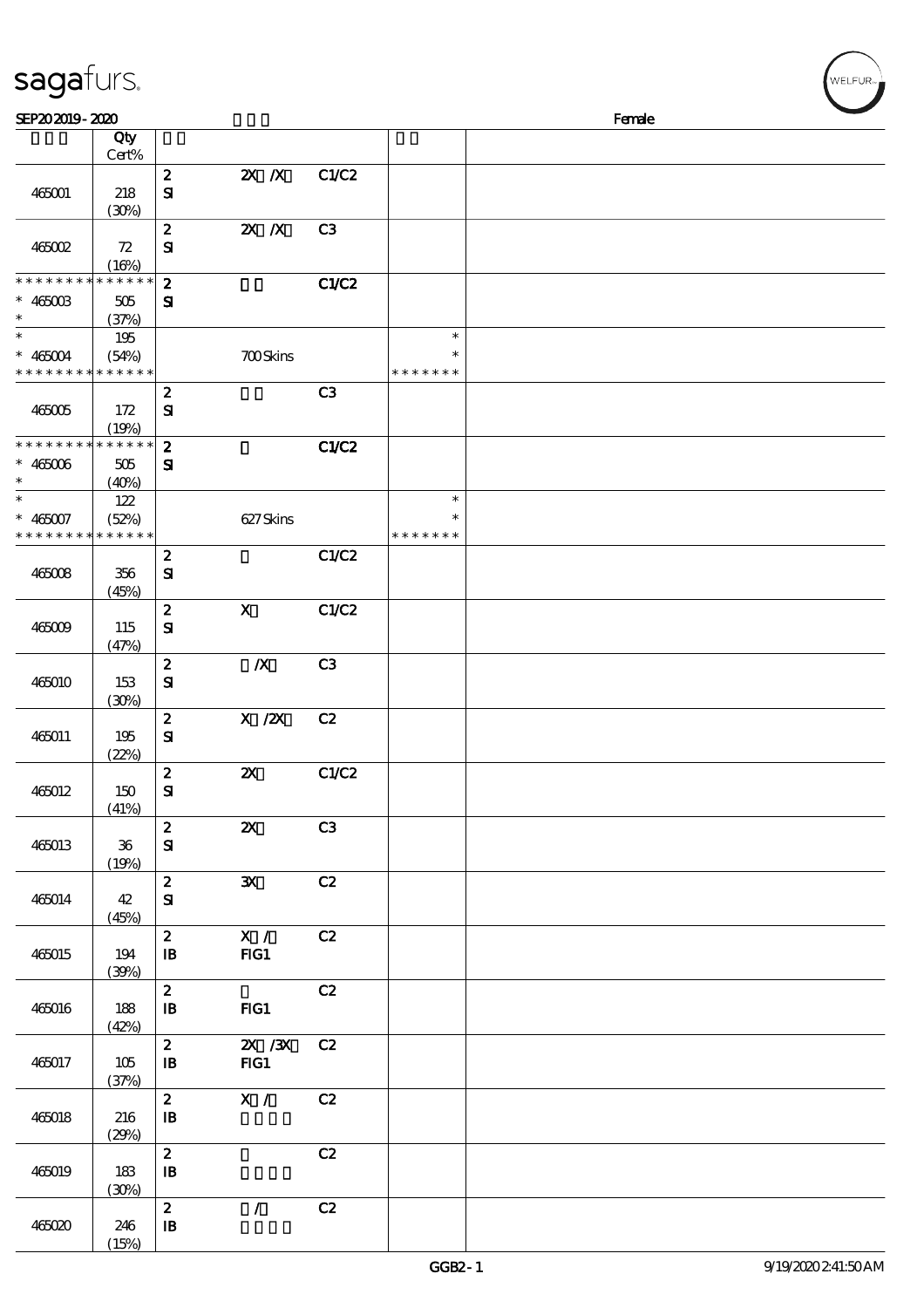| sagafurs.                                  |             |                                       |                                       |       |               | ,<br>WELFUR <sub>™</sub> |
|--------------------------------------------|-------------|---------------------------------------|---------------------------------------|-------|---------------|--------------------------|
| SEP202019-2020                             |             |                                       |                                       |       |               | Female                   |
|                                            |             |                                       |                                       |       |               |                          |
|                                            | Qty         |                                       |                                       |       |               |                          |
|                                            | Cert%       |                                       |                                       |       |               |                          |
|                                            |             | $\pmb{2}$                             | $\boldsymbol{X}$                      | C2    |               |                          |
| 465021                                     | 121         | $\mathbf{B}$                          |                                       |       |               |                          |
|                                            | (38%)       |                                       |                                       |       |               |                          |
|                                            |             | $\pmb{2}$                             | $X$ / $ZX$                            | C2    |               |                          |
| 465022                                     | 134         | $\mathbf{B}$                          |                                       |       |               |                          |
|                                            |             |                                       |                                       |       |               |                          |
|                                            | (10%)       |                                       |                                       |       |               |                          |
|                                            |             | $\boldsymbol{z}$                      | $\mathbf{x}$                          | C2    |               |                          |
| 465023                                     | 139         | $\mathbf{B}$                          |                                       |       |               |                          |
|                                            | (9%)        |                                       |                                       |       |               |                          |
|                                            |             | $\pmb{2}$                             | $\boldsymbol{\mathrm{X}}$ / <b>ZX</b> | C2    |               |                          |
| 465024                                     | 46          | $\rm I\hspace{-.1em}I\hspace{-.1em}I$ |                                       |       |               |                          |
|                                            |             |                                       |                                       |       |               |                          |
|                                            | (8%)        |                                       |                                       |       |               |                          |
|                                            |             | $\pmb{2}$                             |                                       | C2    |               |                          |
| 465025                                     | 177         | $\rm I\hspace{-.1em}I\hspace{-.1em}I$ |                                       |       |               |                          |
|                                            | (38%)       |                                       |                                       |       |               |                          |
|                                            |             | $\mathbf{z}$                          | $\boldsymbol{\mathsf{z}}$             | C1/C2 |               |                          |
| 465026                                     | 177         | <b>SR/S</b>                           |                                       |       |               |                          |
|                                            |             |                                       |                                       |       |               |                          |
|                                            | (24%)       |                                       |                                       |       |               |                          |
|                                            |             | $\mathbf{2}$                          | $\mathbf X$                           | C1/C2 |               |                          |
| 465027                                     | 388         | <b>SAGA</b>                           |                                       |       |               |                          |
|                                            | (30%)       |                                       |                                       |       |               |                          |
|                                            |             | $\mathbf{2}$                          | $Z\!X$ $\,$ /X                        | C3    |               |                          |
| 465028                                     | 397         | <b>SR/S</b>                           |                                       |       |               |                          |
|                                            |             |                                       |                                       |       |               |                          |
|                                            | (22%)       |                                       |                                       |       |               |                          |
|                                            |             | $\mathbf{2}$                          |                                       | C1    |               |                          |
| 465029                                     | 144         | <b>SAGA</b>                           |                                       |       |               |                          |
|                                            | (38%)       |                                       |                                       |       |               |                          |
| * * * * * * * *                            | * * * * * * | $\mathbf{z}$                          |                                       | C2    |               |                          |
| $* 465030$                                 | 485         | <b>SAGA</b>                           |                                       |       |               |                          |
|                                            | (22%)       |                                       |                                       |       |               |                          |
| $\ast$                                     |             |                                       |                                       |       | $\ast$        |                          |
|                                            | 265         |                                       |                                       |       |               |                          |
| $* 465031$                                 | (20%)       |                                       | 750Skins                              |       | $\ast$        |                          |
| * * * * * * * * <mark>* * * * * *</mark> * |             |                                       |                                       |       | * * * * * * * |                          |
|                                            |             | $\mathbf{2}$                          |                                       | C3    |               |                          |
| 465032                                     | 245         | <b>SAGA</b>                           |                                       |       |               |                          |
|                                            | (28%)       |                                       |                                       |       |               |                          |
| * * * * * * * *                            | * * * * * * |                                       |                                       |       |               |                          |
|                                            |             | $\mathbf{z}$                          |                                       | C1    |               |                          |
| $* 465033$                                 | 485         | <b>SAGA</b>                           |                                       |       |               |                          |
| $\ast$                                     | (41%)       |                                       |                                       |       |               |                          |
| $\ast$                                     | 377         |                                       |                                       |       | $\ast$        |                          |
| $* 465034$                                 | (58%)       |                                       | 862Skins                              |       | $\ast$        |                          |
| * * * * * * * * * * * * * *                |             |                                       |                                       |       | * * * * * * * |                          |
| * * * * * * * * <mark>* * * * * *</mark>   |             | $\boldsymbol{2}$                      |                                       | C2    |               |                          |
|                                            |             |                                       |                                       |       |               |                          |
| $* 465035$                                 | 485         | <b>SAGA</b>                           |                                       |       |               |                          |
| $\ast$                                     | (21%)       |                                       |                                       |       |               |                          |
| $\ast$                                     | 363         |                                       |                                       |       | $\ast$        |                          |
| $* 465036$                                 | (24%)       |                                       | 848Skins                              |       |               |                          |
| * * * * * * * * * * * * *                  |             |                                       |                                       |       | * * * * * * * |                          |
|                                            |             | $\boldsymbol{z}$                      |                                       | C3    |               |                          |
|                                            |             |                                       |                                       |       |               |                          |
| 465037                                     | 200         | <b>SAGA</b>                           |                                       |       |               |                          |
|                                            | (29%)       |                                       |                                       |       |               |                          |
|                                            |             | $\mathbf{z}$                          |                                       | C1    |               |                          |
| 465038                                     | 447         | <b>SAGA</b>                           |                                       |       |               |                          |
|                                            | (44%)       |                                       |                                       |       |               |                          |
| * * * * * * * *                            | * * * * * * |                                       |                                       |       |               |                          |
|                                            |             | $\mathbf{z}$                          |                                       | C1/C2 |               |                          |
| $* 465039$                                 | 445         | <b>SAGA</b>                           |                                       |       |               |                          |
| $\ast$                                     | (20%)       |                                       |                                       |       |               |                          |
| $\ast$                                     | 80          |                                       |                                       |       | $\ast$        |                          |
| $* 465040$                                 | (18%)       |                                       | 525 Skins                             |       | $\ast$        |                          |
|                                            |             |                                       |                                       |       |               |                          |

\* \* \* \* \* \*

\*\* <sup>465040</sup> \* \* \* \* \* \*

\* \* \* \* \* \* \* WELFUR<sub>"</sub>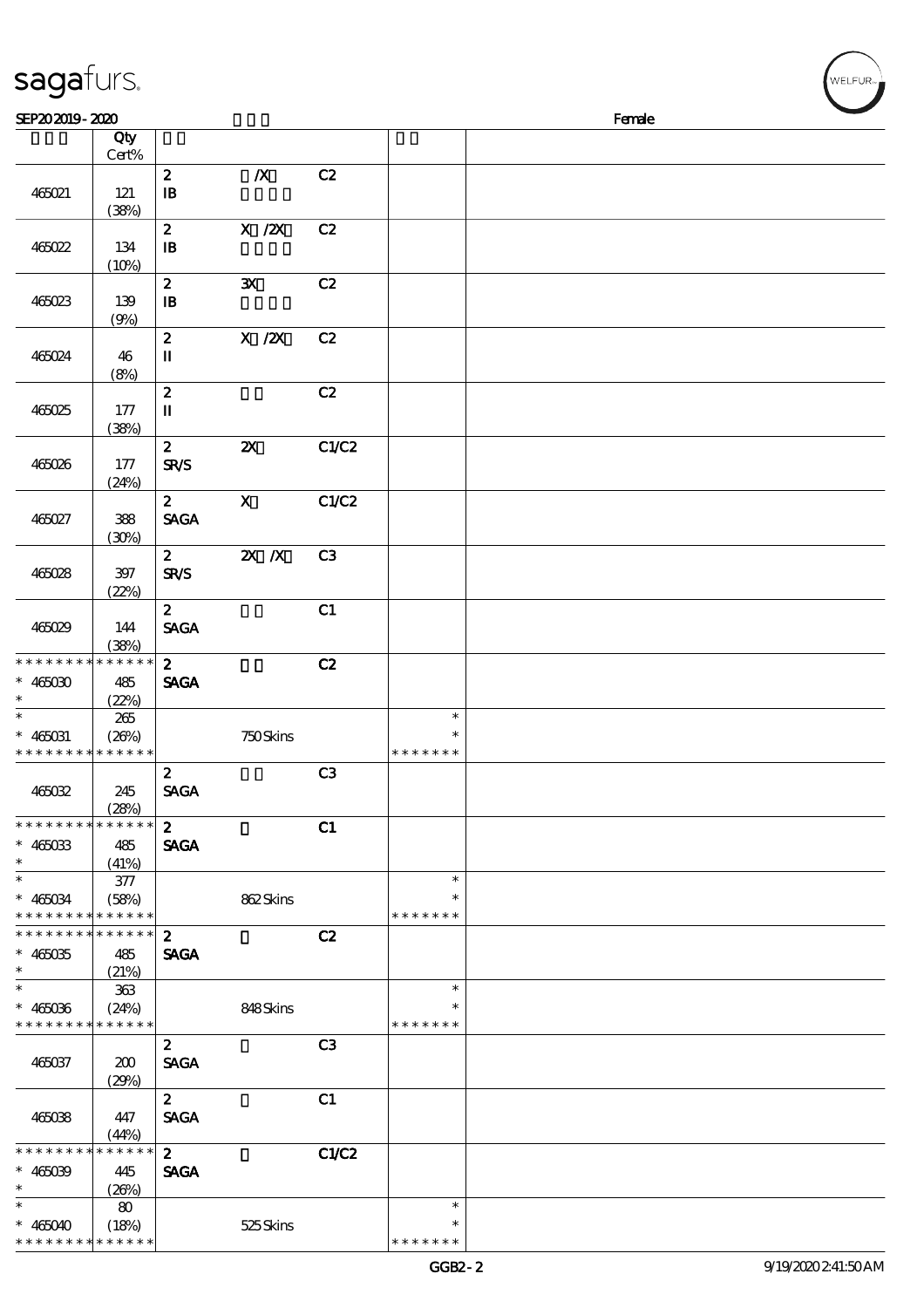| sagafurs.                                                             |                       |                                            |                           |       |                                   |        | WELFUR <sub>"</sub> |
|-----------------------------------------------------------------------|-----------------------|--------------------------------------------|---------------------------|-------|-----------------------------------|--------|---------------------|
| SEP202019-2020                                                        |                       |                                            |                           |       |                                   | Female |                     |
|                                                                       | Qty                   |                                            |                           |       |                                   |        |                     |
| 465041                                                                | $Cert\%$<br>$311\,$   | $\mathbf{z}$<br><b>SAGA</b>                |                           | C2    |                                   |        |                     |
| 465042                                                                | (38%)<br>217          | $\mathbf{z}$<br><b>SR/S</b>                |                           | C3    |                                   |        |                     |
| 465043                                                                | (28%)<br>205<br>(42%) | $\mathbf{2}$<br><b>SAGA</b>                | $\mathbf{X}$              | C1/C2 |                                   |        |                     |
| 465044                                                                | $98\,$<br>(25%)       | $\mathbf{2}$<br>SR/S                       | $\mathbf X$               | C3    |                                   |        |                     |
| 465045                                                                | $330\,$<br>(34%)      | $\mathbf{z}$<br><b>SR/S</b>                | $\boldsymbol{\mathsf{X}}$ | C1/C2 |                                   |        |                     |
| 465046                                                                | 148<br>(35%)          | $\mathbf{2}$<br><b>SR/S</b>                | $\boldsymbol{\mathsf{z}}$ | C3    |                                   |        |                     |
| 465047                                                                | 10B<br>(12%)          | $\boldsymbol{z}$<br>SRS                    | ${\bf x}$                 | C2    |                                   |        |                     |
| 465048                                                                | 78<br>(35%)           | $\mathbf{z}$<br>$\mathbf{I} \mathbf{A}$    | $X$ $N$<br>FG1            | C1/C2 |                                   |        |                     |
| 465049                                                                | 169<br>(38%)          | $\boldsymbol{z}$<br>IA                     | FIG1                      | C1/C2 |                                   |        |                     |
| 465050                                                                | 187<br>(40%)          | $\boldsymbol{z}$<br>$I\!\!A$               | FG1                       | C1/C2 |                                   |        |                     |
| 465051                                                                | 143<br>(32%)          | $\boldsymbol{2}$<br>IA                     | $X \, X$<br>$HG1$         | C1/C2 |                                   |        |                     |
| * * * * * * * * * * * * * * *<br>$* 465052$<br>$\ast$                 | 485<br>(28%)          | $\boldsymbol{z}$<br>IA                     | X /                       | C2    |                                   |        |                     |
| $\overline{\phantom{0}}$<br>$* 465053$<br>* * * * * * * * * * * * * * | 66<br>(30%)           |                                            | 551 Skins                 |       | $\ast$<br>$\ast$<br>* * * * * * * |        |                     |
| 465054                                                                | 308<br>(29%)          | $\boldsymbol{z}$<br>$\mathbf{I}\mathbf{A}$ |                           | C2    |                                   |        |                     |
| 465055                                                                | 470<br>(18%)          | $\boldsymbol{z}$<br>IA                     | $\mathcal{L}$             | C2    |                                   |        |                     |
| 465056                                                                | 221<br>(28%)          | $\boldsymbol{z}$<br>IA                     | $\boldsymbol{X}$          | C2    |                                   |        |                     |
| 465057                                                                | 264<br>(14%)          | $\mathbf{z}$<br>IA                         | $X$ / $ZX$                | C2    |                                   |        |                     |
| 465058                                                                | 160<br>(30%)          | $\mathbf{z}$<br><b>SROY</b>                | $\mathbf X$               | C1/C2 |                                   |        |                     |
| 465059                                                                | 151<br>(23%)          | $\mathbf{z}$<br><b>SROY</b>                |                           | C1/C2 |                                   |        |                     |
| 465060                                                                | 191                   | $2^{\circ}$<br><b>SROY</b>                 |                           | C3    |                                   |        |                     |

(31%)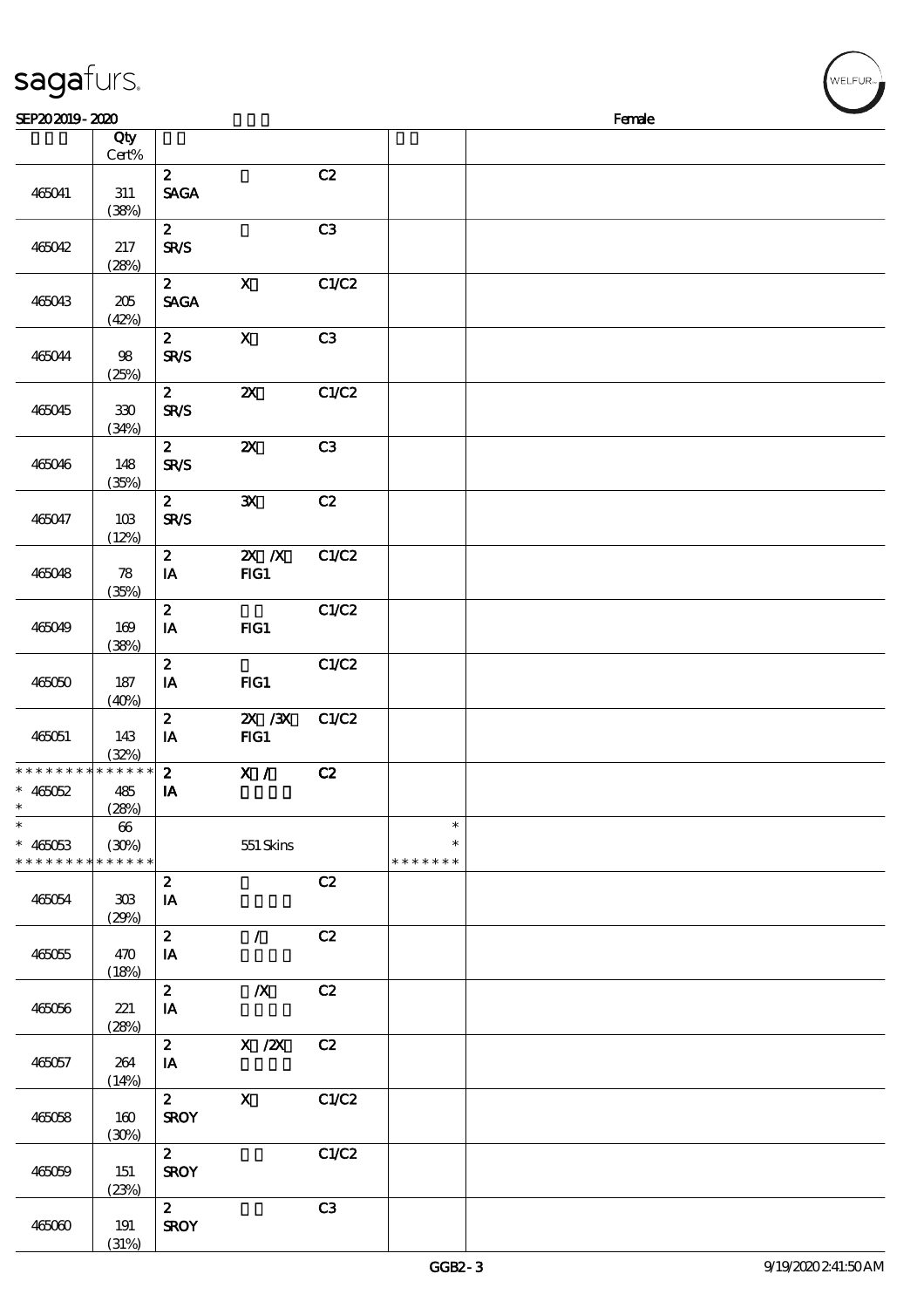| sagafurs.      |       |                  |             |                |  |        | WELFUR <sub>™</sub> |  |
|----------------|-------|------------------|-------------|----------------|--|--------|---------------------|--|
| SEP202019-2020 |       |                  |             |                |  | Female |                     |  |
|                | Qty   |                  |             |                |  |        |                     |  |
|                | Cert% |                  |             |                |  |        |                     |  |
|                |       | $\boldsymbol{z}$ |             | C1/C2          |  |        |                     |  |
| 465061         | 418   | <b>SROY</b>      |             |                |  |        |                     |  |
|                | (42%) |                  |             |                |  |        |                     |  |
|                |       | $\boldsymbol{z}$ |             | C <sub>3</sub> |  |        |                     |  |
| 465062         | 130   | <b>SROY</b>      |             |                |  |        |                     |  |
|                | (43%) |                  |             |                |  |        |                     |  |
|                |       | $\boldsymbol{z}$ |             | C1/C2          |  |        |                     |  |
| 465063         | 233   | <b>SROY</b>      |             |                |  |        |                     |  |
|                | (13%) |                  |             |                |  |        |                     |  |
|                |       | $\boldsymbol{z}$ | $\mathbf x$ | C1/C2          |  |        |                     |  |
| 465064         | 124   | <b>SROY</b>      |             |                |  |        |                     |  |
|                | (47%) |                  |             |                |  |        |                     |  |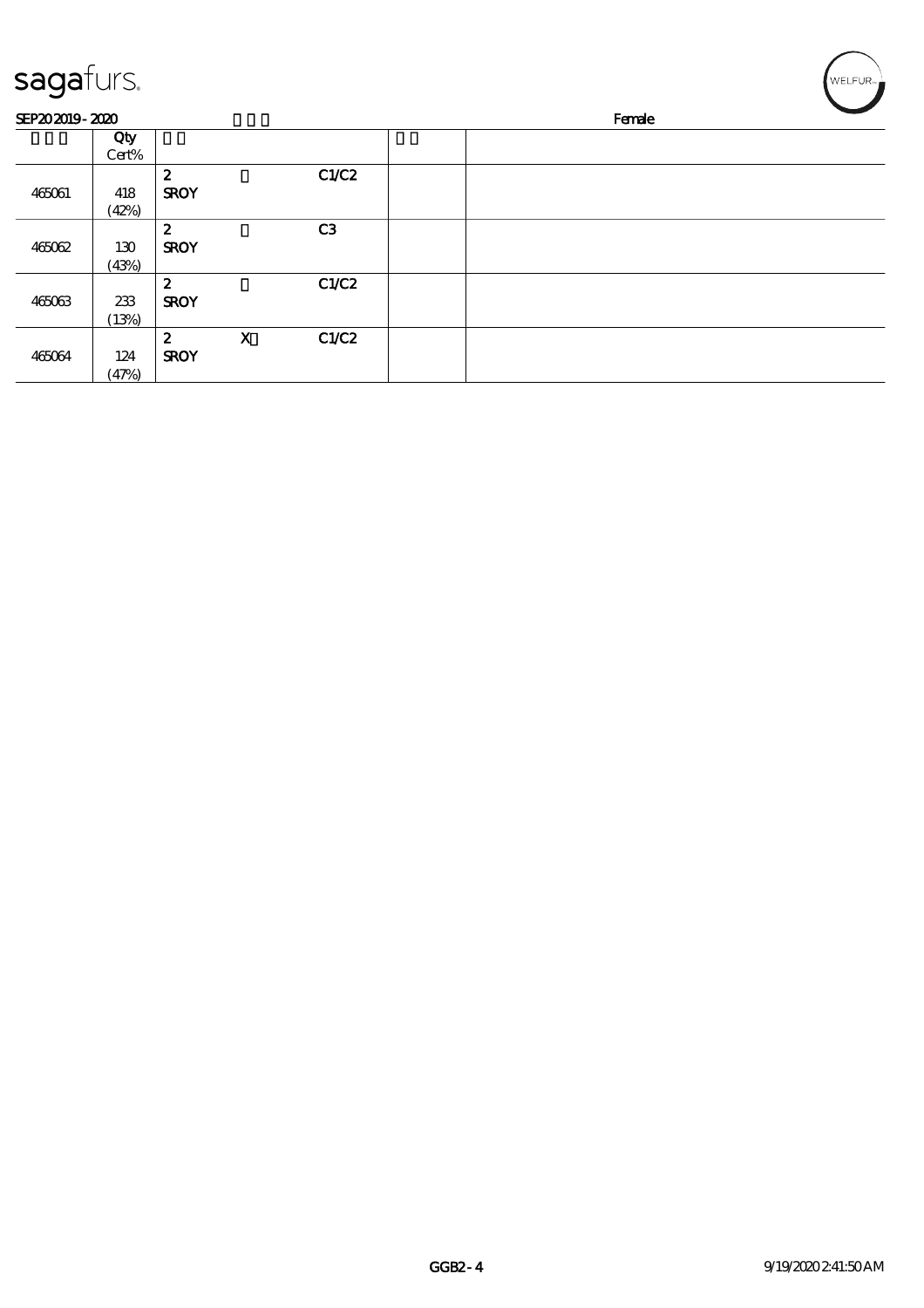| sagafurs.<br>SEP202019-2020 |                                      |                                         |                         |                |  | Female |  |
|-----------------------------|--------------------------------------|-----------------------------------------|-------------------------|----------------|--|--------|--|
|                             | Qty<br>Cert%                         |                                         |                         |                |  |        |  |
| 465101                      | 135<br>(40%)                         | $\mathbf{3}$<br>${\bf s}$               | $\mathbf{X} \neq$       | C1/C2          |  |        |  |
| 465102                      | 48<br>(25%)                          | $\mathbf{3}$<br>$\mathbf{S}$            | X /                     | C <sub>3</sub> |  |        |  |
| 465103                      | ${\mathfrak B}$<br>(41%)             | ${\bf 3}$<br>$\mathbf{S}$               |                         | C2             |  |        |  |
| 465104                      | 44<br>(47%)                          | $\mathbf{3}$<br>${\bf s}$               | $\boldsymbol{X}$        | C2             |  |        |  |
| 465105                      | 131<br>(25%)                         | $\mathbf{3}$<br>$\mathbf{B}$            | X /                     | C2             |  |        |  |
| 465106                      | 128<br>(24%)                         | ${\bf 3}$<br>$\, {\bf I} \! {\bf B} \,$ | $\mathcal{L}$           | C2             |  |        |  |
| 465107                      | 51<br>(29%)                          | 2/3<br>${\bf I\!B}$                     | $ZX$ / $ZX$             | C2             |  |        |  |
| 465108                      | 131<br>(34%)                         | $\mathbf{3}$<br>$\mathbf{I}\mathbf{A}$  | $\boldsymbol{X}$<br>FG1 | C1/C2          |  |        |  |
| 465109                      | 280<br>(25%)                         | $\mathbf{3}$<br>IA                      | X /                     | C2             |  |        |  |
| 465110                      | 141<br>(20%)                         | $\mathbf{3}$<br>$I\!\!A$                |                         | C2             |  |        |  |
| 465111                      | $99$<br>(25%)                        | $\mathbf{3}$<br>$I\!\!A$                | $\pmb{X}$               | C2             |  |        |  |
| 465112                      | 127<br>(30%)                         | 2/3<br>IA                               | 2X / 3X C 2             |                |  |        |  |
| 465113                      | 94<br>(24%)                          | 2/3<br>SR/S                             | $\mathbf{x}$            | C2             |  |        |  |
| 465114                      | 158<br>(31%)                         | $3^{\circ}$<br><b>SR/S</b>              | $\mathbf{X}$ /          | C3             |  |        |  |
| 465115                      | 217<br>(35%)                         | 3 <sub>1</sub><br>SR/S                  |                         | C1/C2          |  |        |  |
| 465116                      | 135<br>(30%)                         | 3 <sub>1</sub><br>SR/S                  |                         | C1/C2          |  |        |  |
| 465117                      | 83<br>(31%)                          | $3 -$<br><b>SR/S</b>                    |                         | C3             |  |        |  |
| 465118                      | 104<br>(45%)                         | 3 <sub>1</sub><br><b>SR/S</b>           | $\boldsymbol{X}$        | C1/C2          |  |        |  |
| 465119                      | $\boldsymbol{\mathfrak{D}}$<br>(20%) | 3 <sup>1</sup><br>SR/S                  | $\boldsymbol{X}$        | C3             |  |        |  |
| 465120                      | 47                                   | $3^{\circ}$<br><b>SR/S</b>              | 2X / 3X                 | C1/C2          |  |        |  |

(23%)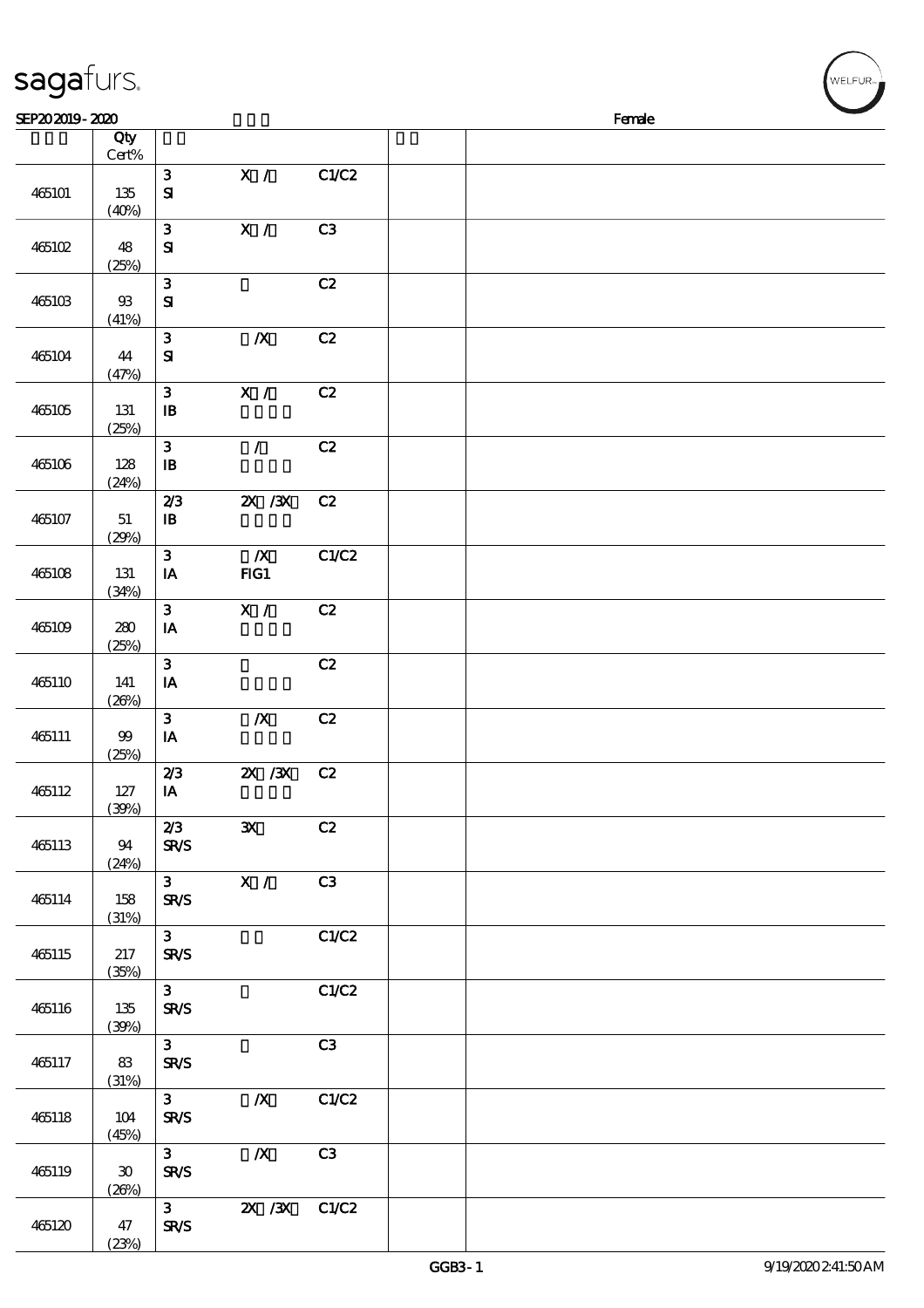| SEP202019-2020                             |                      |                            |                     |    |                         | Female |  |  |  |  |  |
|--------------------------------------------|----------------------|----------------------------|---------------------|----|-------------------------|--------|--|--|--|--|--|
|                                            | Qty                  |                            |                     |    |                         |        |  |  |  |  |  |
|                                            | Cert%                |                            |                     |    |                         |        |  |  |  |  |  |
| 465141                                     | 223<br>(32%)         | 200<br>(S)                 | X /<br>$\mathbf{1}$ | C2 |                         |        |  |  |  |  |  |
| * * * * * * * *                            | * * * * * *          | 200                        |                     | C2 |                         |        |  |  |  |  |  |
| $* 465142$                                 | 425                  | $\boldsymbol{\mathcal{S}}$ | $\mathbf{1}$        |    |                         |        |  |  |  |  |  |
| $\ast$<br>$\overline{\ast}$                | (28%)<br>124         |                            |                     |    | $\ast$                  |        |  |  |  |  |  |
| $* 465143$                                 | (34%)                |                            | 549Skins            |    | $\ast$                  |        |  |  |  |  |  |
| * * * * * * * * <mark>* * * * * *</mark> * |                      |                            |                     |    | * * * * * * *           |        |  |  |  |  |  |
|                                            |                      | 200                        | $\boldsymbol{X}$    | C2 |                         |        |  |  |  |  |  |
| 465144                                     | 392<br>(18%)         | (S)                        | $\mathbf 1$         |    |                         |        |  |  |  |  |  |
|                                            |                      | 200                        | X /                 | C2 |                         |        |  |  |  |  |  |
| 465145                                     | 249<br>(34%)         | (SI)                       | $\boldsymbol{2}$    |    |                         |        |  |  |  |  |  |
|                                            |                      | 200                        |                     | C2 |                         |        |  |  |  |  |  |
| 465146                                     | 361<br>(28%)         | (SI)                       | $\boldsymbol{z}$    |    |                         |        |  |  |  |  |  |
|                                            |                      | 200                        | $\boldsymbol{X}$    | C2 |                         |        |  |  |  |  |  |
| 465147                                     | 273<br>(20%)         | (SI)                       | $\boldsymbol{z}$    |    |                         |        |  |  |  |  |  |
|                                            |                      | 200                        | X /                 | C2 |                         |        |  |  |  |  |  |
| 465148                                     | 79<br>(34%)          | (SI)                       | $\mathbf{3}$        |    |                         |        |  |  |  |  |  |
|                                            |                      | 200                        | X / C               | C2 |                         |        |  |  |  |  |  |
| 465149                                     | 96<br>(45%)          | (S)                        | ${\bf 3}$           |    |                         |        |  |  |  |  |  |
|                                            |                      | 200                        |                     | C2 |                         |        |  |  |  |  |  |
| 465150                                     | 87<br>(29%)          | (S)                        | ${\bf 3}$           |    |                         |        |  |  |  |  |  |
|                                            |                      | 200                        |                     | C2 |                         |        |  |  |  |  |  |
| 465151                                     | 81<br>(33%)          | (S)                        | ${\bf 3}$           |    |                         |        |  |  |  |  |  |
|                                            |                      | 200                        | $\boldsymbol{X}$    | C2 |                         |        |  |  |  |  |  |
| 465152                                     | 126<br>(23%)         | (SI)                       | ${\bf 3}$           |    |                         |        |  |  |  |  |  |
|                                            |                      | 200                        | $\boldsymbol{X}$    | C2 |                         |        |  |  |  |  |  |
| 465153                                     | 176<br>(27%)         | $\boldsymbol{S}$           | $\mathbf{3}$        |    |                         |        |  |  |  |  |  |
|                                            |                      | $\mathbf{O}$               |                     | C2 |                         |        |  |  |  |  |  |
| 465154                                     | 239<br>(33%)         | (SI)                       | $\boldsymbol{4}$    |    |                         |        |  |  |  |  |  |
|                                            |                      | $\mathbf{1}$               | X /                 | C2 |                         |        |  |  |  |  |  |
| 465155                                     | 500<br>(43%)         | $\boldsymbol{S}$           | $\mathbf{1}$        |    |                         |        |  |  |  |  |  |
| * * * * * * * *                            | * * * * * *          | $\mathbf{1}$               |                     | C2 |                         |        |  |  |  |  |  |
| $* 465156$<br>$\ast$                       | 485<br>(35%)         | $\boldsymbol{S}$           | $\mathbf 1$         |    |                         |        |  |  |  |  |  |
| $\ast$                                     | 191                  |                            |                     |    | $\ast$                  |        |  |  |  |  |  |
| $* 465157$<br>* * * * * * * *              | (46%)<br>* * * * * * |                            | 676Skins            |    | $\ast$<br>* * * * * * * |        |  |  |  |  |  |
|                                            |                      | $\mathbf{1}$               | $\boldsymbol{X}$    | C2 |                         |        |  |  |  |  |  |
| 465158                                     | 304<br>(33%)         | (S)                        | $\mathbf{1}$        |    |                         |        |  |  |  |  |  |
|                                            |                      | O(1)                       | $X \, X$            | C2 |                         |        |  |  |  |  |  |
| 465159                                     | 149<br>(48%)         | (S)                        | $\mathbf{1}$        |    |                         |        |  |  |  |  |  |
|                                            |                      | $\mathbf{1}$               | X /                 | C2 |                         |        |  |  |  |  |  |
| 465160                                     | 402<br>(42%)         | (SI)                       | $\boldsymbol{z}$    |    |                         |        |  |  |  |  |  |

welfur<sub>™</sub>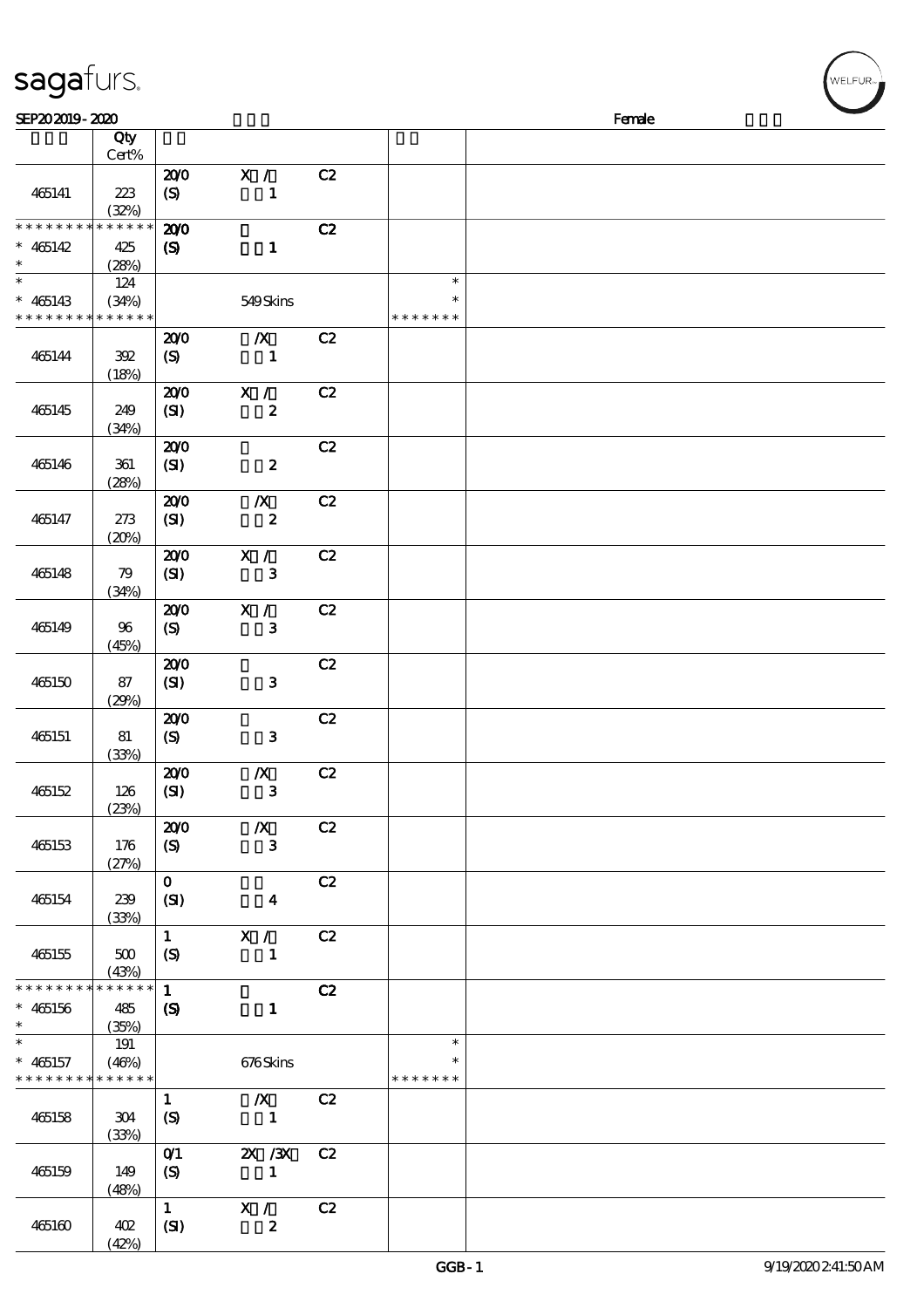| sagafurs.      |                  |                                             |                                      |    |        |  |  | WELFUR <sub>™</sub> |  |  |  |
|----------------|------------------|---------------------------------------------|--------------------------------------|----|--------|--|--|---------------------|--|--|--|
| SEP202019-2020 |                  |                                             |                                      |    | Female |  |  |                     |  |  |  |
|                | Qty<br>$Cert\%$  |                                             |                                      |    |        |  |  |                     |  |  |  |
| 465161         | 334<br>(27%)     | $\mathbf{1}$<br>(SI)                        | $\boldsymbol{z}$                     | C2 |        |  |  |                     |  |  |  |
| 465162         | $307\,$<br>(30%) | $\mathbf{1}$<br>(SI)                        | $\boldsymbol{X}$<br>$\boldsymbol{z}$ | C2 |        |  |  |                     |  |  |  |
| 465163         | 134<br>(44%)     | $O$ $1$<br>(SI)                             | $X \, X$<br>$\boldsymbol{z}$         | C2 |        |  |  |                     |  |  |  |
| 465164         | 181<br>(34%)     | $\mathbf{u}$<br>(SI)                        | $\mathbf{X}$ /<br>$\mathbf{3}$       | C2 |        |  |  |                     |  |  |  |
| 465165         | 174<br>(48%)     | $\mathbf{1}$<br>$\boldsymbol{S}$            | X /<br>$\mathbf{3}$                  | C2 |        |  |  |                     |  |  |  |
| 465166         | 86<br>(36%)      | $\mathbf 1$<br>(SI)                         | $\mathbf{3}$                         | C2 |        |  |  |                     |  |  |  |
| 465167         | 106<br>(53%)     | $\mathbf{1}$<br>(S)                         | $\mathbf{3}$                         | C2 |        |  |  |                     |  |  |  |
| 465168         | 105<br>(35%)     | $\mathbf 1$<br>(SI)                         | $\boldsymbol{X}$<br>$\mathbf{3}$     | C2 |        |  |  |                     |  |  |  |
| 465169         | 127<br>(35%)     | $\mathbf{1}$<br>$\boldsymbol{\mathrm{(S)}}$ | $\boldsymbol{X}$<br>$\mathbf{3}$     | C2 |        |  |  |                     |  |  |  |
| 465170         | 91<br>(53%)      | O(1)<br>(SI)                                | $X \, X$<br>$\mathbf{3}$             | C2 |        |  |  |                     |  |  |  |
| 465171         | 280<br>(38%)     | $\mathbf{1}$<br>(SI)                        | $\boldsymbol{4}$                     | C2 |        |  |  |                     |  |  |  |
| 465172         | 157<br>(32%)     | 1/2<br>$\mathbf{I}$                         | $\boldsymbol{z}$                     | C2 |        |  |  |                     |  |  |  |
| 465173         | 312<br>(28%)     | 2/3<br>(S)                                  | X / C2<br>$\mathbf{1}$               |    |        |  |  |                     |  |  |  |
| 465174         | 404<br>(33%)     | 2/3<br>(S)                                  | $\mathbf{1}$                         | C2 |        |  |  |                     |  |  |  |
| 465175         | 218<br>(34%)     | 2/3<br>(S)                                  | $\boldsymbol{X}$<br>$\blacksquare$   | C2 |        |  |  |                     |  |  |  |
| 465176         | 104<br>(41%)     | 2/3<br>(S)                                  | 2X / 3X<br>$\sim$ 1                  | C2 |        |  |  |                     |  |  |  |
| 465177         | 194<br>(35%)     | 2/3<br>(SI)                                 | $\mathbf{X}$ /<br>$\boldsymbol{z}$   | C2 |        |  |  |                     |  |  |  |
| 465178         | 170<br>(34%)     | 2/3<br>(SI)                                 | $\boldsymbol{z}$                     | C2 |        |  |  |                     |  |  |  |
| 465179         | 107<br>(34%)     | 2/3<br>(SI)                                 | $\boldsymbol{X}$<br>$\boldsymbol{z}$ | C2 |        |  |  |                     |  |  |  |
| 465180         | $39\,$           | 2/3<br>(SI)                                 | 2X / 3X<br>$\mathbf{z}$              | C2 |        |  |  |                     |  |  |  |

(41%)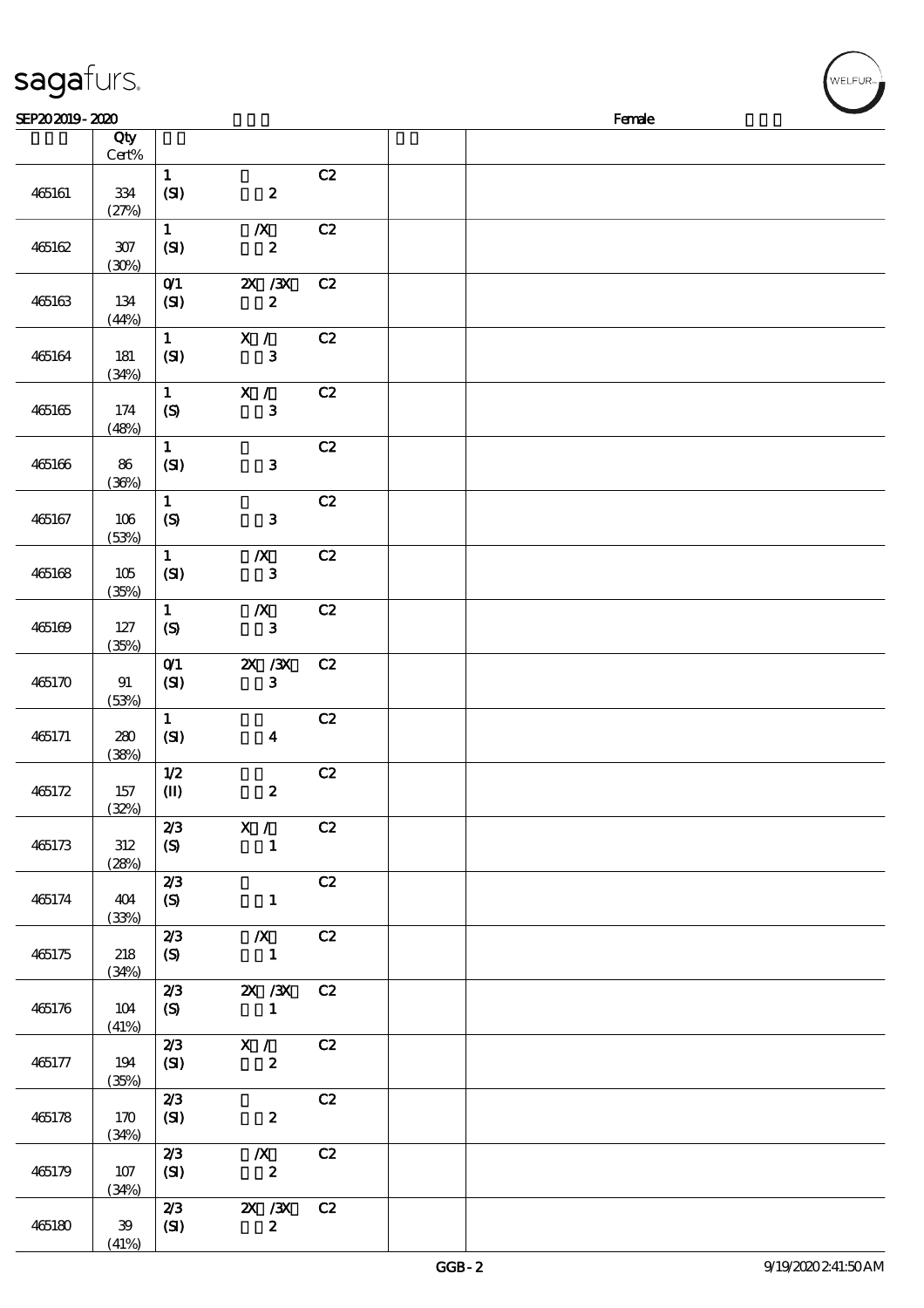| sagafurs.                                           |                             |                                 |                               |    |                                   |        | WELFUR <sub>™</sub> |
|-----------------------------------------------------|-----------------------------|---------------------------------|-------------------------------|----|-----------------------------------|--------|---------------------|
| SEP202019-2020                                      |                             |                                 |                               |    |                                   | Female |                     |
|                                                     | Qty<br>Cert%                |                                 |                               |    |                                   |        |                     |
| 465181                                              | 83<br>(48%)                 | 2/3<br>(SI)                     | X /<br>$\mathbf{3}$           | C2 |                                   |        |                     |
| 465182                                              | 147<br>(31%)                | 2/3<br>$\boldsymbol{S}$         | X /<br>${\bf 3}$              | C2 |                                   |        |                     |
| 465183                                              | 81<br>(35%)                 | 2/3<br>$\boldsymbol{S}$         | ${\bf 3}$                     | C2 |                                   |        |                     |
| 465184                                              | 128<br>(41%)                | 2/3<br>$\boldsymbol{S}$         | $\boldsymbol{X}$<br>${\bf 3}$ | C2 |                                   |        |                     |
| 465185                                              | 208<br>(35%)                | 2/3<br>(SI)                     | $\boldsymbol{4}$              | C2 |                                   |        |                     |
| * * * * * * * *<br>$* 465186$<br>$\ast$             | * * * * * *<br>445<br>(30%) | $\mathbf{o}$<br>Ш               |                               | C2 |                                   |        |                     |
| $\ast$<br>$* 465187$<br>* * * * * * * * * * * * * * | 56<br>(33%)                 |                                 | 501 Skins                     |    | $\ast$<br>$\ast$<br>* * * * * * * |        |                     |
| 465188                                              | 139<br>(35%)                | $\mathbf{o}$<br>$\mathbf{m}$    | $\pmb{2}$                     | C2 |                                   |        |                     |
| * * * * * * * *<br>$* 465189$<br>$\ast$             | $******$<br>485<br>(43%)    | $\mathbf{1}$<br>$\mathbf{m}$    |                               | C2 |                                   |        |                     |
| $\ast$<br>$* 465190$<br>* * * * * * * * * * * * * * | 81<br>(48%)                 |                                 | 566Skins                      |    | $\ast$<br>$\ast$<br>* * * * * * * |        |                     |
| 465191                                              | 219<br>(58%)                | $\mathbf{1}$<br>$\mathbf{m}$    | $\boldsymbol{z}$              | C2 |                                   |        |                     |
| 465192                                              | 64<br>(48%)                 | $O$ $1$<br>$\mathbf{m}$         | $\boldsymbol{4}$              | C2 |                                   |        |                     |
| 465193                                              | 391<br>(35%)                | $\boldsymbol{z}$<br>$\mathbf m$ |                               | C2 |                                   |        |                     |
| 465194                                              | 104<br>(32%)                | $\mathbf{3}$<br>$\mathbf{m}$    |                               | C2 |                                   |        |                     |
| 465195                                              | 229<br>(30%)                | 2/3<br>$\mathbf m$              | $\pmb{2}$                     | C2 |                                   |        |                     |
|                                                     |                             | 2/3                             |                               | C2 |                                   |        |                     |

465196 48

 $(27%)$ 

 $\mathbf{I}$   $\mathbf{I}$   $\mathbf{I}$   $\mathbf{I}$   $\mathbf{I}$   $\mathbf{I}$